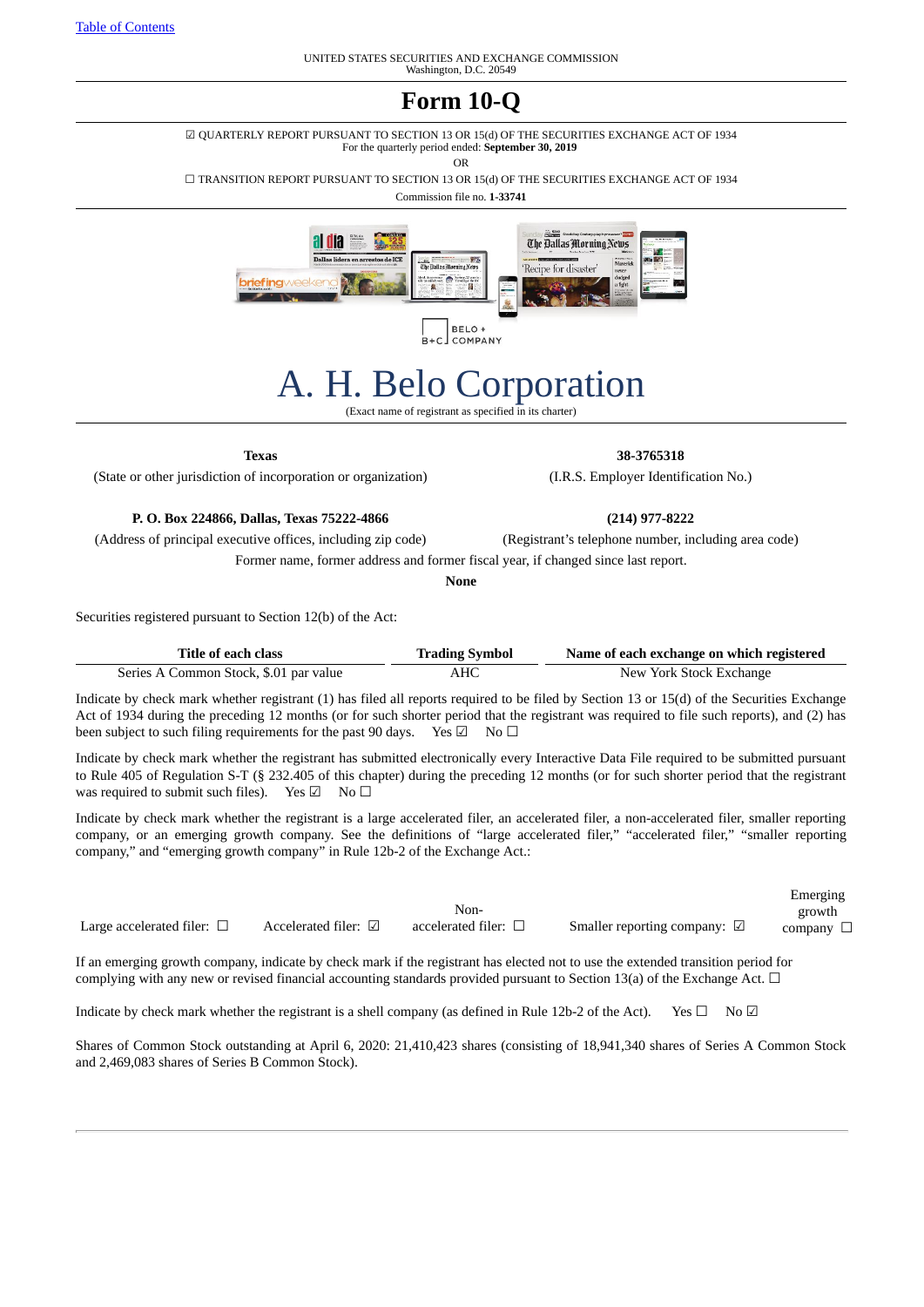#### **Explanatory Note**

On March 18, 2020, the Company filed an Amendment No. 1 on Form 10-K/A (the "Form 10-K/A") to amend the Form 10-K filed with the Securities and Exchange Commission (the "SEC") on March 14, 2019, for the fiscal year ended December 31, 2018. The Form 10- K/A was filed in order to reflect the appropriate timing of the noncash impairment charge for goodwill and long-lived assets associated with the Company's Marketing Services reporting unit and the appropriate methodology for calculation of the valuation allowance within the tax provision for 2018.

On March 27, 2020, the Company filed an Amendment No. 1 on Form 10-Q/A to amend the Form 10-Q filed with the SEC on April 29, 2019, for the quarter ended March 31, 2019. On April 6, 2020, the Company filed an Amendment No. 1 on Form 10-Q/A to amend the Form 10-Q filed with the SEC on July 29, 2019, for the quarter ended June 30, 2019.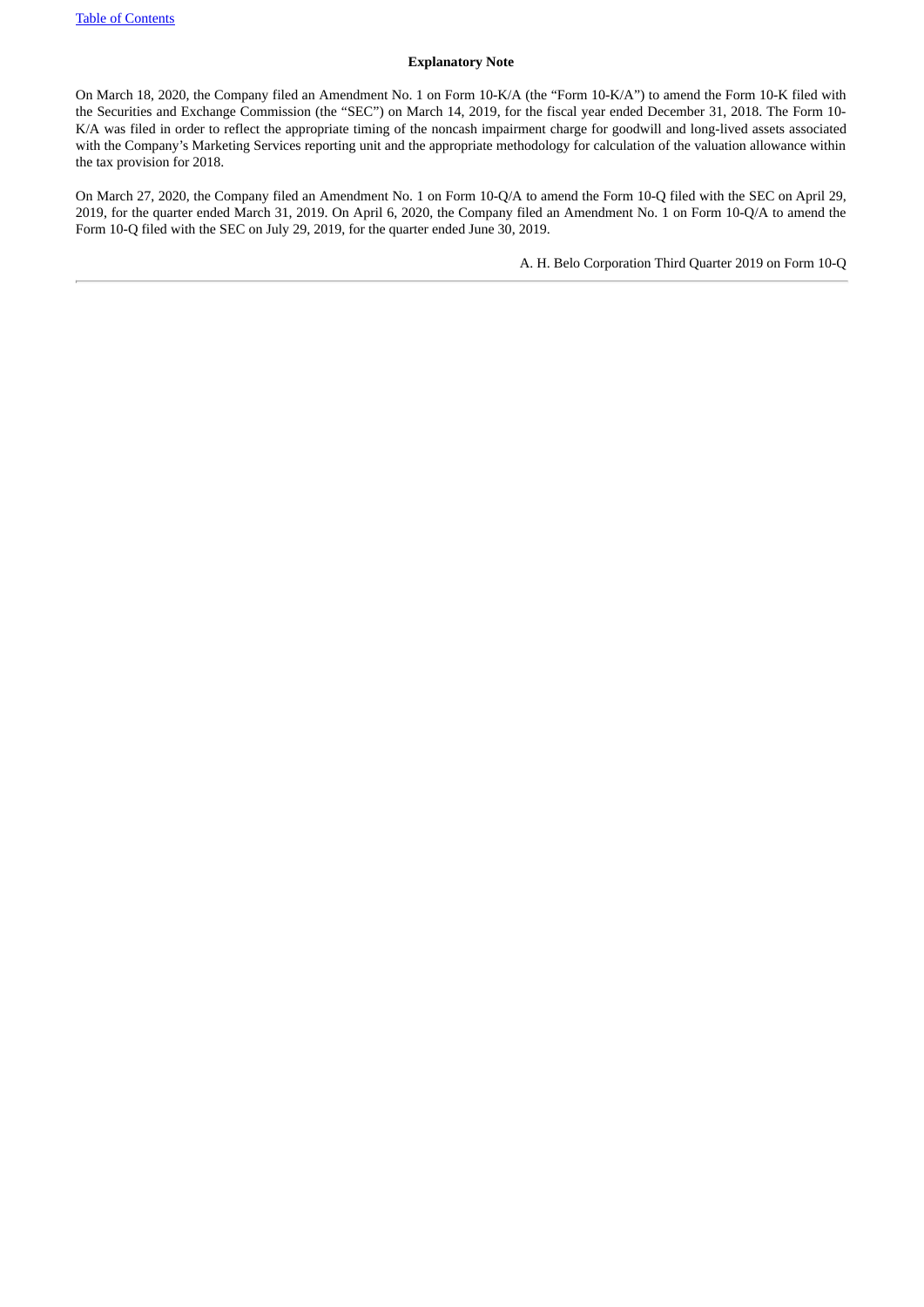### <span id="page-2-0"></span>**A. H. BELO CORPORATION**

### **FORM 10-Q**

### **TABLE OF CONTENTS**

|                      |                                                                                       | Page           |
|----------------------|---------------------------------------------------------------------------------------|----------------|
| <b>PART I</b>        |                                                                                       |                |
| Item 1.              | <b>Financial Information</b>                                                          | PAGE 4         |
| Item 2.              | Management's Discussion and Analysis of Financial Condition and Results of Operations | <b>PAGE 20</b> |
| Item 3.              | <b>Quantitative and Qualitative Disclosures about Market Risk</b>                     | <b>PAGE 26</b> |
| Item 4.              | <b>Controls and Procedures</b>                                                        | <b>PAGE 26</b> |
|                      |                                                                                       |                |
| <b>PART II</b>       |                                                                                       |                |
| Item 1.              | <b>Legal Proceedings</b>                                                              | <b>PAGE 28</b> |
| Item 1A.             | <b>Risk Factors</b>                                                                   | <b>PAGE 28</b> |
| Item 2.              | <b>Unregistered Sales of Equity Securities and Use of Proceeds</b>                    | <b>PAGE 28</b> |
| Item 3.              | Defaults Upon Senior Securities                                                       | <b>PAGE 28</b> |
| Item 4.              | <b>Mine Safety Disclosures</b>                                                        | <b>PAGE 28</b> |
| Item 5.              | <b>Other Information</b>                                                              | <b>PAGE 28</b> |
| Item 6.              | <b>Exhibits</b>                                                                       | <b>PAGE 29</b> |
| <b>Signatures</b>    |                                                                                       | <b>PAGE 32</b> |
| <b>Exhibit Index</b> |                                                                                       | PAGE 33        |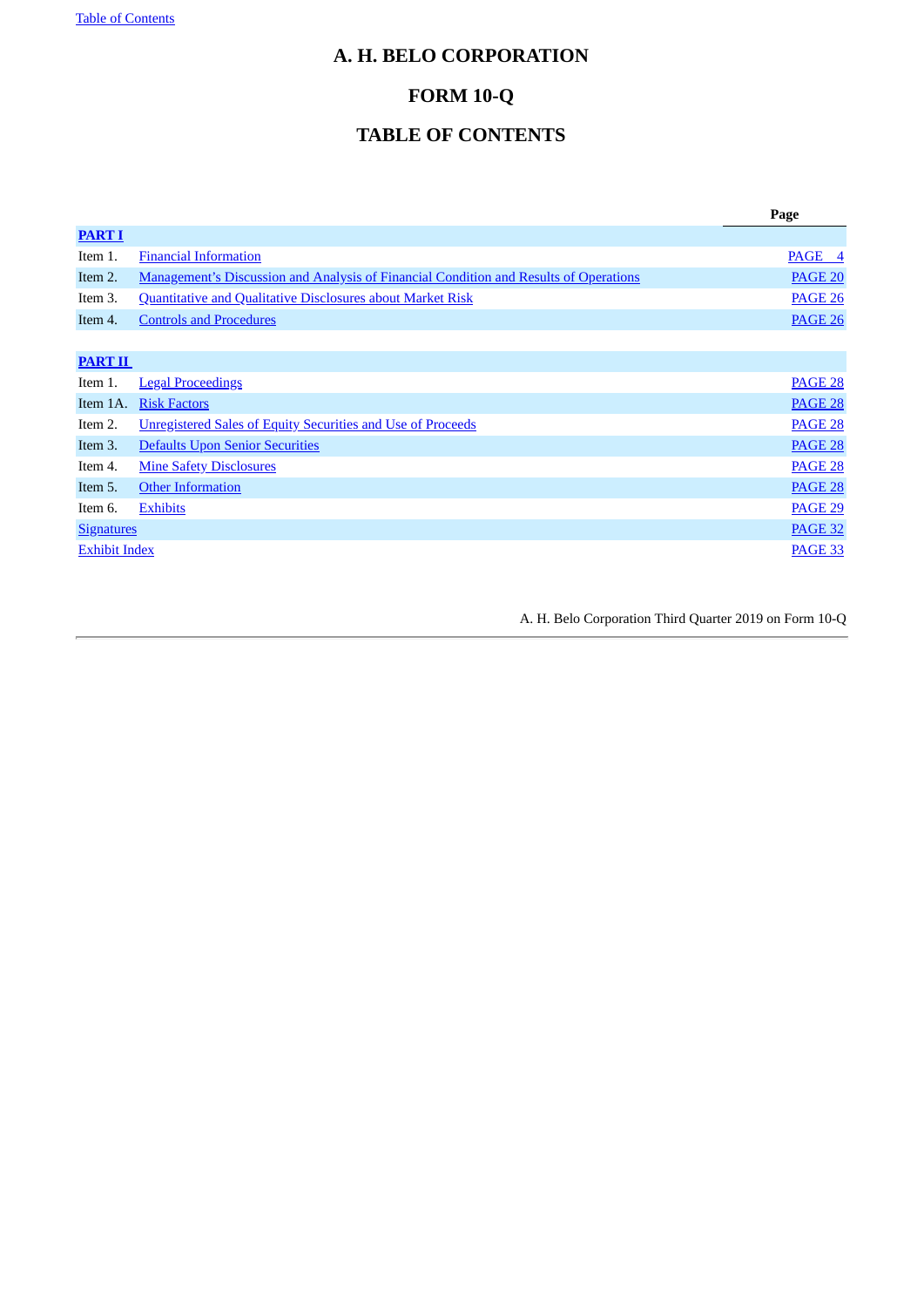### <span id="page-3-0"></span>**PART I**

#### <span id="page-3-1"></span>**Item 1. Financial Information**

#### **A. H. Belo Corporation and Subsidiaries Consolidated Statements of Operations**

|                                                                 | Three Months Ended September 30, |             |                | Nine Months Ended September 30, |                           |            |  |  |
|-----------------------------------------------------------------|----------------------------------|-------------|----------------|---------------------------------|---------------------------|------------|--|--|
| In thousands, except share and per share<br>amounts (unaudited) | 2019                             | 2018        |                | 2019                            |                           | 2018       |  |  |
| <b>Net Operating Revenue:</b>                                   |                                  |             |                |                                 |                           |            |  |  |
| Advertising and marketing services                              | \$<br>21,616 \$                  | 25,260 \$   |                | 70,957 \$                       |                           | 77,398     |  |  |
| Circulation                                                     | 16,809                           | 17,896      |                | 51,095                          |                           | 53,564     |  |  |
| Printing, distribution and other                                | 4,632                            | 5,896       |                | 14,709                          |                           | 18,712     |  |  |
| Total net operating revenue                                     | 43,057                           | 49,052      |                | 136,761                         |                           | 149,674    |  |  |
| <b>Operating Costs and Expense:</b>                             |                                  |             |                |                                 |                           |            |  |  |
| Employee compensation and                                       |                                  |             |                |                                 |                           |            |  |  |
| benefits                                                        | 19,504                           | 21,174      |                | 60,456                          |                           | 67,375     |  |  |
| Other production, distribution and                              |                                  |             |                |                                 |                           |            |  |  |
| operating costs                                                 | 21,171                           | 20,939      |                | 67,200                          |                           | 66,786     |  |  |
| Newsprint, ink and other supplies                               | 3,972                            | 5,528       |                | 12,741                          |                           | 16,300     |  |  |
| Depreciation                                                    | 2,289                            | 2,514       |                | 7,008                           |                           | 7,522      |  |  |
| Amortization                                                    | 140                              | 199         |                | 356                             |                           | 599        |  |  |
| (Gain) loss on sale/disposal of                                 |                                  |             |                |                                 |                           |            |  |  |
| assets, net                                                     | 1,362                            |             |                | (24, 546)                       |                           |            |  |  |
| Asset impairments                                               | 1,593                            |             |                | 1,593                           |                           | (22)       |  |  |
| Total operating costs and expense                               | 50,031                           | 50,354      |                | 124,808                         |                           | 158,560    |  |  |
| Operating income (loss)                                         | (6,974)                          | (1, 302)    |                | 11,953                          |                           | (8,886)    |  |  |
| Other income, net                                               | 1,161                            | 862         |                | 3,123                           |                           | 2,641      |  |  |
| <b>Income (Loss) Before Income Taxes</b>                        | (5, 813)                         | (440)       |                | 15,076                          |                           | (6,245)    |  |  |
| Income tax provision (benefit)                                  | (1,808)                          | 596         |                | 4,688                           |                           | (661)      |  |  |
| <b>Net Income (Loss)</b>                                        | \$<br>$(4,005)$ \$               | (1,036)     | $\mathfrak{s}$ | 10,388                          | $\boldsymbol{\mathsf{S}}$ | (5,584)    |  |  |
| <b>Per Share Basis</b>                                          |                                  |             |                |                                 |                           |            |  |  |
| Net income (loss)                                               |                                  |             |                |                                 |                           |            |  |  |
| Basic and diluted                                               | \$<br>$(0.19)$ \$                | $(0.05)$ \$ |                | $0.48 \text{ } $$               |                           | (0.26)     |  |  |
| Number of common shares used in                                 |                                  |             |                |                                 |                           |            |  |  |
| the per share calculation:                                      |                                  |             |                |                                 |                           |            |  |  |
| <b>Basic and diluted</b>                                        | 21,476,029                       | 21,709,557  |                | 21,553,625                      |                           | 21,761,110 |  |  |

*See the accompanying Notes to the Consolidated Financial Statements.*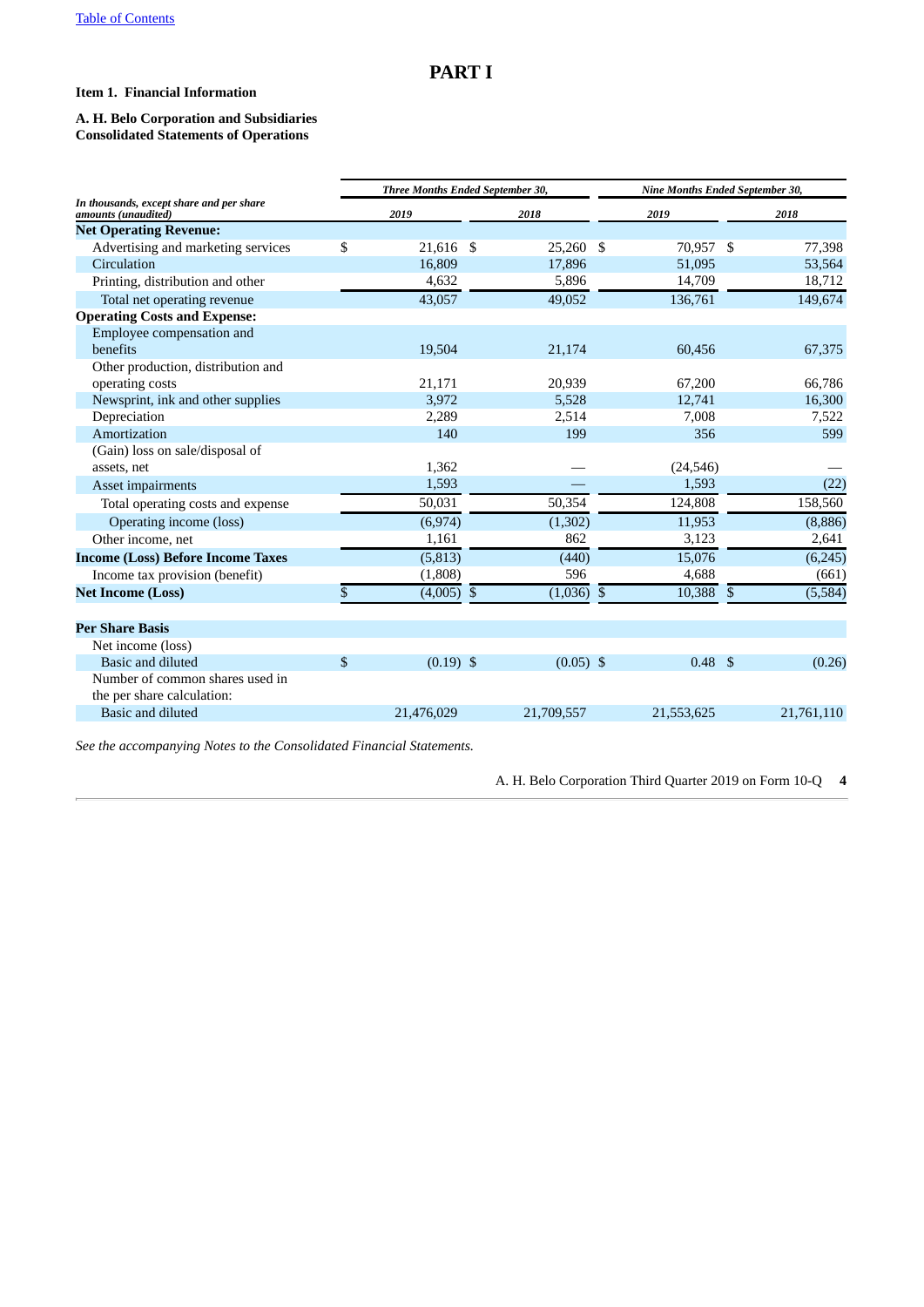#### **A. H. Belo Corporation and Subsidiaries**

**Consolidated Statements of Comprehensive Income (Loss)**

|                                           | Three Months Ended September 30, |              | Nine Months Ended September 30, |           |  |          |  |  |
|-------------------------------------------|----------------------------------|--------------|---------------------------------|-----------|--|----------|--|--|
| In thousands (unaudited)                  | 2019                             | 2018         |                                 | 2019      |  | 2018     |  |  |
| <b>Net Income (Loss)</b>                  | $(4,005)$ \$                     | $(1,036)$ \$ |                                 | 10,388 \$ |  | (5,584)  |  |  |
| Other Comprehensive Income (Loss), Net of |                                  |              |                                 |           |  |          |  |  |
| Tax:                                      |                                  |              |                                 |           |  |          |  |  |
| Amortization of actuarial losses          | 63                               | 158          |                                 | 188       |  | 473      |  |  |
| Total other comprehensive income, net of  |                                  |              |                                 |           |  |          |  |  |
| fax                                       | 63                               | 158          |                                 | 188       |  | 473      |  |  |
| <b>Total Comprehensive Income (Loss)</b>  | (3,942)                          | $(878)$ \$   |                                 | 10,576 \$ |  | (5, 111) |  |  |
|                                           |                                  |              |                                 |           |  |          |  |  |

*See the accompanying Notes to the Consolidated Financial Statements.*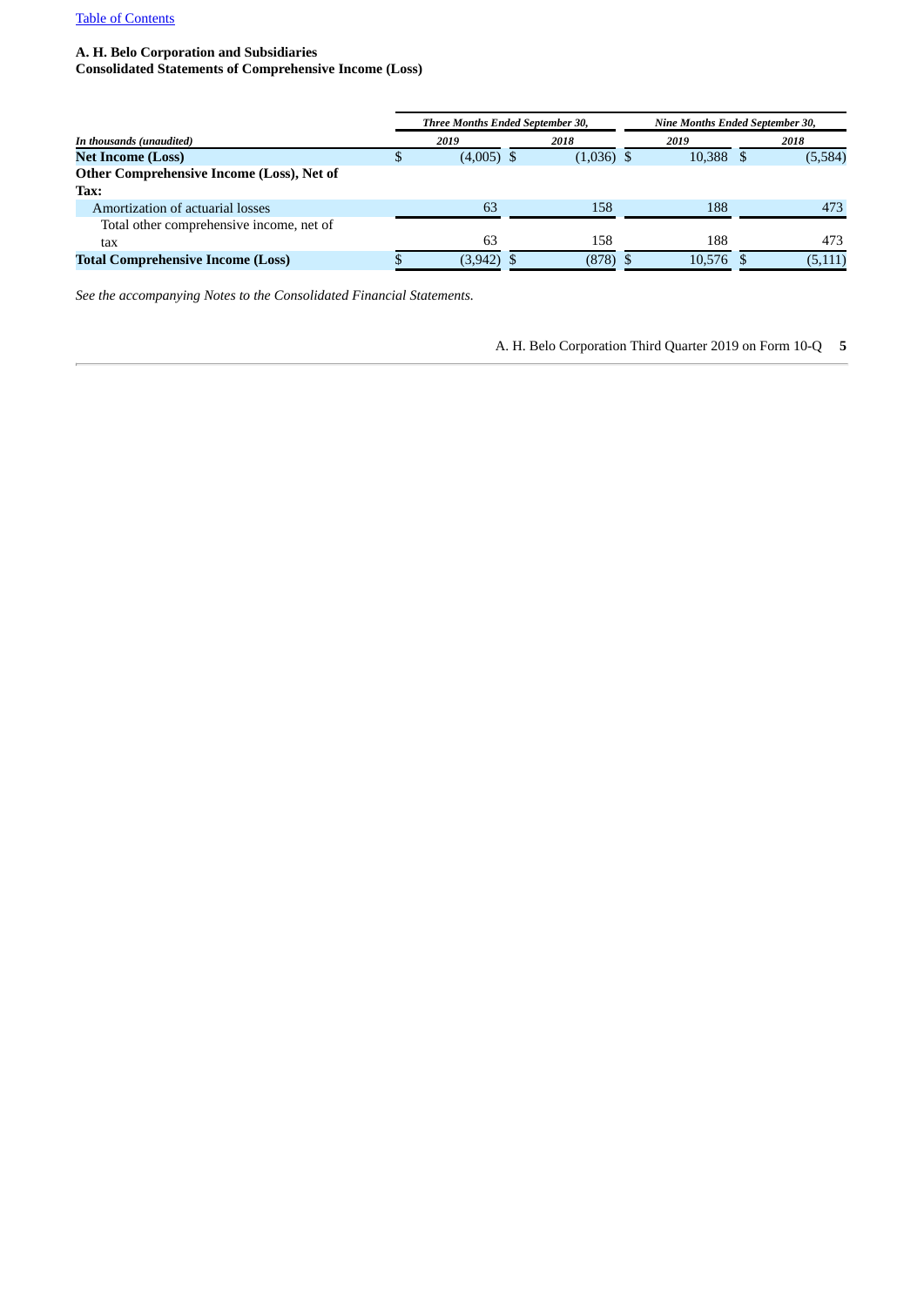#### **A. H. Belo Corporation and Subsidiaries Consolidated Balance Sheets**

| In thousands, except share amounts (unaudited)                                 | September 30,<br>2019 |                | December 31,<br>2018 |
|--------------------------------------------------------------------------------|-----------------------|----------------|----------------------|
|                                                                                |                       |                | (Restated)           |
| Assets                                                                         |                       |                |                      |
| Current assets:                                                                |                       |                |                      |
| Cash and cash equivalents                                                      | \$<br>53,249          | $\mathfrak{F}$ | 55,313               |
| Accounts receivable (net of allowance of \$814 and \$581 at September 30, 2019 |                       |                |                      |
| and December 31, 2018, respectively)                                           | 16,895                |                | 22,057               |
| Inventories                                                                    | 2,614                 |                | 3,912                |
| Prepaids and other current assets                                              | 5,470                 |                | 5,023                |
| Assets held for sale                                                           |                       |                | 1,089                |
| Total current assets                                                           | 78,228                |                | 87,394               |
| Property, plant and equipment, at cost                                         | 381,662               |                | 422,966              |
| Less accumulated depreciation                                                  | (362, 425)            |                | (396, 705)           |
| Property, plant and equipment, net                                             | 19,237                |                | 26,261               |
| Operating lease right-of-use assets                                            | 22,119                |                |                      |
| Intangible assets, net                                                         | 458                   |                | 304                  |
| Deferred income taxes, net                                                     |                       |                | 3,572                |
| Long-term note receivable                                                      | 22,400                |                |                      |
| Other assets                                                                   | 3,178                 |                | 5.029                |
| <b>Total assets</b>                                                            | \$<br>145,620         | \$             | 122,560              |
| <b>Liabilities and Shareholders' Equity</b>                                    |                       |                |                      |
| Current liabilities:                                                           |                       |                |                      |
| Accounts payable                                                               | \$<br>5,868           | \$             | 6,334                |
| Accrued compensation and benefits                                              | 7,933                 |                | 8,294                |
| Other accrued expense                                                          | 6,836                 |                | 5,586                |
| Advance subscription payments                                                  | 11,349                |                | 11,449               |
| Total current liabilities                                                      | 31,986                |                | 31,663               |
| Long-term pension liabilities                                                  | 29,213                |                | 31,889               |
| Long-term operating lease liabilities                                          | 23,598                |                |                      |
| Other post-employment benefits                                                 | 1,153                 |                | 1,165                |
| Deferred income taxes, net                                                     | 246                   |                |                      |
| Other liabilities                                                              | 3,917                 |                | 7,045                |
| <b>Total liabilities</b>                                                       | 90,113                |                | 71,762               |
| Shareholders' equity:                                                          |                       |                |                      |
| Preferred stock, \$.01 par value; Authorized 2,000,000 shares; none issued     |                       |                |                      |
| Common stock, \$.01 par value; Authorized 125,000,000 shares                   |                       |                |                      |
| Series A: issued 20,854,935 and 20,854,728 shares at September 30, 2019        |                       |                |                      |
| and December 31, 2018, respectively                                            | 209                   |                | 209                  |
| Series B: issued 2,469,348 and 2,469,555 shares at September 30, 2019          |                       |                |                      |
| and December 31, 2018, respectively                                            | 24                    |                | 24                   |
| Treasury stock, Series A, at cost; 1,880,828 and 1,697,370 shares held at      |                       |                |                      |
| September 30, 2019 and December 31, 2018, respectively                         | (13, 320)             |                | (12, 601)            |
| Additional paid-in capital                                                     | 494,389               |                | 494,389              |
| Accumulated other comprehensive loss                                           | (37, 453)             |                | (37, 641)            |
| Accumulated deficit                                                            | (388, 342)            |                | (393, 582)           |
| Total shareholders' equity                                                     | 55,507                |                | 50,798               |
| Total liabilities and shareholders' equity                                     | \$<br>145,620         | $\mathbb{S}$   | 122,560              |

*See the accompanying Notes to the Consolidated Financial Statements.*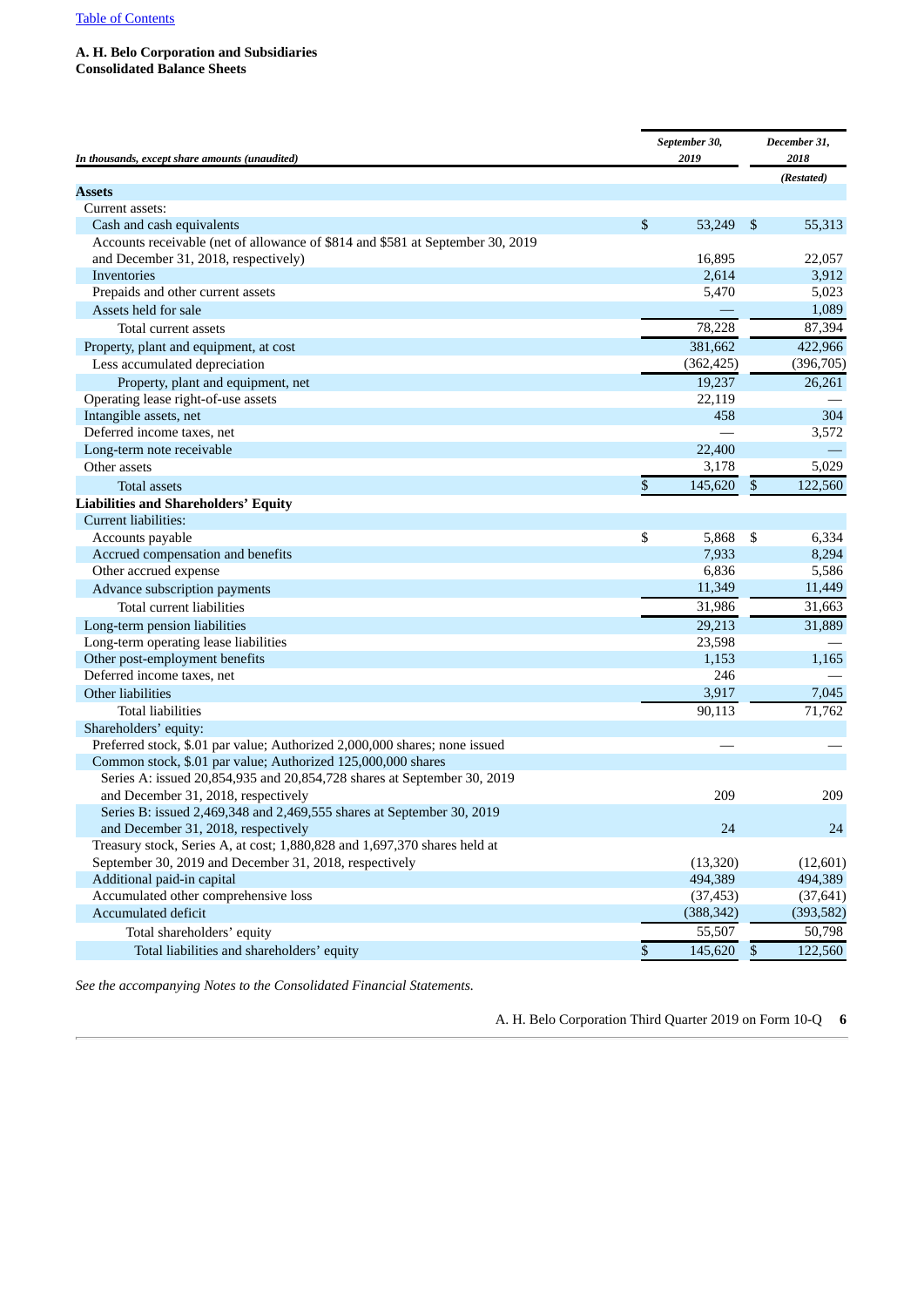#### **A. H. Belo Corporation and Subsidiaries**

**Consolidated Statements of Shareholders' Equity**

|                                                   |                                  |                                  |               |               |                                         | Nine Months Ended September 30, 2019 and 2018 |               |               |                                               |           |     |                               |     |              |
|---------------------------------------------------|----------------------------------|----------------------------------|---------------|---------------|-----------------------------------------|-----------------------------------------------|---------------|---------------|-----------------------------------------------|-----------|-----|-------------------------------|-----|--------------|
|                                                   |                                  | <b>Common Stock</b>              |               |               |                                         | <b>Treasury Stock</b>                         |               |               |                                               |           |     |                               |     |              |
| In thousands, except share<br>amounts (unaudited) | <b>Shares</b><br><b>Series A</b> | <b>Shares</b><br><b>Series B</b> | <b>Amount</b> |               | <b>Additional</b><br>Paid-in<br>Capital | <b>Shares</b><br><b>Series A</b>              |               | <b>Amount</b> | Accumulated<br>Other<br>Comprehensive<br>Loss |           |     | <b>Accumulated</b><br>Deficit |     | <b>Total</b> |
| Balance at December 31, 2017                      | 20,700,292                       | 2,469,755                        | 232           | \$.           | 494,989                                 | (1,430,961)                                   | S             | (11, 302)     | -S                                            | (24, 932) | S   | (361, 288)                    | \$  | 97,699       |
| Net loss                                          |                                  |                                  |               |               |                                         |                                               |               |               |                                               |           |     | (5,584)                       |     | (5,584)      |
| Other comprehensive income                        |                                  |                                  |               |               |                                         |                                               |               |               |                                               | 473       |     |                               |     | 473          |
| Shares repurchased                                |                                  |                                  |               |               |                                         | (210, 964)                                    |               | (1,056)       |                                               |           |     |                               |     | (1,056)      |
| Issuance of shares for restricted<br>stock units  | 151,236                          |                                  | $\mathbf{1}$  |               | (1)                                     |                                               |               |               |                                               |           |     |                               |     |              |
| Share-based compensation                          |                                  |                                  |               |               | 854                                     |                                               |               |               |                                               |           |     |                               |     | 854          |
| Conversion of Series B to Series<br>$\mathsf{A}$  | 200                              | (200)                            |               |               |                                         |                                               |               |               |                                               |           |     |                               |     |              |
| Dividends declared (\$0.24 per<br>share)          |                                  |                                  |               |               |                                         |                                               |               |               |                                               |           |     | (5, 345)                      |     | (5, 345)     |
| Balance at September 30, 2018                     | 20.851.728                       | 2,469,555                        | 233           | $\mathcal{S}$ | 495,842                                 | (1,641,925)                                   | $\mathcal{S}$ | (12, 358)     | - \$                                          | (24, 459) | \$. | (372, 217)                    |     | 87,041       |
| Balance at December 31, 2018<br>(Restated)        | 20,854,728                       | 2,469,555                        | 233           | \$            | 494,389                                 | (1,697,370)                                   | \$.           | (12,601)      | -S                                            | (37, 641) | \$  | (393, 582)                    | \$. | 50,798       |
| Net income                                        |                                  |                                  |               |               |                                         |                                               |               |               |                                               |           |     | 10.388                        |     | 10,388       |
| Other comprehensive income                        |                                  |                                  |               |               |                                         |                                               |               |               |                                               | 188       |     |                               |     | 188          |
| Shares repurchased                                |                                  |                                  |               |               |                                         | (183, 458)                                    |               | (719)         |                                               |           |     |                               |     | (719)        |
| Conversion of Series B to Series<br>A             | 207                              | (207)                            |               |               |                                         |                                               |               |               |                                               |           |     |                               |     |              |
| Dividends declared (\$0.24 per<br>share)          |                                  |                                  |               |               |                                         |                                               |               |               |                                               |           |     | (5, 148)                      |     | (5, 148)     |
| Balance at September 30, 2019                     | 20,854,935                       | 2,469,348                        | 233           | \$.           | 494,389                                 | (1,880,828)                                   | \$            | $(13,320)$ \$ |                                               | (37, 453) | \$  | (388, 342)                    | \$. | 55,507       |

|                                                   | Three Months Ended September 30, 2019 and 2018 |                                  |        |     |                                         |         |                                  |               |           |                                                      |           |               |                               |     |              |
|---------------------------------------------------|------------------------------------------------|----------------------------------|--------|-----|-----------------------------------------|---------|----------------------------------|---------------|-----------|------------------------------------------------------|-----------|---------------|-------------------------------|-----|--------------|
|                                                   |                                                | <b>Common Stock</b>              |        |     |                                         |         | <b>Treasury Stock</b>            |               |           |                                                      |           |               |                               |     |              |
| In thousands, except share<br>amounts (unaudited) | <b>Shares</b><br><b>Series A</b>               | <b>Shares</b><br><b>Series B</b> | Amount |     | <b>Additional</b><br>Paid-in<br>Capital |         | <b>Shares</b><br><b>Series A</b> | <b>Amount</b> |           | <b>Accumulated</b><br>Other<br>Comprehensive<br>Loss |           |               | <b>Accumulated</b><br>Deficit |     | <b>Total</b> |
| Balance at June 30, 2018                          | 20,851,648                                     | 2,469,635                        | \$     | 233 | \$.                                     | 495,708 | (1,591,141)                      | \$            | (12, 127) | -S                                                   | (24, 617) | <sup>\$</sup> | (369, 400)                    | -\$ | 89,797       |
| Net loss                                          |                                                |                                  |        |     |                                         |         |                                  |               |           |                                                      |           |               | (1,036)                       |     | (1,036)      |
| Other comprehensive income                        |                                                |                                  |        |     |                                         |         |                                  |               |           |                                                      | 158       |               |                               |     | 158          |
| Shares repurchased                                |                                                |                                  |        |     |                                         |         | (50, 784)                        |               | (231)     |                                                      |           |               |                               |     | (231)        |
| Issuance of shares for restricted<br>stock units  |                                                |                                  |        |     |                                         |         |                                  |               |           |                                                      |           |               |                               |     |              |
| Share-based compensation                          |                                                |                                  |        |     |                                         | 134     |                                  |               |           |                                                      |           |               |                               |     | 134          |
| Conversion of Series B to Series<br>A             | 80                                             | (80)                             |        |     |                                         |         |                                  |               |           |                                                      |           |               |                               |     |              |
| Dividends declared (\$0.08 per<br>share)          |                                                |                                  |        |     |                                         |         |                                  |               |           |                                                      |           |               | (1,781)                       |     | (1,781)      |
| Balance at September 30, 2018                     | 20.851.728                                     | 2,469,555                        | \$     | 233 | $\mathbb{S}$                            | 495.842 | (1,641,925)                      | \$            | (12,358)  | - \$                                                 | (24, 459) | \$            | (372, 217)                    | \$  | 87,041       |
| Balance at June 30, 2019<br>(Restated)            | 20,854,771                                     | 2,469,512                        |        | 233 | \$.                                     | 494,389 | (1,828,983)                      | S.            | (13.128)  | £.                                                   | (37, 516) | \$            | (382, 625)                    | \$  | 61,353       |
| Net loss                                          |                                                |                                  |        |     |                                         |         |                                  |               |           |                                                      |           |               | (4,005)                       |     | (4,005)      |
| Other comprehensive income                        |                                                |                                  |        |     |                                         |         |                                  |               |           |                                                      | 63        |               |                               |     | 63           |
| Shares repurchased                                |                                                |                                  |        |     |                                         |         | (51, 845)                        |               | (192)     |                                                      |           |               |                               |     | (192)        |
| Conversion of Series B to Series<br>А             | 164                                            | (164)                            |        |     |                                         |         |                                  |               |           |                                                      |           |               |                               |     |              |
| Dividends declared (\$0.08 per<br>share)          |                                                |                                  |        |     |                                         |         |                                  |               |           |                                                      |           |               | (1,712)                       |     | (1,712)      |
| Balance at September 30, 2019                     | 20,854,935                                     | 2,469,348                        | \$     | 233 | S                                       | 494,389 | (1.880.828)                      | \$            | (13,320)  | -\$                                                  | (37, 453) | \$            | (388, 342)                    | £.  | 55,507       |

*See the accompanying Notes to the Consolidated Financial Statements.*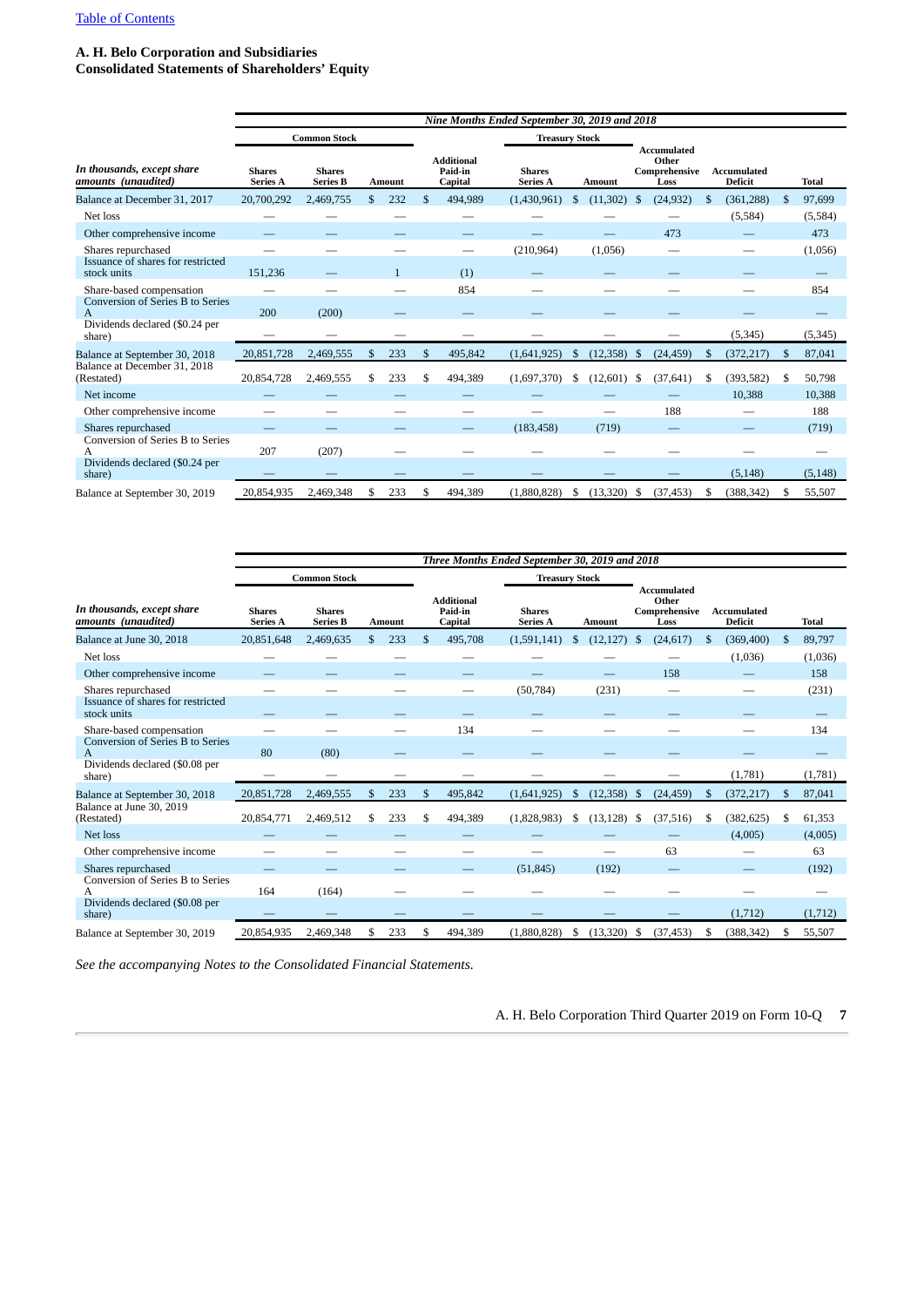#### **A. H. Belo Corporation and Subsidiaries**

**Consolidated Statements of Cash Flows**

|                                                                                             | <b>Nine Months Ended September 30,</b> |           |    |          |  |  |  |
|---------------------------------------------------------------------------------------------|----------------------------------------|-----------|----|----------|--|--|--|
| In thousands (unaudited)                                                                    |                                        | 2019      |    | 2018     |  |  |  |
| <b>Operating Activities</b>                                                                 |                                        |           |    |          |  |  |  |
| Net income (loss)                                                                           | \$                                     | 10,388    | \$ | (5,584)  |  |  |  |
| Adjustments to reconcile net income (loss) to net cash provided by operating activities:    |                                        |           |    |          |  |  |  |
| Depreciation and amortization                                                               |                                        | 7,364     |    | 8,121    |  |  |  |
| Net periodic pension and other post-employment benefit                                      |                                        | (2, 455)  |    | (2,791)  |  |  |  |
| Share-based compensation                                                                    |                                        |           |    | 854      |  |  |  |
| Bad debt expense                                                                            |                                        | 710       |    | 471      |  |  |  |
| Deferred income taxes                                                                       |                                        | 3,818     |    | (1, 324) |  |  |  |
| (Gain) loss on sale/disposal of assets, net                                                 |                                        | (24, 546) |    | 212      |  |  |  |
| Asset impairments                                                                           |                                        | 1,593     |    | (22)     |  |  |  |
| Changes in working capital and other operating assets and liabilities, net of acquisitions: |                                        |           |    |          |  |  |  |
| Accounts receivable                                                                         |                                        | 5,189     |    | 6,510    |  |  |  |
| Inventories, prepaids and other current assets                                              |                                        | 851       |    | 6,081    |  |  |  |
| Other assets                                                                                |                                        | 1,851     |    | 1,224    |  |  |  |
| Accounts payable                                                                            |                                        | (928)     |    | (3,239)  |  |  |  |
| Compensation and benefit obligations                                                        |                                        | (1,054)   |    | (1,872)  |  |  |  |
| Other accrued expenses                                                                      |                                        | 150       |    | 4,396    |  |  |  |
| Advance subscription payments                                                               |                                        | (101)     |    | (575)    |  |  |  |
| Other post-employment benefits                                                              |                                        | (45)      |    | (915)    |  |  |  |
| Net cash provided by operating activities                                                   |                                        | 2,785     |    | 11,547   |  |  |  |
| <b>Investing Activities</b>                                                                 |                                        |           |    |          |  |  |  |
| Purchases of assets                                                                         |                                        | (1,207)   |    | (4, 344) |  |  |  |
| Sales of assets                                                                             |                                        | 4,597     |    |          |  |  |  |
| Acquisitions, net of cash acquired                                                          |                                        | (2,356)   |    |          |  |  |  |
| Net cash provided by (used for) investing activities                                        |                                        | 1,034     |    | (4, 344) |  |  |  |
| <b>Financing Activities</b>                                                                 |                                        |           |    |          |  |  |  |
| Dividends paid                                                                              |                                        | (5, 164)  |    | (5, 336) |  |  |  |
| Shares repurchased                                                                          |                                        | (719)     |    | (1,056)  |  |  |  |
| Net cash used for financing activities                                                      |                                        | (5,883)   |    | (6, 392) |  |  |  |
| Net increase (decrease) in cash and cash equivalents                                        |                                        | (2,064)   |    | 811      |  |  |  |
| Cash and cash equivalents, beginning of period                                              |                                        | 55,313    |    | 57,660   |  |  |  |
|                                                                                             | \$                                     | 53,249    | \$ | 58,471   |  |  |  |
| Cash and cash equivalents, end of period                                                    |                                        |           |    |          |  |  |  |
| <b>Supplemental Disclosures</b>                                                             |                                        |           |    |          |  |  |  |
| Income tax paid, net (refund)                                                               | \$                                     | 897       | \$ | (6, 408) |  |  |  |
| Noncash investing and financing activities:                                                 |                                        |           |    |          |  |  |  |
| Investments in property, plant and equipment payable                                        |                                        | 245       |    | 97       |  |  |  |
| Dividends payable                                                                           |                                        | 1,715     |    | 1,783    |  |  |  |
| Long-term note receivable for asset sales                                                   |                                        | 22,400    |    |          |  |  |  |

*See the accompanying Notes to the Consolidated Financial Statements.*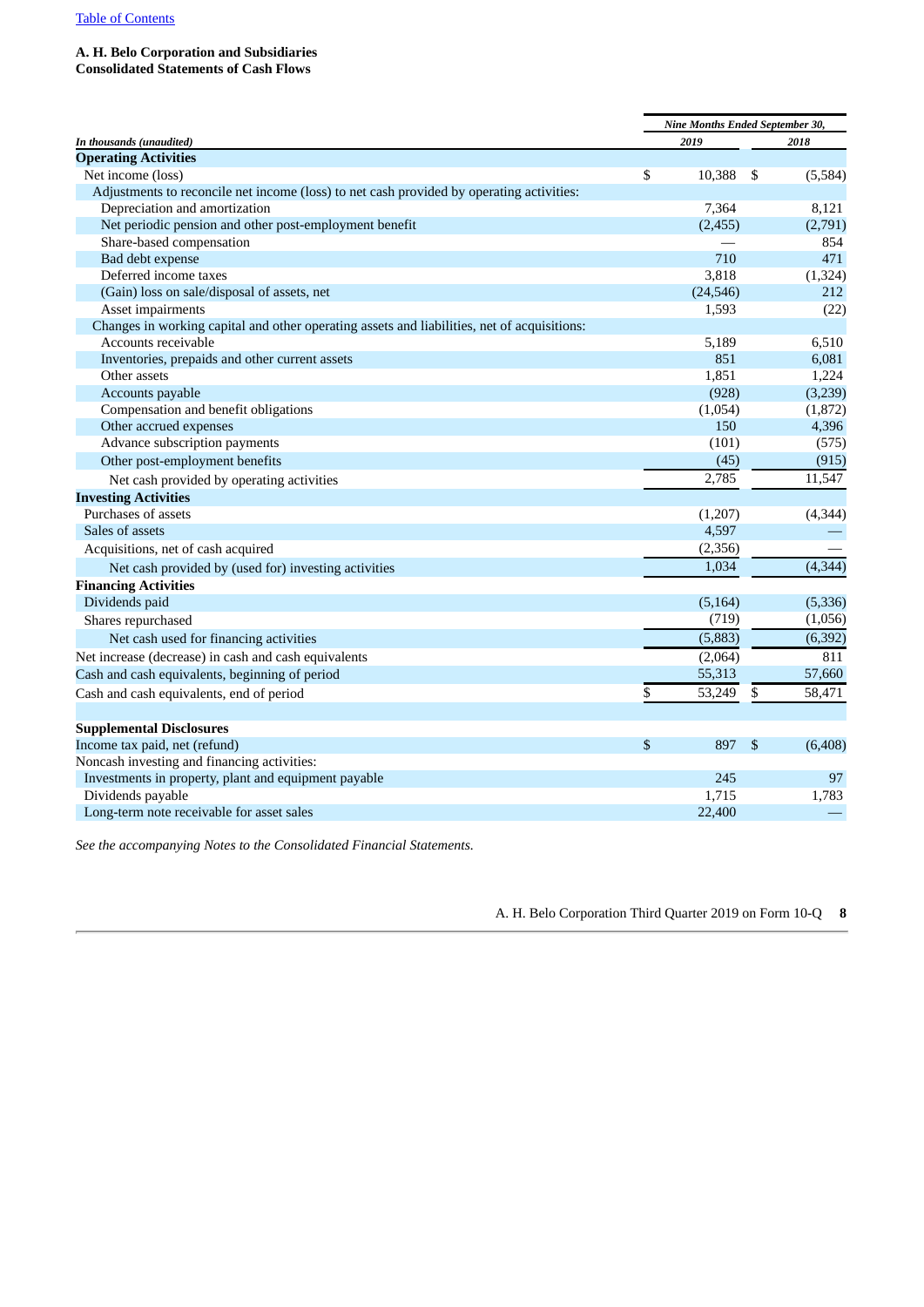#### **A. H. Belo Corporation and Subsidiaries Notes to the Consolidated Financial Statements**

#### **Note 1: Basis of Presentation and Recently Issued Accounting Standards**

**Description of Business.** A. H. Belo Corporation and subsidiaries are referred to collectively herein as "A. H. Belo" or the "Company." The Company, headquartered in Dallas, Texas, is the leading local news and information publishing company in Texas. The Company has commercial printing, distribution and direct mail capabilities, as well as a presence in emerging media and digital marketing. While focusing on extending the Company's media platforms, A. H. Belo delivers news and information in innovative ways to a broad range of audiences with diverse interests and lifestyles. The Company publishes *The Dallas Morning News* (*www.dallasnews.com*), Texas' leading newspaper and winner of nine Pulitzer Prizes, and various niche publications targeting specific audiences.

**Basis of Presentation.** The interim consolidated financial statements included herein are unaudited; however, they include adjustments of a normal recurring nature which, in the Company's opinion, are necessary to present fairly the interim consolidated financial information as of and for the periods indicated. All intercompany balances and transactions have been eliminated in consolidation. These financial statements should be read in conjunction with the consolidated financial statements and notes thereto included in the Company's Annual Report on Form 10-K/A for the fiscal year ended December 31, 2018. All dollar amounts presented herein, except share and per share amounts, are in thousands, unless the context indicates otherwise.

The preparation of financial statements in conformity with accounting principles generally accepted in the United States of America ("GAAP") requires management to make estimates and assumptions that affect (i) the reported amounts of assets and liabilities, (ii) the disclosure of contingent assets and liabilities known to exist as of the date the financial statements are published, and (iii) the reported amount of net operating revenues and expenses recognized during the periods presented. Adjustments made with respect to the use of estimates often relate to improved information not previously available. Uncertainties with respect to such estimates and assumptions are inherent in the preparation of financial statements; accordingly, actual results could differ from these estimates.

#### **Recently Adopted Accounting Pronouncements.**

In February 2016, the Financial Accounting Standards Board ("FASB") issued Accounting Standards Update ("ASU") 2016-02 – *Leases (Topic 842)*. This update requires an entity to recognize a right-of-use asset and a lease liability for virtually all of its leases. The liability will be equal to the present value of lease payments. The asset will generally be based on the liability. For income statement purposes operating leases will result in straight-line expense and finance leases will result in expenses similar to current capital leases. The guidance also requires additional disclosures to enable users of financial statements to understand the amount, timing and uncertainty of cash flows arising from leases. Since February 2016, the FASB issued clarifying updates to the new standard that did not change the core principle of ASU 2016-02. The new guidance will supersede virtually all existing lease guidance under GAAP and is effective for fiscal years beginning after December 15, 2018, including interim periods within those fiscal years. The Company adopted ASU 2016-02 on January 1, 2019, using the modified retrospective approach; see Note  $5 -$ [Leases](#page-11-0).

**New Accounting Pronouncements.** The FASB issued the following accounting pronouncements and guidance, which may be applicable to the Company but have not yet become effective.

In June 2016, the FASB issued ASU 2016-13 – *Financial Instruments – Credit Losses (Topic 326): Measurement of Credit Losses on Financial Instruments.* This update requires financial assets measured at amortized cost basis to be presented at the net amount expected to be collected. The measurement of expected credit losses is based on relevant information about past events, including historical experience, current conditions, and reasonable and supportable forecasts that affect the collectibility of the reported amount. Since June 2016, the FASB issued clarifying updates to the new standard including changing the effective date for smaller reporting companies. The guidance will be effective for fiscal years beginning after December 15, 2022, and interim periods within those fiscal years. Early adoption is permitted. The Company is currently evaluating the requirements of this update and has not yet determined its impact on the Company's consolidated financial statements.

In August 2018, the FASB issued ASU 2018-14 – *Compensation – Retirement Benefits – Defined Benefit Plans – General (Subtopic 715- 20): Disclosure Framework* – *Changes to the Disclosure Requirements for Defined Benefit Plans.* This update modifies the annual disclosure requirements for employers that sponsor defined benefit pension or other postretirement plans by removing disclosures that are no longer considered cost beneficial, clarifying the specific requirements of disclosures and adding disclosure requirements identified as relevant. The guidance will be effective for fiscal years ending after December 15, 2020. Early adoption is permitted. The Company is currently evaluating the requirements of this update, but does not expect a material impact on the Company's consolidated financial statements and related disclosures.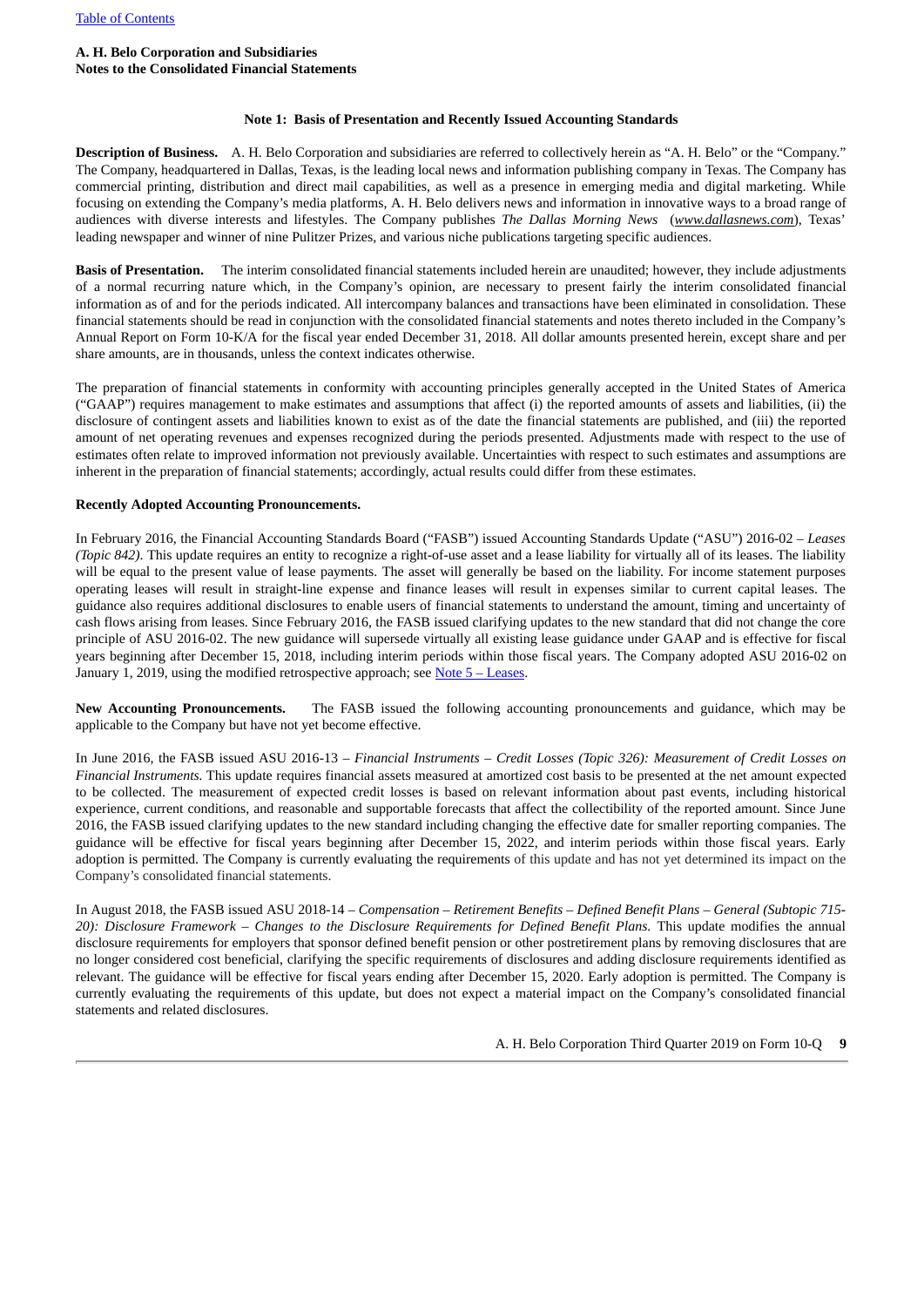In August 2018, the FASB issued ASU 2018-15 – *Intangibles – Goodwill and Other – Internal-Use Software (Subtopic 350-40):* Customer's Accounting for Implementation Costs Incurred in a Cloud Computing Arrangement That is a Service Contract. This update clarifies the accounting for implementation costs incurred in a cloud computing arrangement, or hosting arrangement, that is a service contract. Costs for implementation activities incurred during the application development stage will be capitalized depending on the nature of the costs, while costs incurred during the preliminary project and post implementation stages will be expensed as the activities are performed. The capitalized implementation costs will be expensed over the term of the hosting arrangement. The guidance will be effective for fiscal years beginning after December 15, 2019, and interim periods within those fiscal years. Early adoption is permitted. The Company currently anticipates adopting this standard prospectively as of January 1, 2020, and does not expect a material impact on the Company's consolidated financial statements.

#### **Note 2: Segment Reporting**

<span id="page-9-0"></span>Based on the Company's structure and organizational chart, the Company's chief operating decision-maker (the "CODM") is its Chief Executive Officer, Robert W. Decherd.

In the third quarter of 2019, in conjunction with a strategic change to a single decision-making reporting structure and based on how the Company's CODM makes decisions about allocating resources and assessing performance, the Company determined it has one reportable segment. Prior to the third quarter, the Company had two reportable segments, Publishing and Marketing Services, that each operated as a single reporting unit with all corporate expenses included in Publishing. Historical financial information by segment has been recast and reported as one segment. See Note  $4 -$  [Revenue](#page-10-0) for disaggregated revenue by source.

#### **Note 3: Acquisitions**

On April 1, 2019, the Company completed the acquisition of certain assets of Cubic, Inc. for a cash purchase price of \$2,356, net of \$213 cash acquired. Transaction costs related to the purchase were a component of other production, distribution and operating costs in the Consolidated Statements of Operations and totaled \$92, of which \$0 and \$86 were incurred in the three and nine months ended September 30, 2019, respectively.

The new entity Cubic Creative, Inc. ("Cubic Creative") is located in Tulsa, Oklahoma and has approximately 25 employees. This acquisition adds creative strategy services, which complement service offerings currently available to A. H. Belo clients. The expected benefit from providing these additional services was attributed to goodwill, all of which is expected to be deductible for tax purposes. In the third quarter of 2019, the goodwill recorded as a result of this [acquisition](#page-13-0) was fully impaired; see Note  $6 -$  Goodwill and Intangible Assets.

The table below sets forth the finalized allocation of the purchase price.

|                                       | <b>Estimated</b><br><b>Fair Value</b> |
|---------------------------------------|---------------------------------------|
| Working capital, net of acquired cash | 228                                   |
| Property, plant and equipment         | 25                                    |
| Other intangible assets               | 510                                   |
| Goodwill                              | 1,593                                 |
| <b>Total</b>                          | 2,356                                 |

Operating results of the business acquired have been included in the Consolidated Statements of Operations from the acquisition date forward. Pro forma results of the Company, assuming the acquisition had occurred at the beginning of each period presented, would not be materially different from the results reported.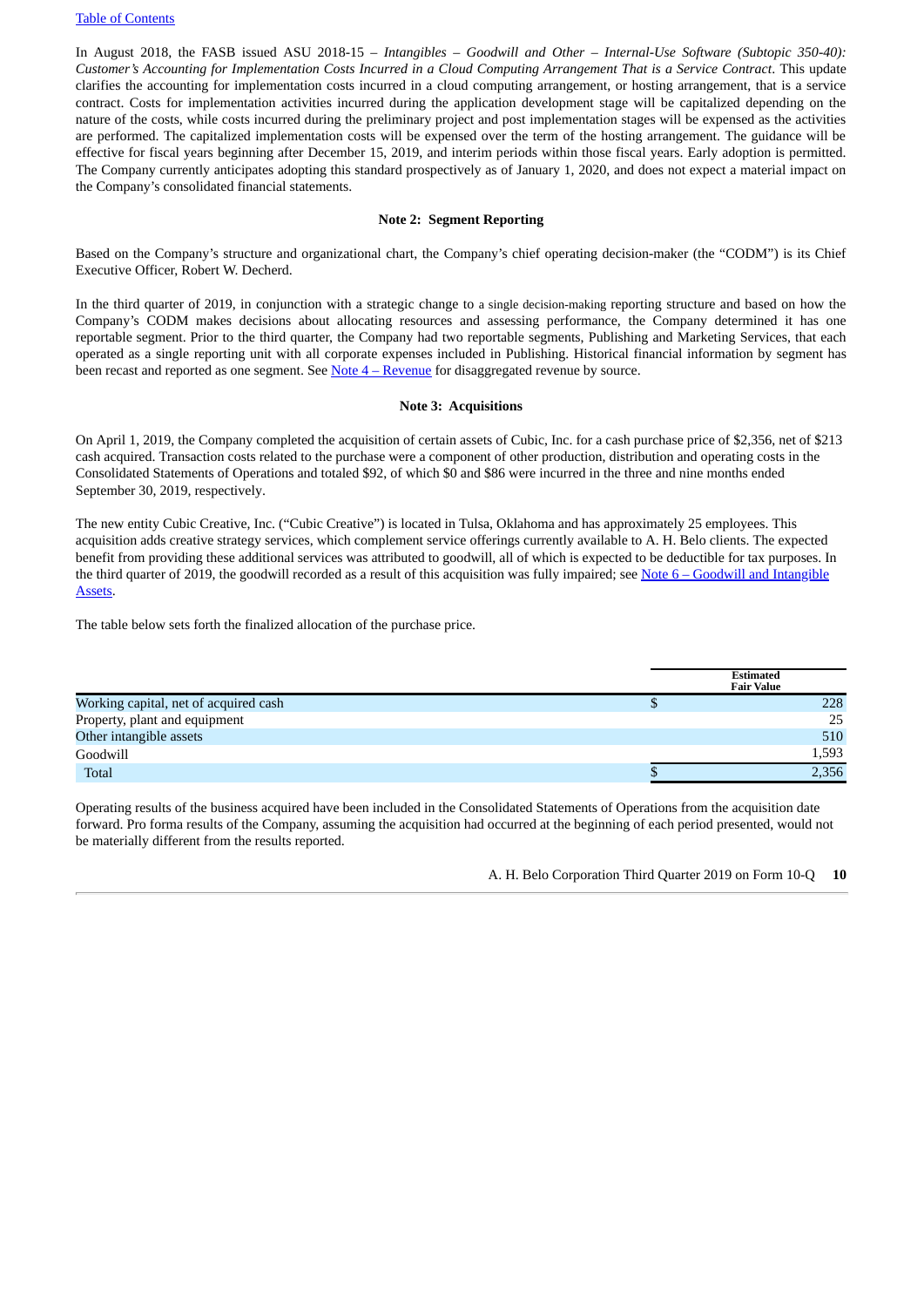#### <span id="page-10-0"></span>**Revenue Recognition**

Revenue is recognized when obligations under the terms of a contract with our customer are satisfied. This occurs when control of the promised goods or services is transferred to our customers, in an amount that reflects the consideration we expect to be entitled to in exchange for those goods or services. Sales tax collected concurrent with revenue-producing activities are excluded from revenue.

Accounts receivable are reported net of a valuation reserve that represents an estimate of amounts considered uncollectible. The Company estimates the allowance for doubtful accounts based on historical write-off experience and the Company's knowledge of the customers' ability to pay amounts due. Accounts are written-off after all collection efforts fail; generally, after one year has expired. Expense for such uncollectible amounts is included in other production, distribution and operating costs.

Notes receivable are recorded net of an allowance for doubtful accounts. Notes receivable primarily relates to the financed portion of the sale of the Company's former headquarters (see  $Note 13 - Disposal of Assets$  $Note 13 - Disposal of Assets$  $Note 13 - Disposal of Assets$ ). Interest income is accrued on the unpaid principal</u> balance. The Company puts notes receivable on non-accrual status and provides an allowance against accrued interest if it is determined the likelihood of collecting substantially all of the note and accrued interest is not probable. Notes are written-off against the allowance when all possible means of collection have been exhausted and the potential for recovery is considered remote.

The table below sets forth revenue disaggregated by revenue source. Due to the third quarter 2019 change to a single decision-making reporting structure (see <u>Note 2 – Segment [Reporting](#page-9-0)</u>), the Company determined that disaggregating revenue by print and digital products best aligned with the new Company structure. The 2018 amounts were recast for comparative purposes.

|                                            |                | Three Months Ended September 30, |               |        | <b>Nine Months Ended September 30,</b> |         |               |          |  |  |
|--------------------------------------------|----------------|----------------------------------|---------------|--------|----------------------------------------|---------|---------------|----------|--|--|
|                                            |                | 2019                             |               | 2018   |                                        | 2019    |               | 2018     |  |  |
|                                            |                |                                  | (Recast)      |        |                                        |         |               | (Recast) |  |  |
| <b>Advertising and Marketing Services</b>  |                |                                  |               |        |                                        |         |               |          |  |  |
| Print advertising                          | \$             | 13.878                           | \$            | 16.502 | - \$                                   | 45.434  | \$            | 50,664   |  |  |
| Digital advertising and marketing services |                | 7,738                            |               | 8.758  |                                        | 25,523  |               | 26,734   |  |  |
| Total                                      |                | 21,616                           |               | 25,260 | \$                                     | 70,957  | S             | 77,398   |  |  |
|                                            |                |                                  |               |        |                                        |         |               |          |  |  |
| <b>Circulation</b>                         |                |                                  |               |        |                                        |         |               |          |  |  |
| Print circulation                          | $\mathbb{S}$   | 15,507                           | $\mathbf{\$}$ | 16.848 | -\$                                    | 47,501  | $\mathbf{\$}$ | 50,748   |  |  |
| Digital circulation                        |                | 1,302                            |               | 1,048  |                                        | 3,594   |               | 2,816    |  |  |
| Total                                      |                | 16,809                           | \$            | 17,896 | \$                                     | 51,095  | \$            | 53,564   |  |  |
|                                            |                |                                  |               |        |                                        |         |               |          |  |  |
| <b>Printing, Distribution and Other</b>    | $\mathfrak{L}$ | 4,632                            | <sup>\$</sup> | 5,896  | -\$                                    | 14,709  | \$            | 18,712   |  |  |
|                                            |                |                                  |               |        |                                        |         |               |          |  |  |
| <b>Total Revenue</b>                       |                | 43,057                           |               | 49,052 |                                        | 136,761 |               | 149,674  |  |  |

#### **Advertising and Marketing Services**

Print advertising revenue represents sales of advertising space within the Company's core and niche newspapers, as well as preprinted advertisements inserted into the Company's core newspapers and niche publications or distributed to non-subscribers through the mail.

Digital advertising and marketing services revenue is generated by selling banner and real estate classified advertising on *The Dallas Morning News'* website *dallasnews.com*, online employment and obituary classified advertising on third-party websites sold under a print/digital bundle package and sales of online automotive classifieds on the *cars.com* platform. In addition, it includes targeted and multi-channel (programmatic) advertising placed on third-party websites, content development, social media management, search optimization, creative strategy services, sale of promotional merchandise, and other consulting. The Company's agreement to sell on the *cars.com* platform was not renewed and ended September 30, 2019.

Advertising and marketing services revenue is primarily recognized at a point in time when the ad or service is complete and delivered, based on the customers' contract price. In addition, certain digital advertising revenue related to website access is recognized over time, based on the customers' monthly rate.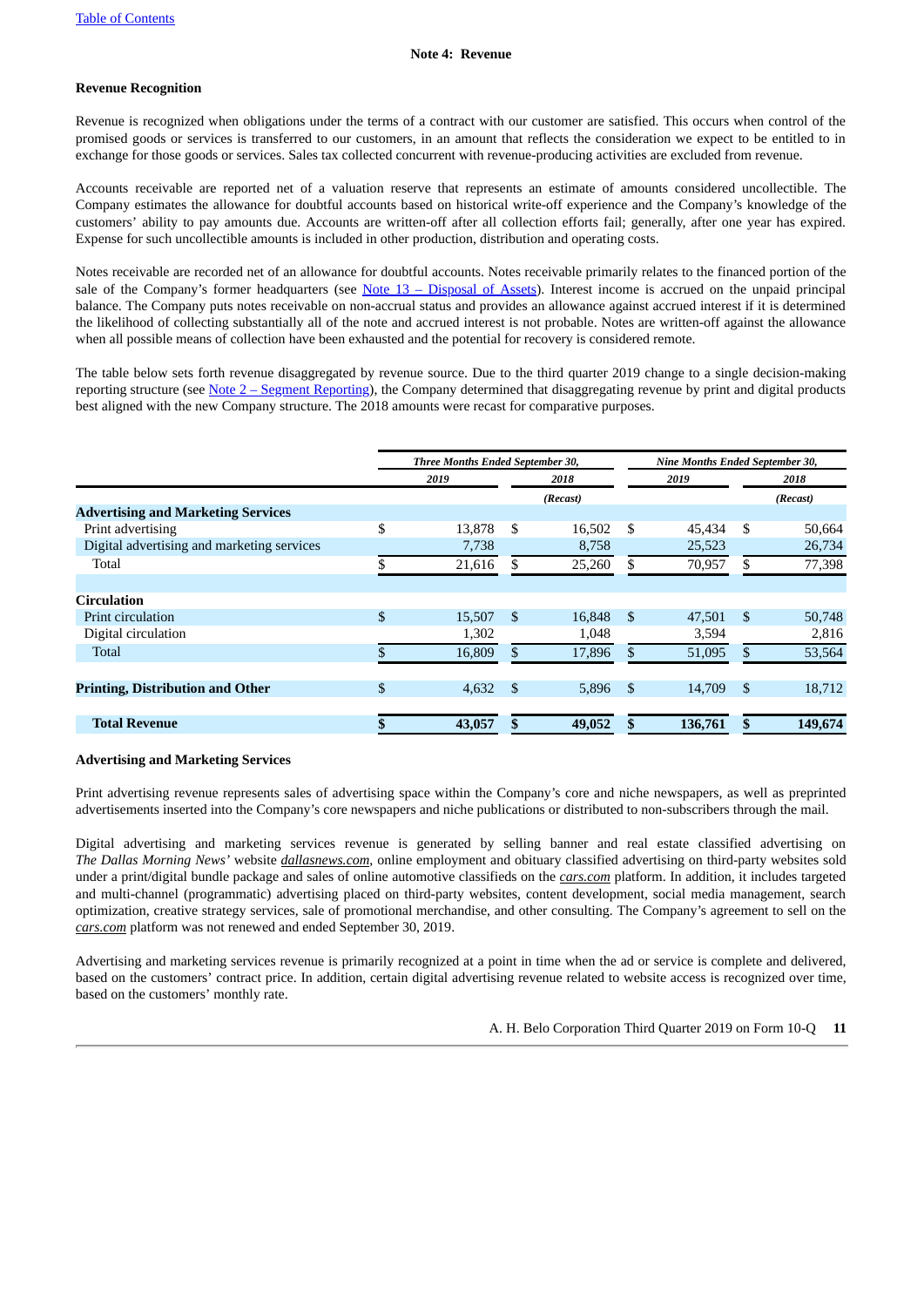For ads placed on certain third-party websites, the Company must evaluate whether it is acting as the principal, where revenue is reported on a gross basis, or acting as the agent, where revenue is reported on a net basis. Generally, the Company reports advertising revenue for ads placed on third-party websites on a net basis, meaning the amount recorded to revenue is the amount billed to the customer net of amounts paid to the publisher of the third-party website. The Company is acting as the agent because the publisher controls the advertising inventory.

#### **Circulation**

Print circulation revenue is generated primarily by selling home delivery subscriptions and from single copy sales to non-subscribers. Home delivery and single copy revenue is recognized at a point in time when the paper is delivered or purchased.

Digital circulation revenue is generated by digital-only subscriptions and is recognized over time, based on the customers' monthly rate.

#### **Printing, Distribution and Other**

Printing, distribution and other revenue is primarily generated from printing and distribution of other newspapers, as well as production of preprinted advertisements for other newspapers. Printing, distribution and other revenue is recognized at a point in time when the product or service is delivered.

#### **Remaining Performance Obligations**

The Company has various advertising and digital services contracts that range from 13 months to 36 months. The Company recognizes revenue on the advertising contracts over the term of the agreement at a point in time when the service or product is delivered. The Company recognizes revenue on the digital services contracts over time, based on the customers' monthly rate. At September 30, 2019, the remaining performance obligation was \$4,016. The Company expects to recognize \$473 over the remainder of 2019, \$1,617 in 2020, \$1,353 in 2021, and \$573 in 2022.

#### **Deferred Revenue**

Deferred revenue is recorded when cash payments are received in advance of the Company's performance, including amounts which are refundable. The short-term and long-term deferred revenue balance as of September 30, 2019, was \$12,377, included in advance subscription payments, other accrued expense and other liabilities in the Consolidated Balance Sheet. In the nine months ended September 30, 2019, the balance decreased \$218, primarily driven by \$11,178 of revenue recognized that was included in the deferred revenue balance as of December 31, 2018, offset by cash payments received in advance of satisfying our performance obligations.

#### **Practical Expedients and Exemptions**

The Company generally expenses sales commissions and circulation acquisition costs when incurred because the amortization period would have been one year or less. These costs are recorded within employee compensation and benefits expense and other production, distribution and operating costs expense, respectively.

The Company does not disclose the value of unsatisfied performance obligations for contracts with an original expected length of one year or less and contracts for which revenue is recognized at the amount invoiced for services performed.

#### **Note 5: Leases**

#### <span id="page-11-0"></span>**Adoption of ASU 2016-02 – Leases (Topic 842)**

On January 1, 2019, the Company adopted ASU 2016-02 using the modified retrospective approach applied to all leases with a remaining lease term greater than one year. Results for reporting periods beginning after January 1, 2019, are presented in accordance with the new guidance under ASU 2016-02, while prior period amounts are not restated. The adoption of the new lease guidance resulted in the Company recognizing operating lease right-of-use assets and lease liabilities based on the present value of remaining minimum lease payments. For the discount rate assumption, the implicit rate was not readily determinable in the Company's lease agreements. Therefore, the Company used an estimated secured incremental borrowing rate, based on the Company's credit rating, adjusted for the weighted average term of each lease in determining the present value of lease payments. There was no impact to opening retained earnings.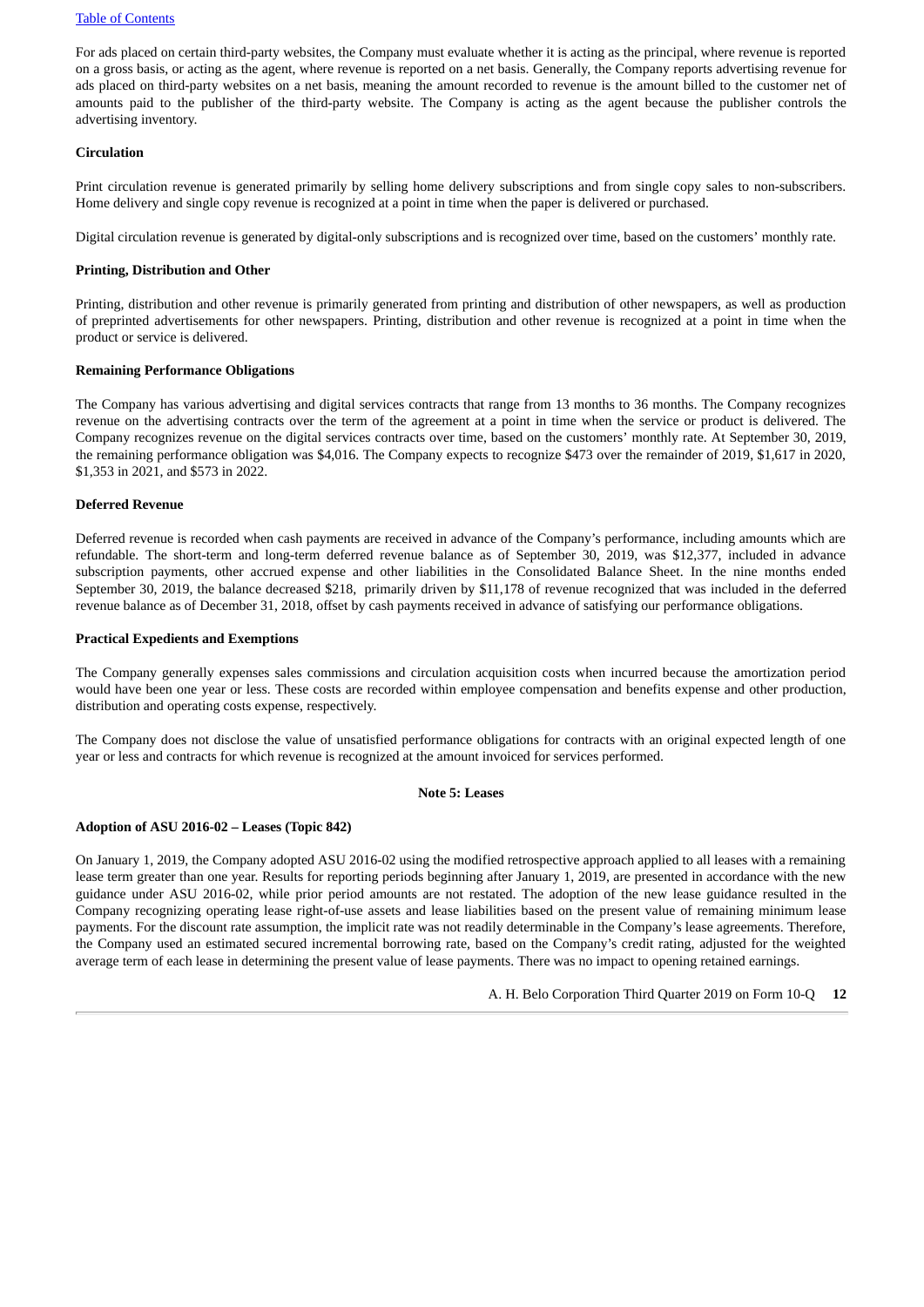The Company elected the practical expedients available under ASU 2016-02 and applied them consistently to all applicable leases. The Company did not apply ASU 2016-02 to any leases with a remaining term of 12 months or less. For these leases, no asset or liability was recorded and lease expense continues to be recognized on a straight-line basis over the lease term. As allowed by the practical expedients, the Company does not reassess whether any expired or existing contracts are or contain leases, does not reassess the lease classification for any expired or existing leases and does not reassess initial direct costs for existing leases. Additionally, the Company does not separately identify lease and nonlease components, such as maintenance costs.

#### **Lease Accounting**

The Company has various operating leases primarily for office space and other distribution centers, some of which include escalating lease payments and options to extend or terminate the lease. The Company determines if a contract is a lease at the inception of the arrangement. The exercise of lease renewal options are at the Company's sole discretion and options are recognized when it is reasonably certain the Company will exercise the option. The Company's leases have remaining terms of less than 1 year to 15 years. The Company does not have lease agreements with residual value guarantees, sale leaseback terms or material restrictive covenants.

The Company has a sublease with Denton Publishing Company for a remaining term of approximately four years. Additionally, the Company has various subleases with distributors, for distribution center space, with varying remaining lease terms of less than one year to two years and are cancellable with notice by either party. As of September 30, 2019, sublease income is expected to approximate \$208 for the remainder of 2019, \$388 in 2020, \$237 in 2021, \$223 in 2022, and \$129 in 2023.

Operating lease right-of-use assets and liabilities are recognized at commencement date of lease agreements greater than one year based on the present value of lease payments over the lease term. Lease expense is recognized on a straight-line basis over the lease term and variable lease costs are expensed as incurred. In the third quarter of 2019, the Company recorded an additional right-of-use asset and liability of \$505 for a lease that commenced on September 1, 2019, with a lease term of five years. As of September 30, 2019, the Company entered into two additional operating leases with lease terms of three years, which will result in an additional right-of-use asset and liability of approximately \$1,200 upon commencement.

The table below sets forth supplemental Consolidated Balance Sheet information for the Company's leases.

|                                               | <b>Classification</b>                 | September 30, 2019 |        |
|-----------------------------------------------|---------------------------------------|--------------------|--------|
| <b>Assets</b>                                 |                                       |                    |        |
| <b>Operating</b>                              | Operating lease right-of-use assets   | \$                 | 22,119 |
|                                               |                                       |                    |        |
| <b>Liabilities</b>                            |                                       |                    |        |
| <b>Operating</b>                              |                                       |                    |        |
| Current                                       | Other accrued expense                 | \$                 | 1,705  |
| <b>Noncurrent</b>                             | Long-term operating lease liabilities |                    | 23,598 |
| Total lease liabilities                       |                                       |                    | 25,303 |
|                                               |                                       |                    |        |
| <b>Lease Term and Discount Rate</b>           |                                       |                    |        |
| <b>Operating leases</b>                       |                                       |                    |        |
| Weighted average remaining lease term (years) |                                       |                    | 11.7   |
| Weighted average discount rate (%)            |                                       |                    | 7.5    |
|                                               |                                       |                    |        |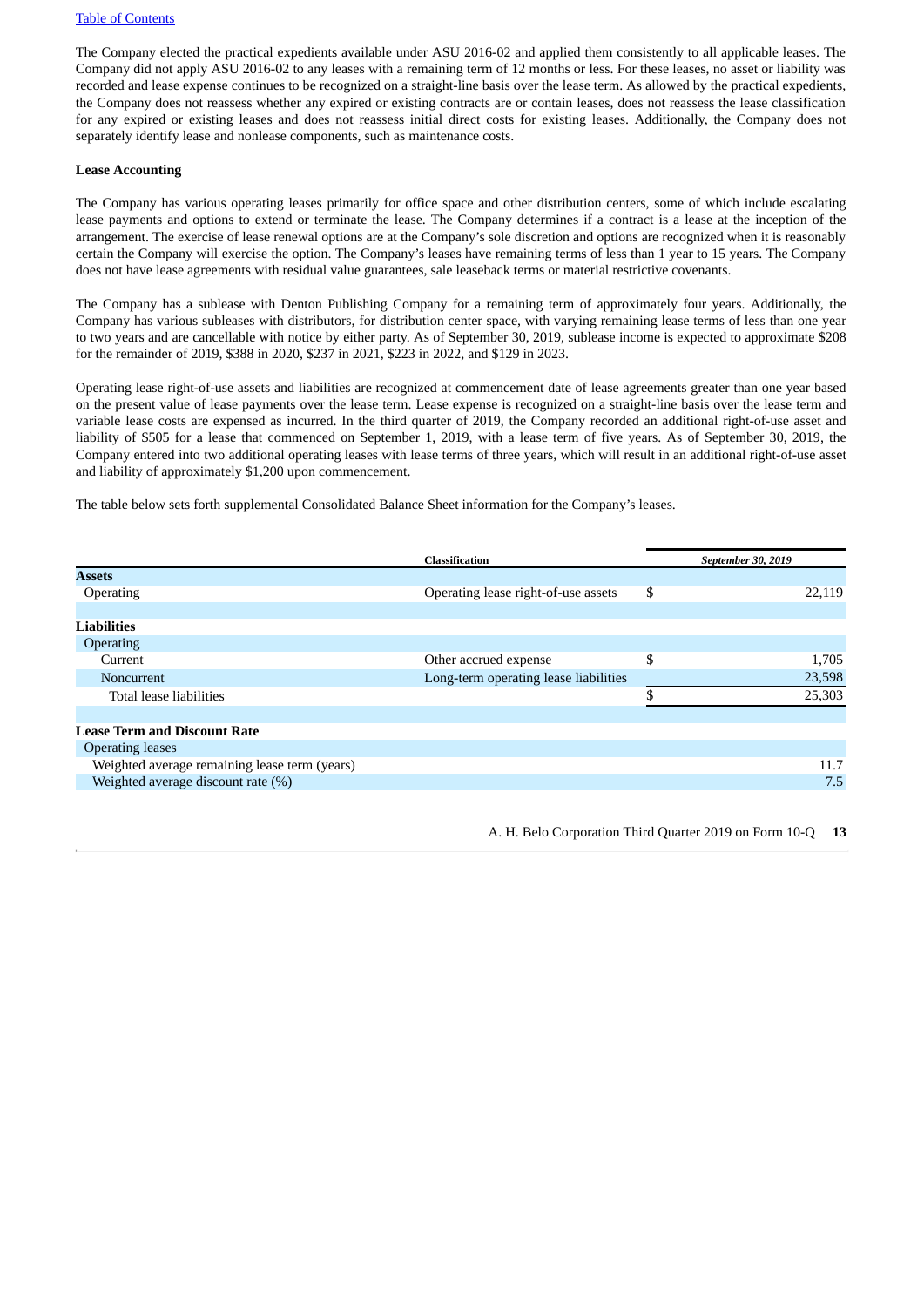The table below sets forth components of lease expense and supplemental cash flow information for the Company's leases.

|                                                                             | Three Months Ended September 30, 2019 |      | <b>Nine Months Ended</b><br>September 30, 2019 |
|-----------------------------------------------------------------------------|---------------------------------------|------|------------------------------------------------|
| <b>Lease Cost</b>                                                           |                                       |      |                                                |
| Operating lease cost                                                        | \$<br>1,072                           | - \$ | 3,172                                          |
| Short-term lease cost                                                       | 30                                    |      | 121                                            |
| Variable lease cost                                                         | 175                                   |      | 420                                            |
| Sublease income                                                             | (172)                                 |      | (515)                                          |
| Total lease cost                                                            | 1.105                                 |      | 3,198                                          |
| <b>Supplemental Cash Flow Information</b>                                   |                                       |      |                                                |
| Cash paid for operating leases included in operating activities             |                                       | \$.  | 3,057                                          |
| Right-of-use assets obtained in exchange for operating lease<br>liabilities |                                       |      | 23,886                                         |

The table below sets forth the remaining maturities of the Company's lease liabilities as of September 30, 2019.

| <b>Operating Leases</b> |
|-------------------------|
| 721                     |
| 3,688                   |
| 3,661                   |
| 3,613                   |
| 3,139                   |
| 24,588                  |
| 39,410                  |
| 14,107                  |
| 25,303                  |
|                         |

The table below sets forth the future minimum obligations for operating leases in effect as of December 31, 2018, as determined prior to the adoption of ASU 2016-02. Total operating lease expense was \$4,688 for the year ended December 31, 2018.

|                             |    | <b>Total</b>  |    | 2019  |    | 2020  | 2021           | 2022            | 2023                    | <b>Thereatter</b>  |
|-----------------------------|----|---------------|----|-------|----|-------|----------------|-----------------|-------------------------|--------------------|
| Operating lease commitments | J. | 0.25<br>41.OJ | ۰υ | 4,403 | لا | 3.588 | -75<br>J,J / J | $AC^-$<br>3.46/ | $\blacksquare$<br>J.JJJ | $\Gamma$<br>2J,2/I |

#### **Note 6: Goodwill and Intangible Assets**

<span id="page-13-0"></span>In the third quarter of 2019, the Company reorganized all of its operations into a single decision-making reporting structure resulting in one reportable segment. Prior to the third quarter, the Company had two reportable segments, Publishing and Marketing Services, that each operated as a single reporting unit (see Note  $2 -$  Segment [Reporting\)](#page-9-0). The table below sets forth intangible assets as of September 30, 2019 and December 31, 2018.

|                                 |    | September 30,<br>2019 | December 31,<br>2018 |
|---------------------------------|----|-----------------------|----------------------|
|                                 |    |                       | (Restated)           |
| <b>Intangible Assets</b>        |    |                       |                      |
| Cost                            | J  | 2,030                 | \$<br>6,470          |
| <b>Accumulated Amortization</b> |    | (1,572)               | (3, 196)             |
| <b>Asset Impairments</b>        |    |                       | (2,970)              |
| Net Carrying Value              | ۵D | 458                   | 304                  |

The intangible assets include \$1,520 of developed technology with an estimated useful life of five years and net carrying value of \$76 that will be fully amortized by the end of 2019, and \$510 of customer relationships with estimated useful lives of two years and net carrying value of \$382. Aggregate amortization expense was \$140 and \$199 for the three months ended September 30, 2019 and 2018, respectively, and \$356 and \$599 for the nine months ended September 30, 2019 and 2018, respectively.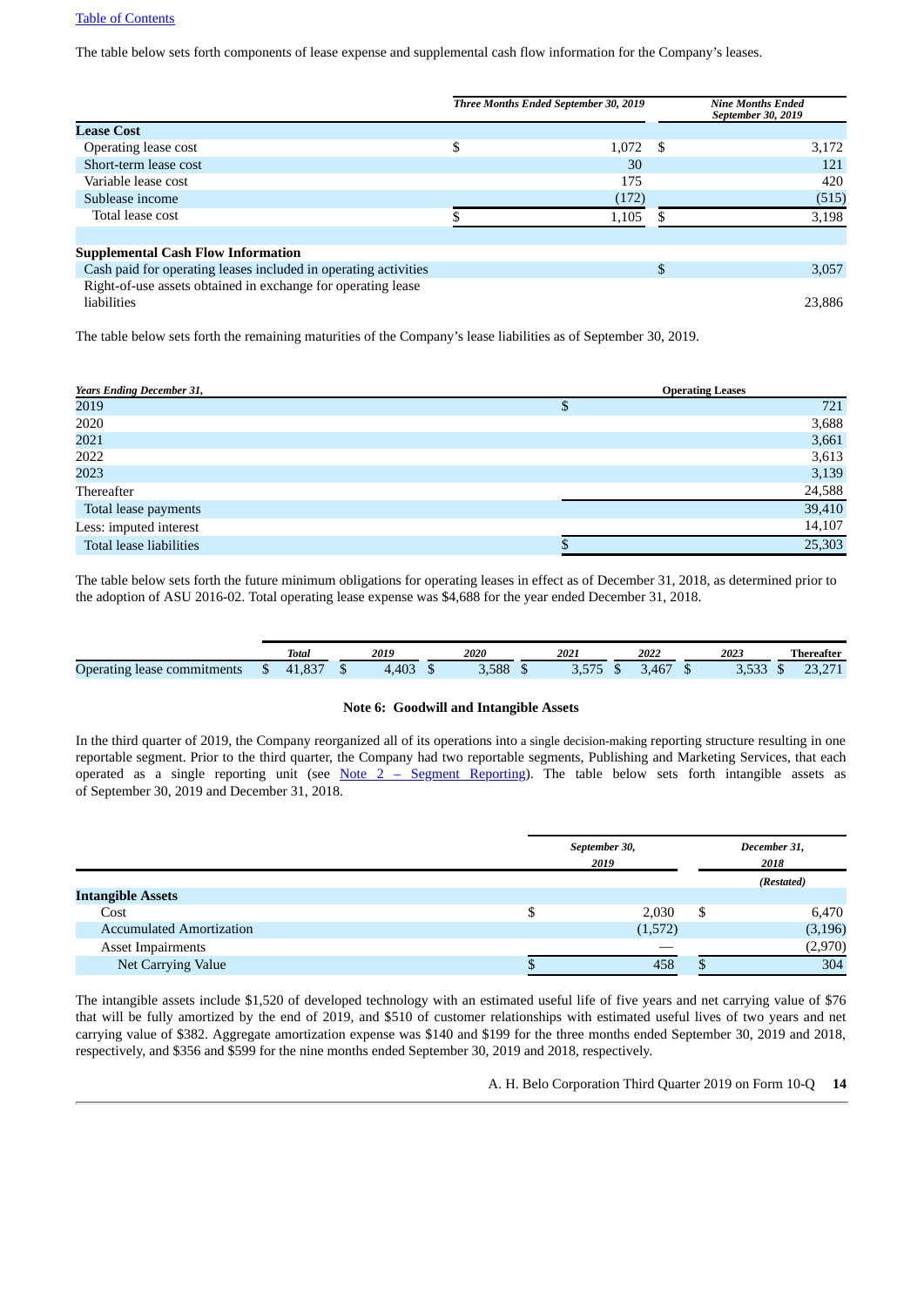In the second quarter of 2019, in connection with the Cubic Creative acquisition, the Company recorded \$1,593 of goodwill. In the third quarter of 2019, the Company made a strategic change to move to a single-decision making reporting structure. With this restructuring, the Company revised its financial forecast for the remainder of the year, which resulted in a significant decrease in operating income for the Marketing Services reporting unit. The reorganization to one operating segment coupled with the significant decrease in the Marketing Services forecast was determined to be a triggering event that required an impairment review of goodwill and long-lived assets. Prior to the organizational changes that resulted in one reportable segment, Cubic Creative was determined to be a component within the Marketing Services segment.

In the third quarter of 2019, the Company tested the Marketing Services segment's goodwill for impairment using a discounted cash flow methodology with a peer-based risk-adjusted weighted average cost of capital. The Company believes the use of a discounted cash flow approach is the most reliable indicator of the estimated fair value of the business. Upon completion of the test, it was determined the Marketing Services reporting unit's carrying value exceeded its estimated fair value. Accordingly, the Company recorded a noncash goodwill impairment charge of \$1,593 in the third quarter of 2019, fully impairing goodwill.

In connection with the goodwill impairment, the Company conducted a long-lived assets impairment test for Marketing Services. Upon completion of the test, it was determined the Marketing Services reporting unit's long-lived assets' estimated fair values were equal to or exceeded the carrying value and accordingly, no impairment was warranted.

#### **Note 7: Related Party Transactions**

On March 1, 2019, the Company made a loan of \$200 to eSite Analytics, Inc. As of September 30, 2019 and December 31, 2018, the Company had a note receivable of \$625 and \$650, respectively, included in prepaids and other current assets, and other assets in the Consolidated Balance Sheets, respectively. The Company accounts for eSite Analytics, Inc. as an equity method investment.

On February 13, 2020, eSite Analytics, Inc. paid off their loan, including interest.

#### **Note 8: Income Taxes**

The Company historically determined the quarterly income tax provision using a discrete year-to-date calculation due to volatility in the newspaper industry and the resulting inability to reliably forecast income or loss before income taxes. The Company calculated the income tax expense or benefit for 2019 interim periods using an estimated annual effective tax rate based on its annual income before income taxes, adjusted for permanent differences, which it applied to the year-to-date income (loss) before income taxes. Although volatility still exists in the newspaper industry, the Company is appropriately using an estimated annual effective tax rate to calculate its quarterly income tax provision, given the Company's ability to reliably forecast for the current annual period.

The Company recognized income tax provision (benefit) of \$(1,808) and \$596 for the three months ended September 30, 2019 and 2018, respectively, and \$4,688 and \$(661) for the nine months ended September 30, 2019 and 2018, respectively. Effective income tax rates were 31.1 percent and 10.6 percent for the nine months ended September 30, 2019 and 2018, respectively. The income tax benefit for the three months ended September 30, 2019, was due to the Texas margin tax, offset by losses generated from operations in the third quarter. The income tax provision for the nine months ended September 30, 2019, was due to the Texas margin tax and year-to-date income, primarily a result of income generated from the sale of the Company's former [headquarters](#page-17-0) in the second quarter of 2019 (see Note 13 – Disposal of Assets).

In the second and third quarter of 2018, the Company received a refund of \$3,210 and \$4,095, respectively, for 2016 and 2017 tax benefits recognized that were carried back against taxes paid in 2014.

#### **Note 9: Pension and Other Retirement Plans**

**Defined Benefit Plans.** The Company sponsors the A. H. Belo Pension Plans (the "Pension Plans"), which provide benefits to approximately 1,400 current and former employees of the Company. A. H. Belo Pension Plan I provides benefits to certain current and former employees primarily employed with *The Dallas Morning News* or the A. H. Belo corporate offices. A. H. Belo Pension Plan II provides benefits to certain former employees of The Providence Journal Company. This obligation was retained by the Company upon the sale of the newspaper operations of *The Providence Journal*. No additional benefits are accruing under the A. H. Belo Pension Plans, as future benefits were frozen.

No contributions are required to the A. H. Belo Pension Plans in 2019 under the applicable tax and labor laws governing pension plan funding.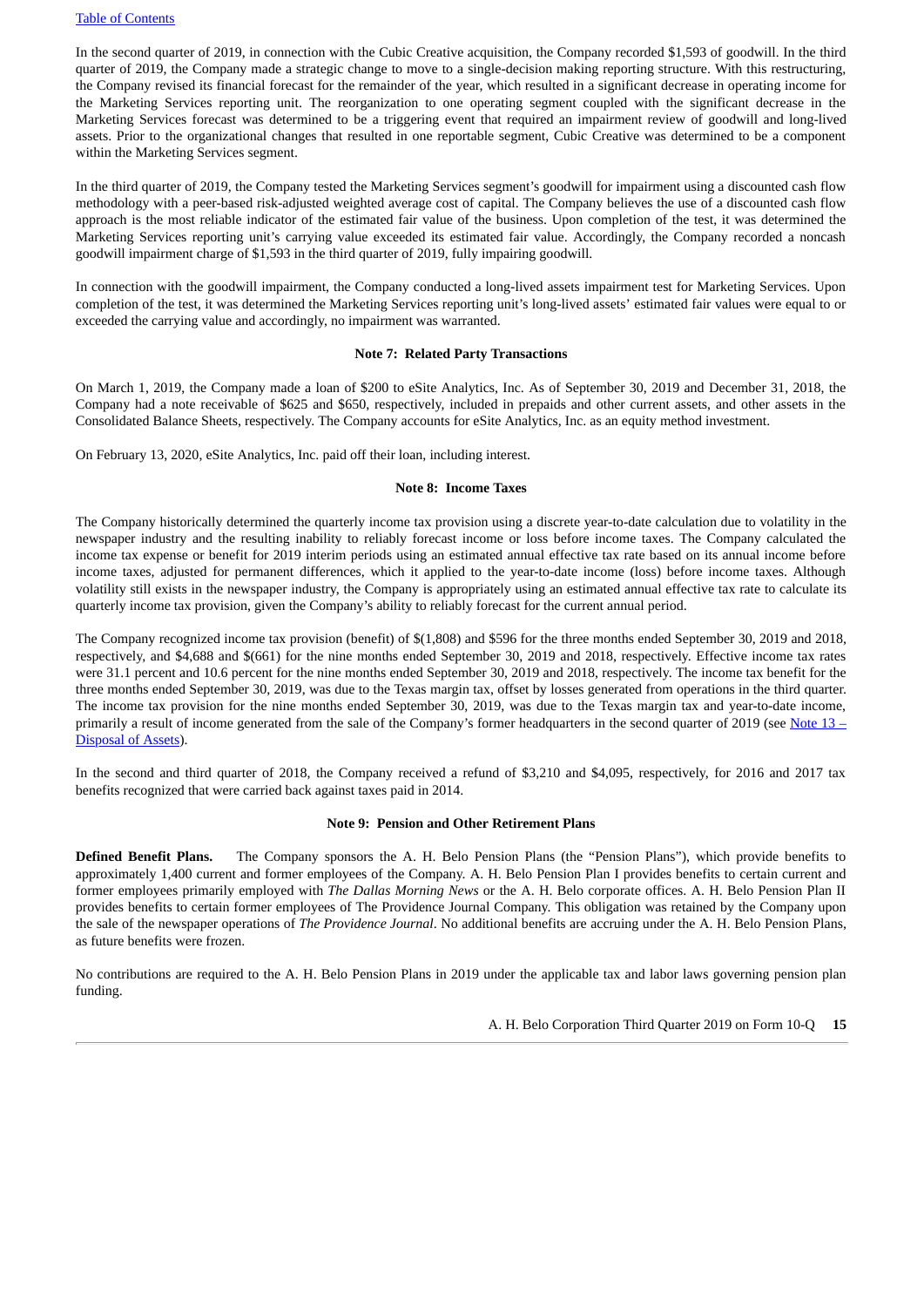#### *Net Periodic Pension Benefit*

The Company's estimates of net periodic pension expense or benefit are based on the expected return on plan assets, interest on the projected benefit obligations and the amortization of actuarial gains and losses that are deferred in accumulated other comprehensive loss. The table below sets forth components of net periodic pension benefit, which are included in other income, net in the Consolidated Statements of Operations.

|                                  |  |         |  | Three Months Ended September 30, |  | Nine Months Ended September 30, |  |         |  |  |  |
|----------------------------------|--|---------|--|----------------------------------|--|---------------------------------|--|---------|--|--|--|
|                                  |  | 2019    |  | 2018                             |  | 2019                            |  | 2018    |  |  |  |
| Interest cost                    |  | 1.973   |  | 1.796                            |  | 5,922                           |  | 5,389   |  |  |  |
| Expected return on plans' assets |  | (2,866) |  | (2,894)                          |  | (8,599)                         |  | (8,681) |  |  |  |
| Amortization of actuarial loss   |  | 70      |  | 168                              |  | 209                             |  | 503     |  |  |  |
| Net periodic pension benefit     |  | (823)   |  | (930)                            |  | (2, 468)                        |  | (2,789) |  |  |  |

**Defined Contribution Plans.** The A. H. Belo Savings Plan (the "Savings Plan"), a defined contribution 401(k) plan, covers substantially all employees of A. H. Belo. Participants may elect to contribute a portion of their pretax compensation as provided by the Savings Plan and the Internal Revenue Code. Employees can contribute up to 100 percent of their annual eligible compensation less required withholdings and deductions up to statutory limits. The Company provides an ongoing dollar-for-dollar match of eligible employee contributions, up to 1.5 percent of the employees' compensation. During the three months ended September 30, 2019 and 2018, the Company recorded expense of \$178 and \$199, respectively, and during the nine months ended September 30, 2019 and 2018, the Company recorded expense of \$503 and \$653, respectively, for matching contributions to the Savings Plan.

#### **Note 10: Shareholders' Equity**

**Dividends.** On September 11, 2019, the Company's board of directors declared an \$0.08 per share dividend to shareholders of record as of the close of business on November 15, 2019, paid on December 6, 2019.

**Treasury Stock.** The Company repurchased shares of its common stock pursuant to a publicly announced share repurchase program authorized by the Company's board of directors. The agreement to repurchase the Company's stock expired in the fourth quarter of 2019 and was not renewed.

**Outstanding Shares.** The Company had Series A and Series B common stock outstanding of 18,974,107 and 2,469,348, respectively, net of treasury shares at September 30, 2019. At December 31, 2018, the Company had Series A and Series B common stock outstanding of 19,157,358 and 2,469,555, respectively, net of treasury shares.

**Accumulated other comprehensive loss.** Accumulated other comprehensive loss consists of actuarial gains and losses attributable to the A. H. Belo Pension Plans, gains and losses resulting from Pension Plans' amendments and other actuarial experience attributable to other post-employment benefit ("OPEB") plans. The Company records amortization of the components of accumulated other comprehensive loss in employee compensation and benefits in its Consolidated Statements of Operations. Gains and losses associated with the A. H. Belo Pension Plans are amortized over the weighted average remaining life expectancy of the Pension Plans' participants. Gains and losses associated with the Company's OPEB plans are amortized over the average remaining service period of active OPEB plans' participants.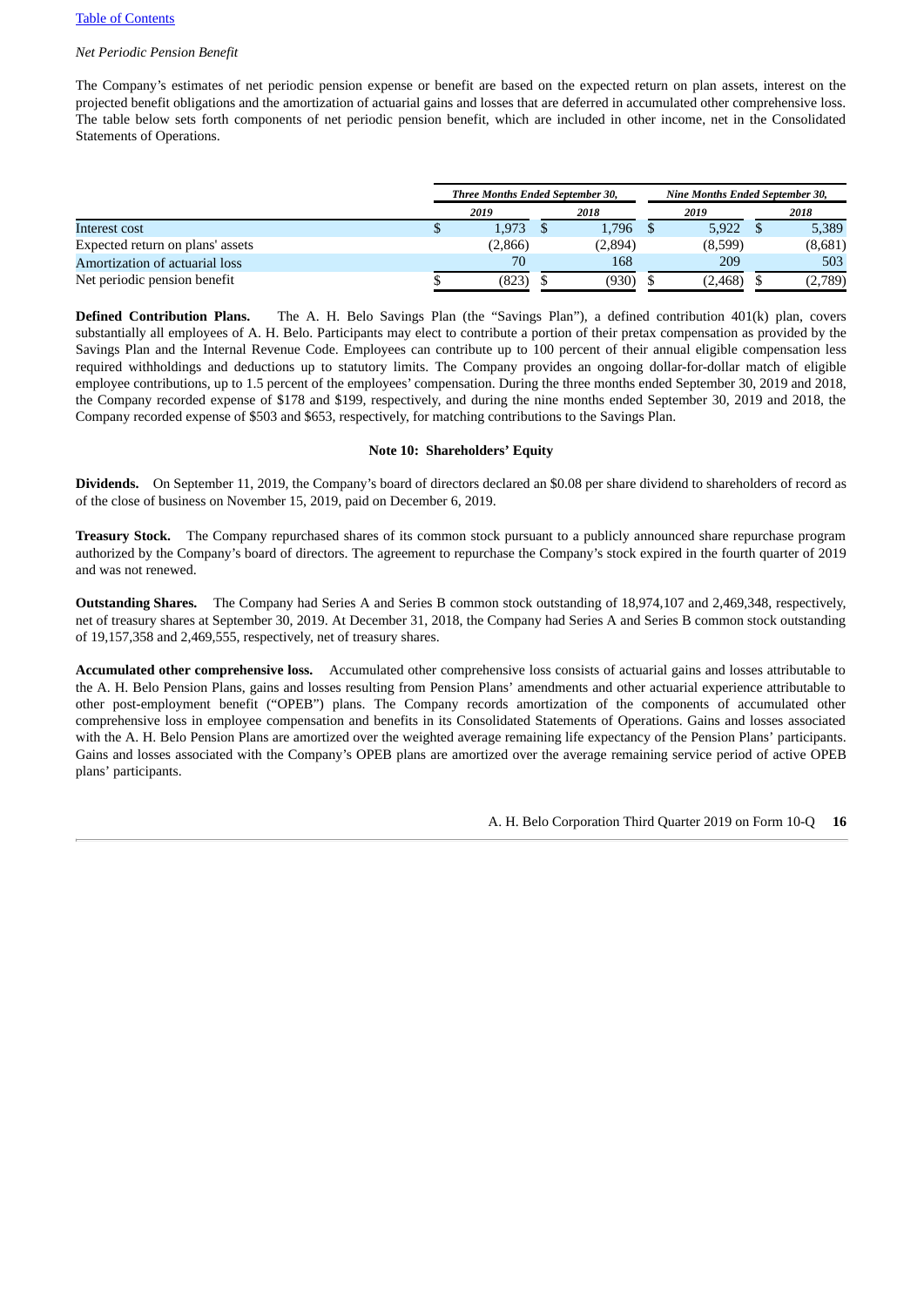The tables below set forth the changes in accumulated other comprehensive loss, net of tax, as presented in the Company's consolidated financial statements.

|                              |  | Three Months Ended September 30, |  |                                            |  |                                            |  |           |  |                                            |  |                                            |  |
|------------------------------|--|----------------------------------|--|--------------------------------------------|--|--------------------------------------------|--|-----------|--|--------------------------------------------|--|--------------------------------------------|--|
|                              |  | 2019                             |  |                                            |  |                                            |  |           |  | 2018                                       |  |                                            |  |
|                              |  |                                  |  | <b>Defined</b><br>benefit pension<br>plans |  | Other post-<br>employment<br>benefit plans |  | Total     |  | <b>Defined</b><br>benefit pension<br>plans |  | Other post-<br>employment<br>benefit plans |  |
| Balance, beginning of period |  | $(37,516)$ \$                    |  | $(37,864)$ \$                              |  | 348                                        |  | (24, 617) |  | (25,099)                                   |  | 482                                        |  |
| Amortization                 |  | 63                               |  | 70                                         |  |                                            |  | 158       |  | 168                                        |  | (10)                                       |  |
| Balance, end of period       |  | (37, 453)                        |  | (37,794)                                   |  | 341                                        |  | (24, 459) |  | (24, 931)                                  |  | 472                                        |  |

|                              |              |  |                                     |                                                            | Nine Months Ended September 30, |                                            |                                            |           |      |
|------------------------------|--------------|--|-------------------------------------|------------------------------------------------------------|---------------------------------|--------------------------------------------|--------------------------------------------|-----------|------|
|                              | 2019         |  |                                     |                                                            |                                 |                                            |                                            | 2018      |      |
|                              | <b>Total</b> |  | Defined<br>benefit pension<br>plans | Other post-<br>employment<br>benefit plans<br><b>Total</b> |                                 | <b>Defined</b><br>benefit pension<br>plans | Other post-<br>employment<br>benefit plans |           |      |
| Balance, beginning of period | (37, 641)    |  | $(38,003)$ \$                       |                                                            | 362                             |                                            | (24, 932)                                  | (25, 434) | 502  |
| Amortization                 | 188          |  | 209                                 |                                                            | (21)                            |                                            | 473                                        | 503       | (30) |
| Balance, end of period       | (37, 453)    |  | (37,794)                            |                                                            | 341                             |                                            | (24, 459)                                  | (24, 931) | 472  |

#### **Note 11: Earnings Per Share**

The table below sets forth the reconciliation for net income (loss) and weighted average shares used for calculating basic and diluted earnings per share ("EPS"). The Company's Series A and Series B common stock equally share in the distributed and undistributed earnings.

|                                                    |    | Three Months Ended September 30, |              |    |            | Nine Months Ended September 30, |            |  |  |
|----------------------------------------------------|----|----------------------------------|--------------|----|------------|---------------------------------|------------|--|--|
|                                                    |    | 2019                             | 2018         |    | 2019       |                                 | 2018       |  |  |
| <b>Earnings (Numerator)</b>                        |    |                                  |              |    |            |                                 |            |  |  |
| Net income (loss)                                  | \$ | (4,005)                          | $(1,036)$ \$ |    | 10,388     |                                 | (5,584)    |  |  |
| Less: dividends to participating securities        |    |                                  | 48           |    |            |                                 | 142        |  |  |
| Net income (loss) available to common shareholders |    | (4,005)                          | (1,084)      | S. | 10,388     |                                 | (5,726)    |  |  |
|                                                    |    |                                  |              |    |            |                                 |            |  |  |
| <b>Shares (Denominator)</b>                        |    |                                  |              |    |            |                                 |            |  |  |
| Weighted average common shares outstanding (basic  |    |                                  |              |    |            |                                 |            |  |  |
| and diluted)                                       |    | 21,476,029                       | 21,709,557   |    | 21,553,625 |                                 | 21,761,110 |  |  |
|                                                    |    |                                  |              |    |            |                                 |            |  |  |
| <b>Income (Loss) Per Share</b>                     |    |                                  |              |    |            |                                 |            |  |  |
| Basic and diluted                                  | ¢  | (0.19)                           | (0.05)       |    | 0.48       |                                 | (0.26)     |  |  |
|                                                    |    |                                  |              |    |            |                                 |            |  |  |

There were no options or RSUs outstanding as of September 30, 2019, that would result in dilution of shares.

In 2018, holders of service-based restricted stock units ("RSUs") participated in A. H. Belo dividends on a one-for-one share basis. Distributed and undistributed income associated with participating securities was included in the calculation of EPS under the two-class method as prescribed under ASC 260 – *Earnings Per Share*. The Company considered outstanding stock options and RSUs in the calculation of earnings per share. A total of 610,553 options and RSUs outstanding as of September 30, 2018, were excluded from the calculation because the effect was anti-dilutive.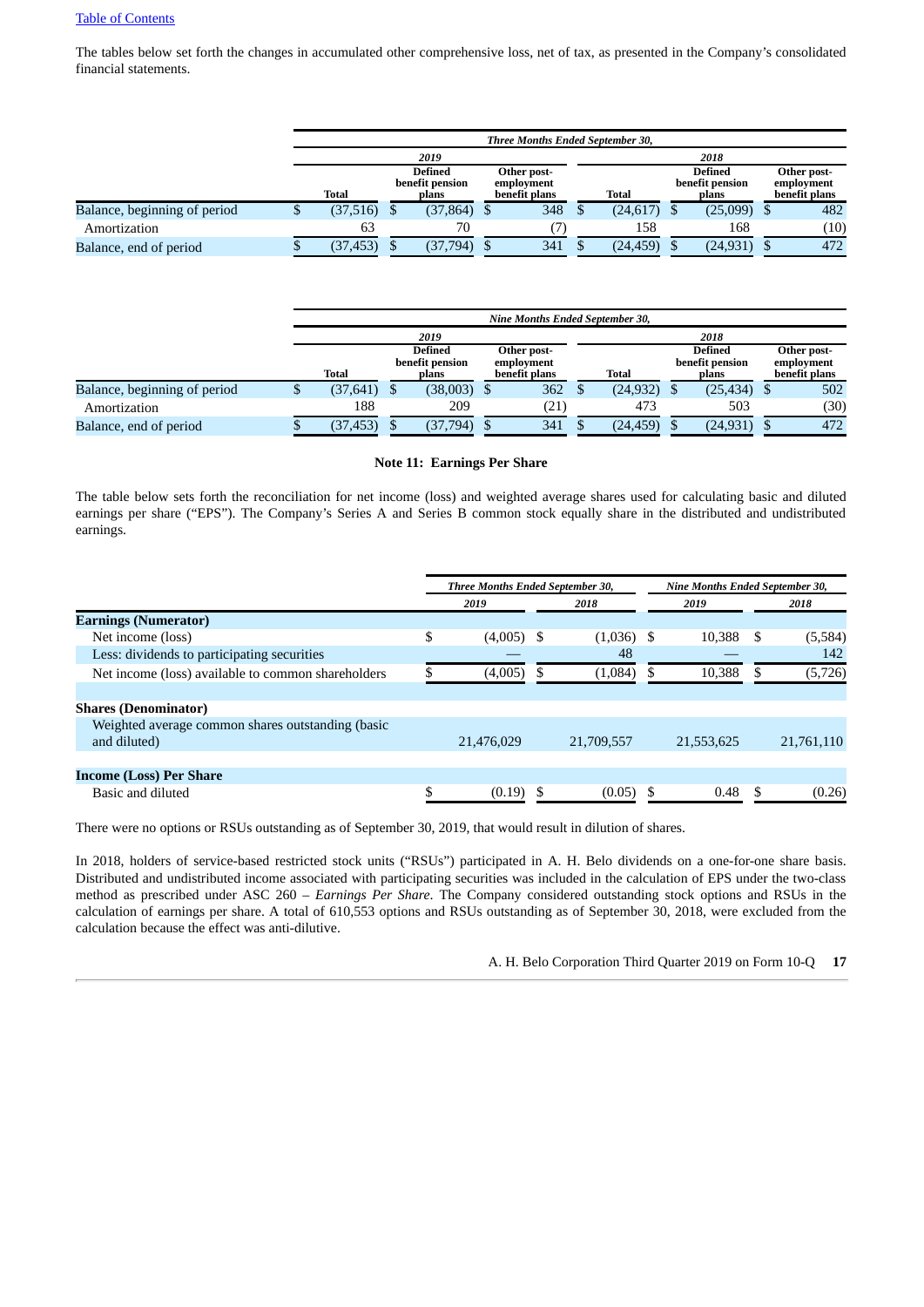#### **Note 12: Contingencies**

**Legal proceedings.** From time to time, the Company is involved in a variety of claims, lawsuits and other disputes arising in the ordinary course of business. Management routinely assesses the likelihood of adverse judgments or outcomes in these matters, as well as the ranges of probable losses to the extent losses are reasonably estimable. Accruals for contingencies are recorded when, in the judgment of management, adverse judgments or outcomes are probable and the financial impact, should an adverse outcome occur, is reasonably estimable. The determination of likely outcomes of litigation matters relates to factors that include, but are not limited to, past experience and other evidence, interpretation of relevant laws or regulations and the specifics and status of each matter. Predicting the outcome of claims and litigation and estimating related costs and financial exposure involves substantial uncertainties that could cause actual results to vary materially from estimates and accruals. In the opinion of management, liabilities, if any, arising from other currently existing claims against the Company would not have a material adverse effect on A. H. Belo's results of operations, liquidity or financial condition.

#### **Note 13: Disposal of Assets**

<span id="page-17-0"></span>In the third quarter of 2019, the Company recorded a loss of \$1,362 on the disposal of newspaper production assets and publishing software that was replaced by a new digital content platform. The newspaper production assets were disposed as a result of the strategic decision to eliminate its brokered printing business and reduce the number of local and national commercial print customers it serves from more than 30 to 5.

On May 17, 2019, the Company finalized a Purchase and Sale Agreement with Charter DMN Holdings, LP (the "Purchaser") for the sale of the real estate assets in downtown Dallas, Texas, previously used as the Company's headquarters for a sale price of \$28,000. The sale price consisted of \$4,597 cash received, after selling costs of approximately \$1,000, and a two-year seller-financed promissory note (the "Promissory Note") of \$22,400, included in long-term note receivable in the Consolidated Balance Sheet. The sale provides the Company an additional \$1,000 contingency payment if certain conditions are met, however at this time the Company does not believe these conditions are probable.

The Promissory Note is secured by a first lien deed of trust covering the property and bears interest payable in quarterly installments that began on July 1, 2019, continuing through its maturity on June 30, 2021, and includes a pre-payment feature. Interest will be accrued at 3.5 percent during the first year and at 4.5 percent during the second year.

In the second quarter of 2019, the Company recorded a pretax gain of \$25,908, included in (gain) loss on sale/disposal of assets, net in the Consolidated Statements of Operations. For tax purposes, the gain is fully offset by net operating loss carryforwards. These assets had a carrying value of \$1,089, and were reported as assets held for sale in the Consolidated Balance Sheet as of December 31, 2018.

#### **Note 14: Subsequent Events**

The Company evaluates subsequent events at the date of the consolidated balance sheet as well as conditions that arise after the balance sheet date but before the consolidated financial statements are issued. To the extent any events and conditions exist, disclosures are made regarding the nature of events and the estimated financial effects for those events and conditions.

Beginning in January 2020, there has been an outbreak of the Coronavirus Disease 2019 ("COVID-19" or "virus"), which has been declared a "pandemic" by the World Health Organization. The full impact of COVID-19 is unknown and rapidly evolving. The outbreak and any preventative or protective actions that the Company or its customers may take in respect of this virus may result in a period of disruption, including the Company's financial reporting capabilities, its operations generally and could potentially impact the Company's customers, distribution partners, advertisers, production facilities, and third parties. Any resulting financial impact cannot be reasonably estimated at this time, but may materially affect the business and the Company's financial condition and results of operations. The extent to which the COVID-19 impacts the Company's results will depend on future developments, which are highly uncertain and cannot be predicted, including new information which may emerge concerning the severity of COVID-19 and the actions to contain the virus or treat its impact, among others. Media has been designated an essential business, therefore the Company's operations are continuing. The Company is experiencing an increase in digital subscriptions, which may not completely offset the loss of advertising revenue. On April 6, 2020, the Company announced that it is taking several actions in response to the financial impact of COVID-19. The Company will reduce operating and capital expenditures, lower the quarterly dividend rate for future dividends declared, if any, as well as reduce employees' base compensation, across the Company, and the annual bonus tied to financial metrics for eligible employees may be reduced. Beginning with the 2020 annual meeting of shareholders, the board of directors' compensation will be reduced and the board will be reduced in size by two. The Company is currently evaluating the impact on its consolidated financial statements and has not yet quantified what material impacts to the financial statements may result from the actions taken by the Company and its customers in respect of this virus.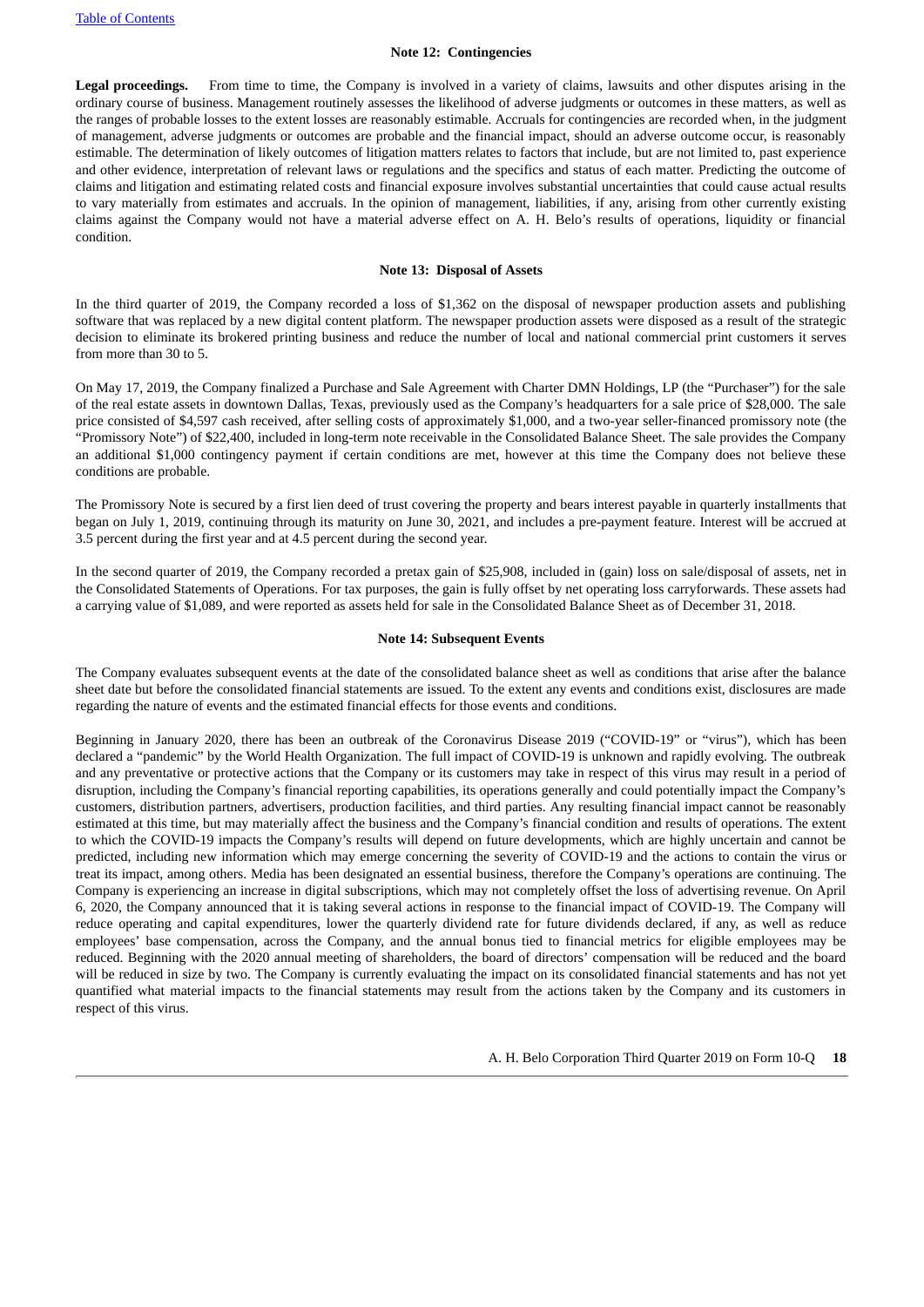In response to COVID-19, President Donald Trump signed into law the Coronavirus Aid, Relief, and Economic Security Act (the "CARES Act") on March 27, 2020. The CARES Act provides numerous tax provisions and other stimulus measures, including temporary changes regarding the prior and future utilization of net operating losses, temporary changes to the prior and future limitations on interest deductions, temporary suspension of certain payment requirements for the employer portion of Social Security taxes, technical corrections from prior tax legislation for tax depreciation of certain qualified improvement property, and the creation of certain refundable employee retention credits. This legislation was enacted before the date of filing this Form 10-Q and the effective date is subsequent to September 30, 2019. The Company is currently evaluating the impact on its consolidated financial statements and has not yet quantified what material impacts to the financial statements (if any) may result from the CARES Act. The Company anticipates it may benefit from the temporary five-year net operating loss carryback provisions, the technical correction for qualified leasehold improvements, which changes 39-year property to 15-year property, eligible for 100% tax bonus depreciation, and potentially other provisions within the CARES Act. Where certain tax provisions of the CARES Act are determined to be applicable following the completion of the Company's assessment, these may result in cash refunds and an income tax benefit recorded in the Consolidated Statements of Operations in the period in which the legislation was enacted.

On March 6, 2020, the Company paid \$1,713 to shareholders of record as of the close of business on February 14, 2020, for an \$0.08 per share dividend declared by the Company's board of directors on December 5, 2019. On March 5, 2020, the Company's board of directors declared an \$0.08 per share dividend to shareholders of record as of the close of business on May 15, 2020, which is payable on June 5, 2020. On April 6, 2020, in response to the financial impact of COVID-19, the Company announced its intent to reduce its cash dividend rate indefinitely following the second quarter 2020 dividend of \$0.08 per share declared on March 5, 2020. Future dividends, if declared, are expected to be at the rate of \$0.04 per share.

The Purchaser of the Company's former headquarters requested, and on April 3, 2020, the board of directors approved, an amendment to the Promissory Note deferring the Purchaser's interest payment of \$195 that was due April 1, 2020, and adding it to a second promissory note (the "Second Promissory Note"). In addition, the Second Promissory Note includes a 2019 real property tax reconciliation payment due from the Purchaser under the Purchase and Sale Agreement in the amount of \$180. The Second Promissory Note, in the principal amount of \$375, is secured by a second lien deed of trust covering the property and is due June 30, 2021.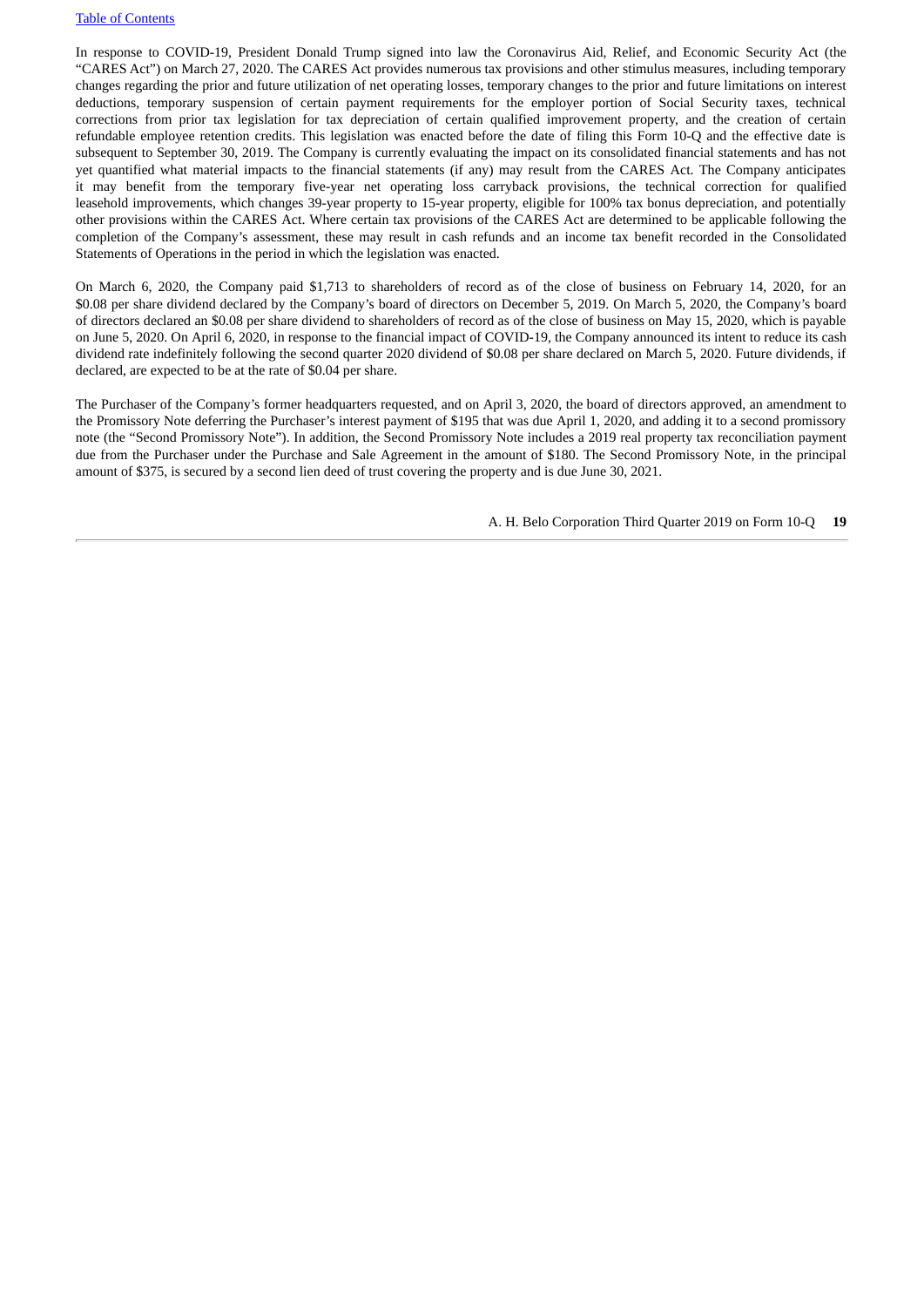#### <span id="page-19-0"></span>**Item 2. Management's Discussion and Analysis of Financial Condition and Results of Operations**

A. H. Belo intends for the discussion of its financial condition and results of operations that follows to provide information that will assist in understanding its financial statements, the changes in certain key items in those statements from period to period, and the primary factors that accounted for those changes, as well as how certain accounting principles, policies and estimates affect its financial statements. The following information should be read in conjunction with the Company's consolidated financial statements and related notes filed as part of this report. Unless otherwise noted, amounts in Management's Discussion and Analysis reflect continuing operations of the Company, and all dollar amounts are presented in thousands, except share and per share amounts.

#### **OVERVIEW**

A. H. Belo, headquartered in Dallas, Texas, is the leading local news and information publishing company in Texas. The Company has commercial printing, distribution and direct mail capabilities, as well as a presence in emerging media and digital marketing. While focusing on extending the Company's media platforms, A. H. Belo delivers news and information in innovative ways to a broad range of audiences with diverse interests and lifestyles.

On April 1, 2019, the Company completed an asset acquisition. The new entity Cubic Creative, Inc. ("Cubic Creative") is located in Tulsa, Oklahoma and has approximately 25 employees. This acquisition adds creative strategy services, which complement service offerings currently available to A. H. Belo clients.

On May 17, 2019, the Company completed the sale of the real estate assets in downtown Dallas, Texas, previously used as the Company's headquarters for a sale price of \$28,000. The sale price consisted of \$4,597 cash received, after selling costs of approximately \$1,000, and a two-year seller-financed promissory note of \$22,400. In the second quarter of 2019, the Company recorded a pretax gain of \$25,908, which for tax purposes is fully offset by net operating loss carryforwards. On April 3, 2020, the board of directors approved an amendment to the two-year seller-financed promissory note, resulting in a second promissory note in the principal amount of \$375, which includes a deferred interest payment and a 2019 real property tax reconciliation payment due from the Purchaser.

In the third quarter of 2019, in conjunction with a strategic change to a single decision-making reporting structure that resulted in one reportable segment and a significant decrease in the Marketing Services forecast, the Company completed a goodwill impairment test for the Marketing Services segment. Upon completion of the test, it was determined the Marketing Services reporting unit's carrying value exceeded its estimated fair value. Accordingly, the Company recorded a noncash goodwill impairment charge of \$1,593 in the third quarter of 2019, fully impairing goodwill.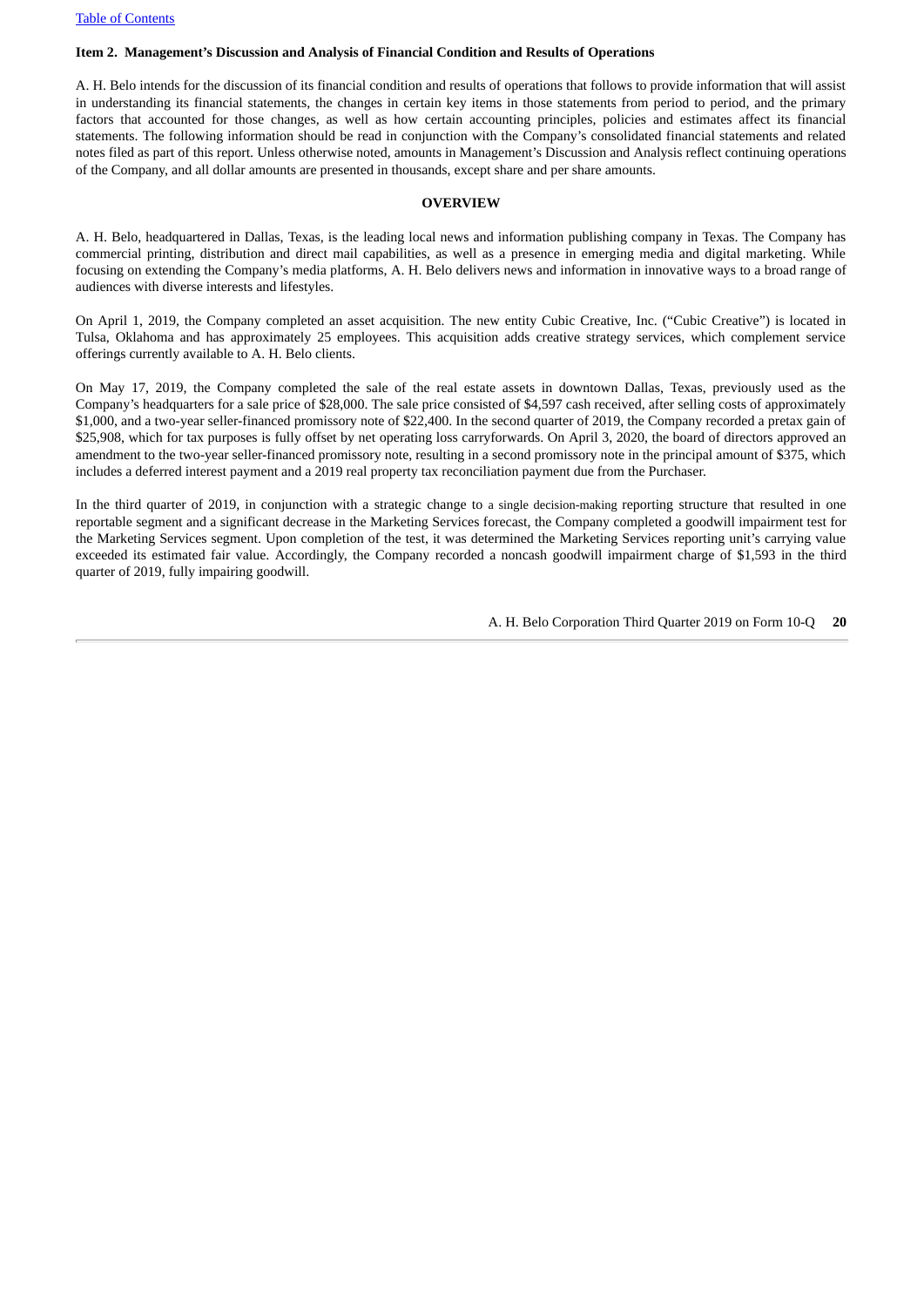#### **RESULTS OF OPERATIONS**

#### **Consolidated Results of Operations (unaudited)**

This section contains discussion and analysis of net operating revenue, expense and other information relevant to an understanding of results of operations for the three and nine months ended September 30, 2019 and 2018. In the third quarter of 2019, in conjunction with the Companies organizational changes, the Company determined it has one reportable segment (see Note  $2 -$  Segment [Reporting](#page-9-0)). The Company determined that disaggregating revenue by print and digital products best aligned with the new Company structure. The 2018 amounts were recast for comparative purposes.

Traditionally, the Company's primary revenues are generated from advertising within its core newspapers, niche publications and related websites and from subscription and single copy sales of its printed newspapers. As a result of competitive and economic conditions, the newspaper industry has faced a significant revenue decline over the past decade. Therefore, the Company has sought to diversify its revenues through development and investment in new product offerings, increased circulation rates and leveraging of its existing assets to offer cost efficient commercial printing and distribution services to its local markets. The Company continually evaluates the overall performance of its core products to ensure existing assets are deployed adequately to maximize return.

The Company's advertising revenue from its core newspapers continues to be adversely affected by the shift of advertiser spending to other forms of media and the increased accessibility of free online news content, as well as news content from other sources, which resulted in declines in advertising and paid print circulation volumes and revenue. Decreases in print display and classified categories are indicative of continuing trends by advertisers towards digital platforms, which are widely available from many sources. In the current environment, companies are allocating more of their advertising spending towards programmatic channels that provide digital advertising on multiple platforms with enhanced technology for targeted delivery and measurement.

The Company has responded to these challenges by expanding programmatic channels through which it works to meet customer demand for digital advertisement opportunities in display, mobile, video and social media categories. By utilizing advertising exchanges to apply marketing insight, the Company believes it offers greater value to clients through focused targeting of advertising to potential customers. The Company has a meter on its website and continues to build a base of paid digital subscribers.

The Company's expanded digital and marketing services product offerings leverage the Company's existing resources and relationships to offer additional value to existing and new advertising clients. Solutions include development of mobile websites, search engine marketing and optimization, video, mobile advertising, email marketing, advertising analytics, creative strategy services and online reputation management services.

#### *Advertising and marketing services revenue*

Advertising and marketing services revenue was 50.2 percent and 51.9 percent of total revenue for the three and nine months ended September 30, 2019, respectively, and 51.5 percent and 51.7 percent for the three and nine months ended September 30, 2018, respectively.

|                                   |              | Three Months Ended September 30, |          | <b>Nine Months Ended September 30,</b> |        |                      |  |          |  |  |
|-----------------------------------|--------------|----------------------------------|----------|----------------------------------------|--------|----------------------|--|----------|--|--|
|                                   | 2019         | Percentage<br>Change             | 2018     |                                        | 2019   | Percentage<br>Change |  | 2018     |  |  |
|                                   |              |                                  | (Recast) |                                        |        |                      |  | (Recast) |  |  |
| Print advertising                 | \$<br>13.878 | $(15.9) \%$ \$                   | 16,502   |                                        | 45.434 | $(10.3)\%$           |  | 50,664   |  |  |
| Digital advertising and marketing |              |                                  |          |                                        |        |                      |  |          |  |  |
| services                          | 7,738        | $(11.6)\%$                       | 8,758    |                                        | 25,523 | $(4.5)\%$            |  | 26,734   |  |  |
| <b>Advertising and Marketing</b>  |              |                                  |          |                                        |        |                      |  |          |  |  |
| <b>Services</b>                   | 21,616       | $(14.4)\%$                       | 25,260   |                                        | 70,957 | $(8.3)\%$            |  | 77,398   |  |  |

#### **Print advertising**

Print advertising is comprised of display, classified and preprint advertising revenue.

Display and classified print revenue primarily represents sales of advertising space within the Company's core and niche newspapers. As advertisers continue to diversify marketing budgets to incorporate more and varied avenues of reaching consumers, traditional display and classified advertising continues to decline. Display and classified print revenue decreased \$1,736 and \$2,667 in the three and nine months ended September 30, 2019, respectively, primarily due to lower classified advertising in all categories, with the largest declines in the automotive and real estate categories.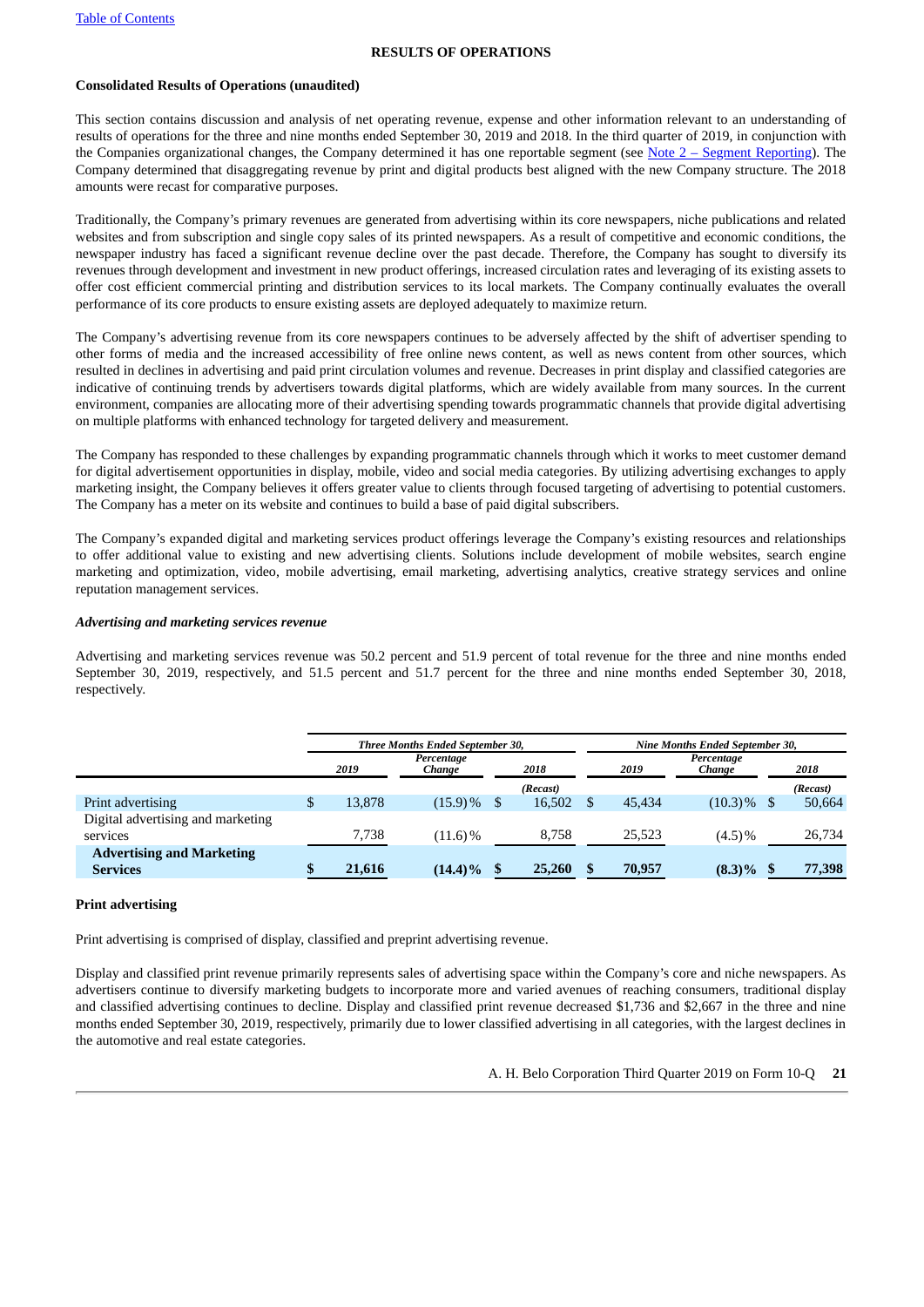Preprint revenue primarily reflects preprinted advertisements inserted into the Company's core newspapers and niche publications, or distributed to non-subscribers through the mail. Revenue decreased \$888 and \$2,563 for the three and nine months ended September 30, 2019, respectively, due to a volume decline in preprint newspaper inserts, consistent with the decline in circulation volumes discussed below.

#### **Digital advertising and marketing services**

Digital advertising and marketing services revenue is primarily comprised of banner and real estate classified advertising on *The Dallas Morning News'* website *dallasnews.com*, online employment and obituary classified advertising on third-party websites sold under a print/digital bundle package and sales of online automotive classifieds on the *cars.com* platform. In addition, it includes targeted and multi-channel (programmatic) advertising placed on third-party websites, content development, social media management, search optimization, creative strategy services, sale of promotional merchandise and other consulting. The Company's agreement to sell on the *cars.com* platform was not renewed and ended September 30, 2019. Revenue decreased \$1,020 and \$1,211 for the three and nine months ended September 30, 2019, respectively, primarily due to a lower volume of programmatic sales placed on third-party websites.

#### *Circulation revenue*

Circulation revenue was 39.0 percent and 37.4 percent of total revenue for the three and nine months ended September 30, 2019, respectively, and 36.5 percent and 35.8 percent for the three and nine months ended September 30, 2018, respectively.

|                     |    |        | <b>Three Months Ended September 30.</b> |  |          | <b>Nine Months Ended September 30,</b> |        |                      |  |          |  |  |
|---------------------|----|--------|-----------------------------------------|--|----------|----------------------------------------|--------|----------------------|--|----------|--|--|
|                     |    | 2019   | Percentage<br>Change                    |  | 2018     |                                        | 2019   | Percentage<br>Chanae |  | 2018     |  |  |
|                     |    |        |                                         |  | (Recast) |                                        |        |                      |  | (Recast) |  |  |
| Print circulation   | Φ  | 15,507 | $(8.0)\%$                               |  | 16,848   |                                        | 47,501 | $(6.4)\%$ \$         |  | 50,748   |  |  |
| Digital circulation |    | 1,302  | 24.2 %                                  |  | 1.048    |                                        | 3.594  | 27.6 %               |  | 2,816    |  |  |
| Circulation         | ۰υ | 16,809 | $(6.1)\%$                               |  | 17,896   |                                        | 51,095 | $(4.6)\%$            |  | 53,564   |  |  |

#### **Print circulation**

Revenue decreased primarily due to a decline in home delivery revenue, driven by a volume decline of 33.9 percent and 27.2 percent, for the three and nine months ended September 30, 2019, respectively. The volume declines were partially offset by rate increases. Single copy revenue also decreased compared to prior year, due to single copy paid print circulation volume declines of 24.6 percent and 22.4 percent for the three and nine months ended September 30, 2019, respectively.

#### **Digital circulation**

Revenue increased in the three and nine months ended September 30, 2019, due to an increase in digital-only subscriptions of 22.7 percent when compared to September 30, 2018.

#### *Printing, distribution and other revenue*

Printing, distribution and other revenue was 10.8 percent and 10.7 percent of total revenue for the three and nine months ended September 30, 2019, respectively, and 12.0 percent and 12.5 percent for the three and nine months ended September 30, 2018, respectively.

|                                         |       | <b>Three Months Ended September 30.</b> |      |       | Nine Months Ended September 30. |            |      |        |  |  |
|-----------------------------------------|-------|-----------------------------------------|------|-------|---------------------------------|------------|------|--------|--|--|
|                                         | 2019  | Percentage<br>Chanae                    | 2018 | 2019  | Percentage<br>Chanae            |            | 2018 |        |  |  |
| <b>Printing, Distribution and Other</b> | 4,632 | $(21.4)\%$                              |      | 5.896 | 14,709                          | $(21.4)\%$ |      | 18,712 |  |  |

Revenue decreased in the three and nine months ended September 30, 2019, primarily due to the Company eliminating its brokered printing business, in the first quarter of 2019, in which it provided services direct to small business clients. Additionally, the Company reduced the number of local and national commercial print customers it serves from more than 30 to 5. This strategic decision to streamline operations was implemented to improve operating income.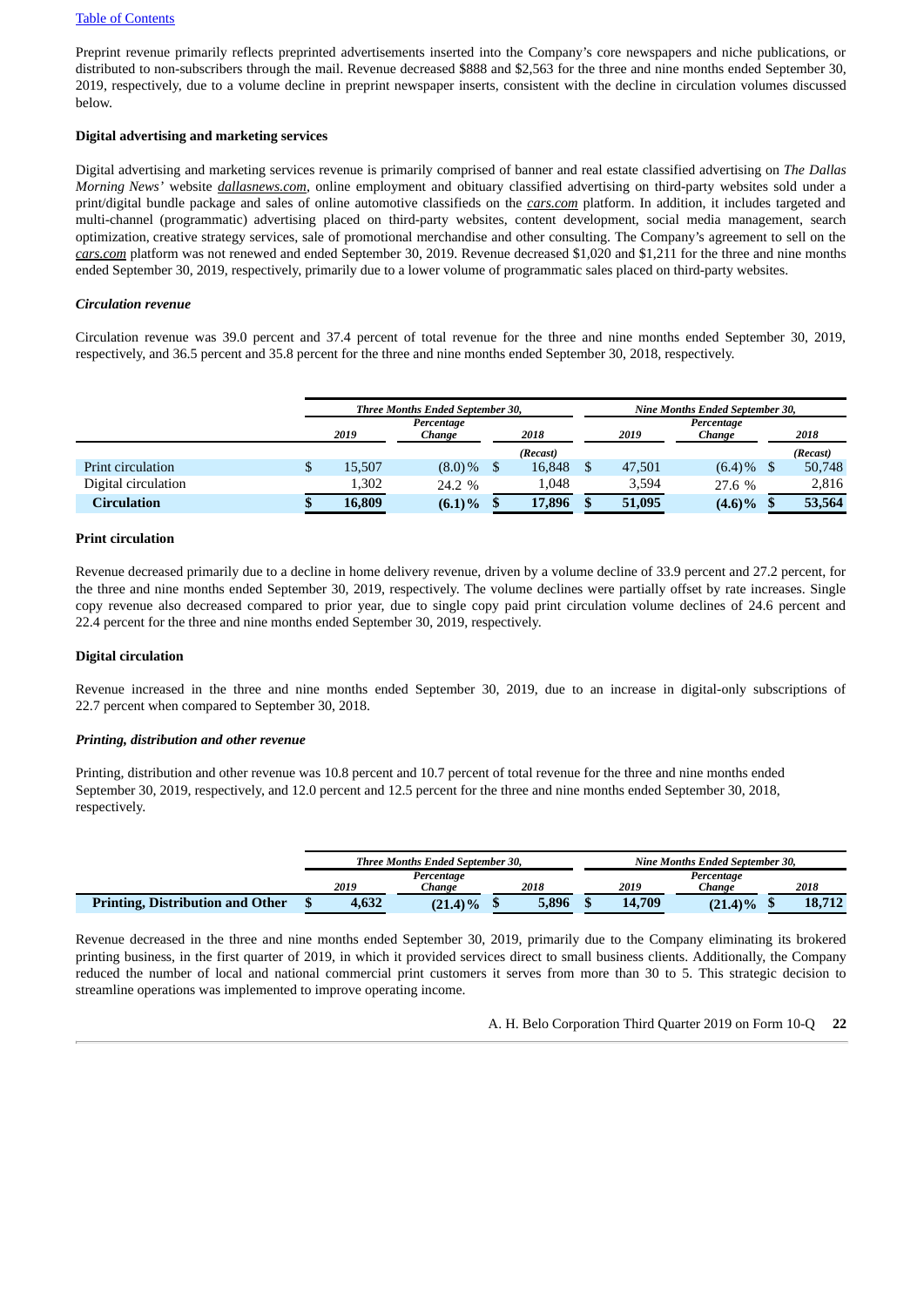#### *Operating Costs and Expense*

The table below sets forth the components of the Company's operating costs and expense.

|                                              | Three Months Ended September 30, |        |                      |    |          |      | <b>Nine Months Ended September 30,</b> |                      |  |          |  |  |
|----------------------------------------------|----------------------------------|--------|----------------------|----|----------|------|----------------------------------------|----------------------|--|----------|--|--|
|                                              | 2019                             |        | Percentage<br>Change |    | 2018     | 2019 |                                        | Percentage<br>Change |  | 2018     |  |  |
|                                              |                                  |        |                      |    | (Recast) |      |                                        |                      |  | (Recast) |  |  |
| Employee compensation and benefits           | \$                               | 19.504 | $(7.9)$ %            | -S | 21,174   | \$.  | 60.456                                 | $(10.3)\%$ \$        |  | 67,375   |  |  |
| Other production, distribution and operating |                                  |        |                      |    |          |      |                                        |                      |  |          |  |  |
| costs                                        |                                  | 21.171 | $1.1\%$              |    | 20,939   |      | 67,200                                 | $0.6\%$              |  | 66,786   |  |  |
| Newsprint, ink and other supplies            |                                  | 3,972  | $(28.1)\%$           |    | 5,528    |      | 12,741                                 | $(21.8)\%$           |  | 16,300   |  |  |
| Depreciation                                 |                                  | 2.289  | $(8.9)$ %            |    | 2,514    |      | 7,008                                  | (6.8)%               |  | 7,522    |  |  |
| Amortization                                 |                                  | 140    | $(29.6)\%$           |    | 199      |      | 356                                    | $(40.6)\%$           |  | 599      |  |  |
| (Gain) loss on sale/disposal of assets, net  |                                  | 1.362  | N/A                  |    |          |      | (24, 546)                              | N/A                  |  |          |  |  |
| Asset impairments                            |                                  | 1,593  | N/A                  |    |          |      | 1,593                                  | N/M                  |  | (22)     |  |  |
| <b>Total Operating Costs and Expense</b>     |                                  | 50,031 | $(0.6)\%$            |    | 50,354   |      | 124,808                                | $(21.3)\%$           |  | 158,560  |  |  |

"N/M" – not meaningful

**Employee compensation and benefits** – The Company continues to implement measures to optimize its workforce and reduce risk associated with future obligations for employee benefit plans. Employee compensation and benefits decreased \$1,670 and \$6,919 in the three and nine months ended September 30, 2019, respectively, primarily due to headcount reductions of 108 since September 30, 2018.

**Other production, distribution and operating costs** – Expense remained flat in the three and nine months ended September 30, 2019, due to management of discretionary spending, offset by \$1,920 of expense related to a strategy review with an outside consulting firm in the second quarter of 2019.

**Newsprint, ink and other supplies** – Expense decreased due to reduced newsprint costs associated with lower circulation volumes and the elimination of brokered printing for small business clients. Newsprint consumption for the three and nine months ended September 30, 2019, approximated 2,921 and 9,770 metric tons, respectively, and for the three and nine months ended September 30, 2018, approximated 4,541 and 14,554 metric tons, respectively.

**Depreciation** – Expense decreased in the three and nine months ended September 30, 2019, due to a lower depreciable asset base as a higher level of in-service assets are now fully depreciated.

**Amortization** – Expense is related to intangible assets, comprised of developed technology and customer relationships.

**(Gain) loss on sale/disposal of assets, net** – In the third quarter of 2019, the Company recorded a loss of \$1,362 on the disposal of newspaper production assets and publishing software that was replaced by a new digital content platform. In the second quarter of 2019, the Company completed the sale of real estate previously used as the Company's headquarters for \$28,000, resulting in a pretax gain of \$25,908.

**Asset impairments** – In the third quarter of 2019, in conjunction with a strategic change to a single decision-making reporting structure that resulted in one reportable segment and a significant decrease in the Marketing Services forecast, the Company completed a goodwill impairment test for the Marketing Services segment. Upon completion of the test, it was determined the Marketing Services reporting unit's carrying value exceeded its estimated fair value. Accordingly, the Company recorded a noncash goodwill impairment charge of \$1,593 in the third quarter of 2019, fully impairing goodwill.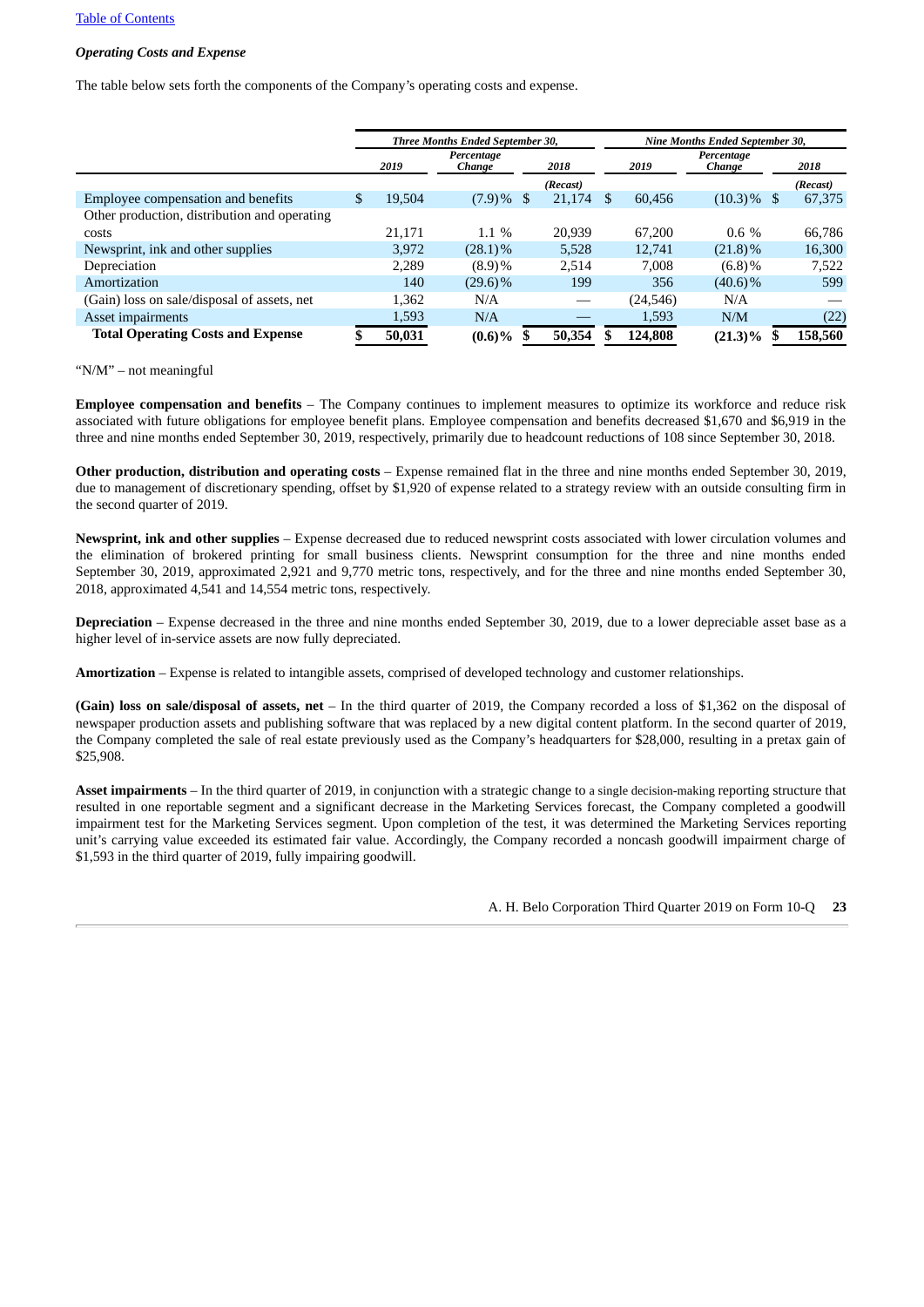#### *Other*

The table below sets forth the other components of the Company's results of operations.

|                                | Three Months Ended September 30,<br>Percentage |              |  | <b>Nine Months Ended September 30,</b><br>Percentage |  |       |         |  |       |
|--------------------------------|------------------------------------------------|--------------|--|------------------------------------------------------|--|-------|---------|--|-------|
|                                | 2019                                           | Chanae       |  | 2018                                                 |  | 2019  | Change  |  | 2018  |
| Other income, net              | 1.161                                          | $\%$<br>34.7 |  | 862                                                  |  | 3,123 | 18.3 %  |  | 2,641 |
|                                |                                                |              |  |                                                      |  |       |         |  |       |
| Income tax provision (benefit) | (1,808)                                        | $(403.4)\%$  |  | 596                                                  |  | 4,688 | 809.2 % |  | (661) |

**Other income, net** – Other income, net is primarily comprised of net periodic pension and other post-employment benefit of \$818 and \$2,454 for the three and nine months ended September 30, 2019, respectively, and \$930 and \$2,791 for the three and nine months ended September 30, 2018, respectively. Gain (loss) from investments and interest income (expense) are also included in other income, net.

**Income tax provision (benefit)** – The Company recognized income tax provision (benefit) of \$(1,808) and \$596 for the three months ended September 30, 2019 and 2018, respectively, and \$4,688 and \$(661) for the nine months ended September 30, 2019 and 2018, respectively. Effective income tax rates were 31.1 percent and 10.6 percent for the nine months ended September 30, 2019 and 2018, respectively. The income tax benefit for the three months ended September 30, 2019, was due to the Texas margin tax, offset by losses generated from operations in the third quarter. The income tax provision for the nine months ended September 30, 2019, was due to the Texas margin tax and year-to-date income, primarily a result of income generated from the sale of the Company's former headquarters in the second quarter of 2019 (see Note 13 – [Disposal](#page-17-0) of Assets).

**Legal proceedings** – From time to time, the Company is involved in a variety of claims, lawsuits and other disputes arising in the ordinary course of business. Management routinely assesses the likelihood of adverse judgments or outcomes in these matters, as well as the ranges of probable losses to the extent losses are reasonably estimable. Accruals for contingencies are recorded when, in the judgment of management, adverse judgments or outcomes are probable and the financial impact, should an adverse outcome occur, is reasonably estimable. The determination of likely outcomes of litigation matters relates to factors that include, but are not limited to, past experience and other evidence, interpretation of relevant laws or regulations and the specifics and status of each matter. Predicting the outcome of claims and litigation and estimating related costs and financial exposure involves substantial uncertainties that could cause actual results to vary materially from estimates and accruals. In the opinion of management, liabilities, if any, arising from other currently existing claims against the Company would not have a material adverse effect on A. H. Belo's results of operations, liquidity or financial condition.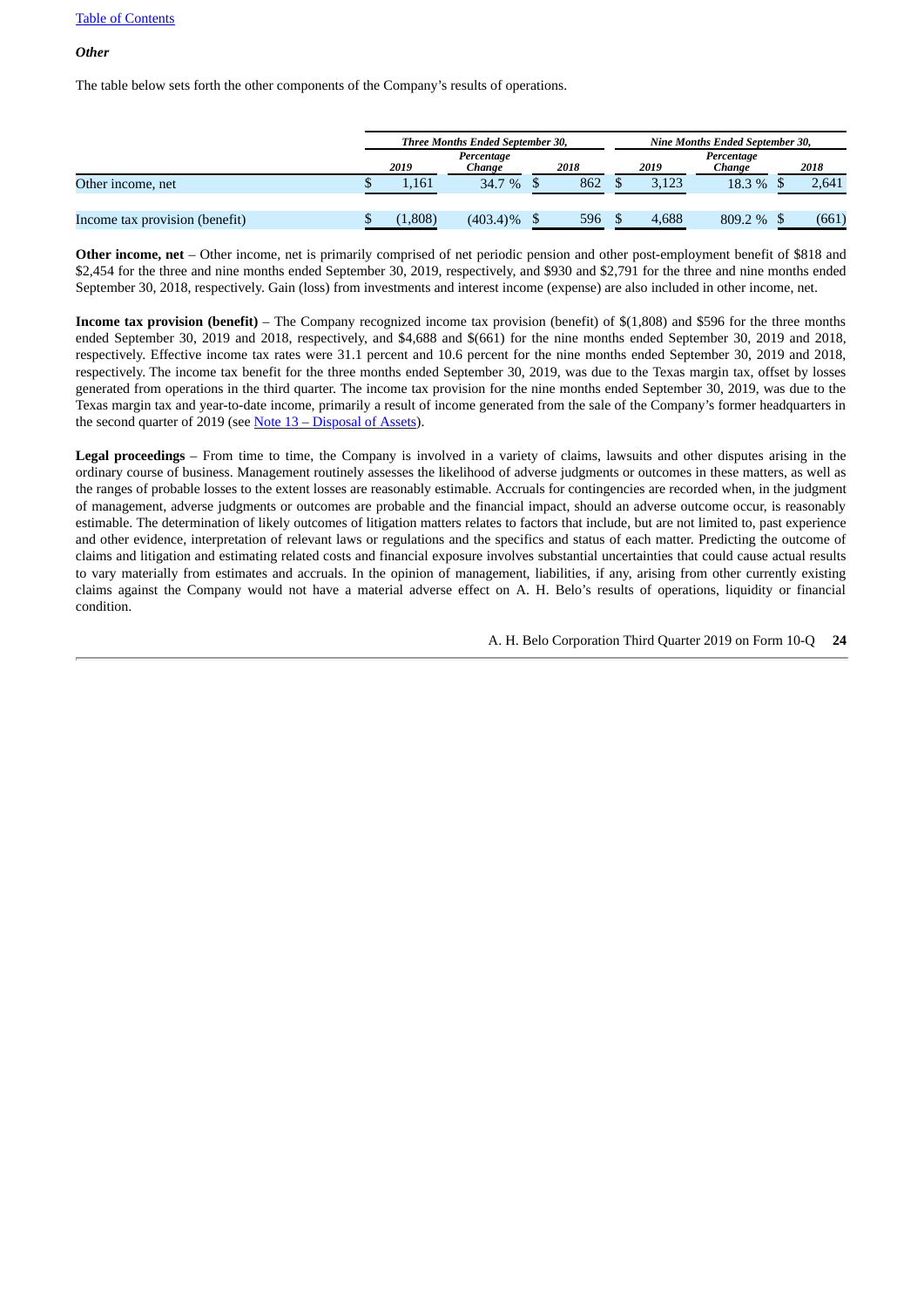#### **Liquidity and Capital Resources**

The Company's cash balances as of September 30, 2019 and December 31, 2018, were \$53,249 and \$55,313, respectively.

The Company intends to hold existing cash for purposes of future investment opportunities, potential return of capital to shareholders and for contingency purposes. Although revenue is expected to continue to decline in future periods, cash flows are expected to be sufficient to fund operating activities and capital spending of approximately \$800 over the remainder of the year.

The future payment of dividends is dependent upon available cash after considering future operating and investing requirements and cannot be guaranteed. The Company continued stock repurchases under its prior board-authorized repurchase authority. The agreement to repurchase the Company's stock expired in the fourth quarter of 2019 and was not renewed. Current holdings of treasury stock can be sold on the open market.

As a result of the recent COVID-19 outbreak that began in January 2020, the Company is experiencing an increase in digital subscriptions, which may not completely offset the loss of advertising revenue. On April 6, 2020, the Company announced that it is taking several actions to reduce cash outflow in response to the financial impact of COVID-19. The Company will reduce operating and capital expenditures, lower the quarterly dividend rate for future dividends declared, if any, as well as reduce employees' base compensation, across the Company, and the annual bonus tied to financial metrics for eligible employees may be reduced. Beginning with the 2020 annual meeting of shareholders, the board of directors' compensation will be reduced and the board will be reduced in size by two.

The following discusses the changes in cash flows by operating, investing and financing activities.

#### **Operating Cash Flows**

Net cash provided by operating activities for the nine months ended September 30, 2019 and 2018, was \$2,785 and \$11,547, respectively. Cash flows from operating activities decreased by \$8,762 during the nine months ended September 30, 2019, when compared to the prior year period, primarily due to changes in working capital and other operating assets and liabilities.

#### **Investing Cash Flows**

Net cash provided by (used for) investing activities was \$1,034 and \$(4,344) for the nine months ended September 30, 2019 and 2018, respectively. Cash flows from investing activities improved due to a decrease in capital spending of \$3,137 and cash proceeds of \$4,597 received during the second quarter of 2019, related to the sale of real estate previously used as the Company's headquarters, partially offset by the acquisition of Cubic Creative for \$2,356.

#### **Financing Cash Flows**

Net cash used for financing activities was \$5,883 and \$6,392 for the nine months ended September 30, 2019 and 2018, respectively. Cash used for financing activities included dividend payments of \$5,164 and \$5,336 in 2019 and 2018, respectively. Additionally, in 2019, the Company purchased 183,458 shares of its Series A common stock at a cost of \$719 under its share repurchase program.

#### **Financing Arrangements**

None.

#### **Contractual Obligations**

Under the applicable tax and labor laws governing pension plan funding, no contributions to the A. H. Belo Pension Plans are required in 2019.

On September 11, 2019, the Company's board of directors declared an \$0.08 per share dividend to shareholders of record as of the close of business on November 15, 2019, paid on December 6, 2019.

Additional information related to the Company's contractual obligations is available in Company's Annual Report on Form 10‑K/A for the year ended December 31, 2018, filed on March 18, 2020, with the Securities and Exchange Commission.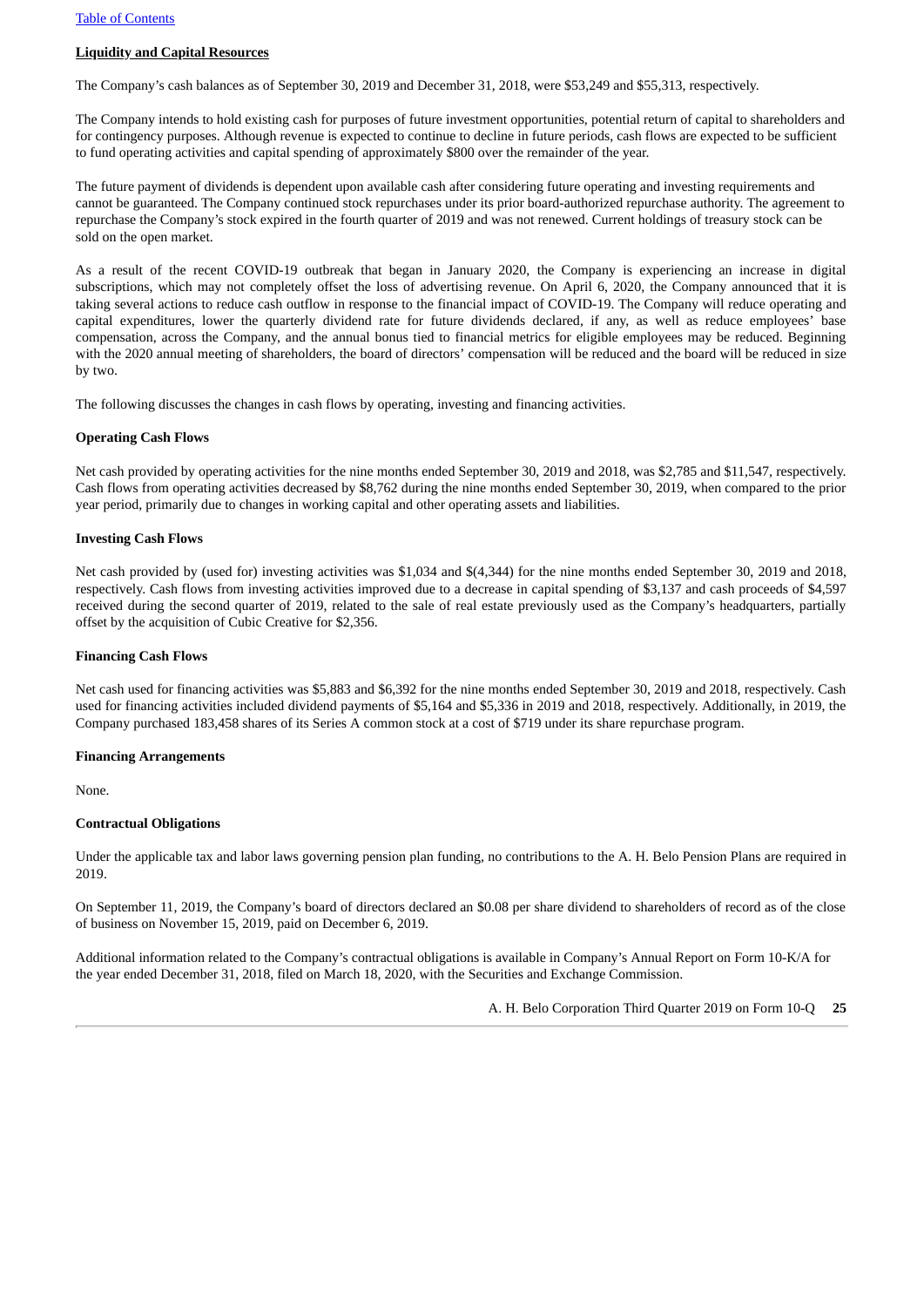#### **Critical Accounting Policies and Estimates**

Beginning January 1, 2019, the Company adopted Accounting Standards Update ("ASU") 2016-02 – Leases (Topic 842)*.* As a result, the Company implemented changes to the Company's polices related to processes around evaluating and accounting for leases or arrangements that contain a lease. Under the new standard, for substantially all leases an operating lease right-of-use asset and liability is recognized at commencement date based on the present value of lease payments over the lease term.

Except for adoption of the new lease guidance (Topic 842), no material changes were made to the Company's critical accounting policies as set forth in "Item 7. Management's Discussion and Analysis of Financial Condition and Results of Operations", included in the Company's Annual Report on Form 10-K/A filed with the SEC for the year ended December 31, 2018.

#### *Forward-Looking Statements*

Statements in this communication concerning A. H. Belo Corporation's business outlook or future economic performance, revenues, expenses, and other financial and non-financial items that are not historical facts, including statements of the Company's expectations relating to the timing of its 2019 Form 10-K with the Securities and Exchange Commission and filing future reports, are "forwardlooking statements" as the term is defined under applicable federal securities laws. Forward-looking statements are subject to risks, uncertainties and other factors that could cause actual results to differ materially from those statements. Such risks, trends and uncertainties are, in most instances, beyond the Company's control, and include unanticipated challenges in completing the 2019 audit process or filing the Company's late reports, the impact of the COVID-19 virus outbreak on the Company's financial reporting capabilities and its operations generally and the potential impact of such virus on the Company's customers, distribution partners, advertisers and production facilities and third parties, as well as changes in advertising demand and other economic conditions; consumers' tastes; newsprint prices; program costs; labor relations; technology obsolescence; as well as other risks described in the Company's Annual Report on Form 10-K and in the Company's other public disclosures and filings with the Securities and Exchange Commission. Among other risks, there can be no guarantee that the board of directors will approve a quarterly dividend in future quarters. Forward-looking statements, which are as of the date of this filing, are not updated to reflect events or circumstances *after the date of the statement.*

#### <span id="page-25-0"></span>**Item 3. Quantitative and Qualitative Disclosures about Market Risk**

There were no material changes in A. H. Belo Corporation's exposure to market risk from the disclosure included in the Annual Report on Form 10-K/A for the year ended December 31, 2018.

#### <span id="page-25-1"></span>**Item 4. Controls and Procedures**

#### **Evaluation of Disclosure Controls and Procedures**

Disclosure controls and procedures, as defined in Rules 13a-15(e) and 15d-15(e) under the Exchange Act, are controls that are designed to ensure that information required to be disclosed by the Company in reports filed or submitted under the Exchange Act is recorded, processed, summarized and reported within the time periods specified in the SEC's rules and forms, and that such information is accumulated and communicated to management, including the Company's Chief Executive Officer and Principal Financial Officer, as appropriate, to allow timely decisions regarding required disclosure. In designing disclosure controls and procedures, management is required to apply its judgment in evaluating the cost-benefit relationship of possible disclosure controls and procedures. The design of any disclosure controls and procedures is also based, in part, upon certain assumptions about the likelihood of future events and there can be no assurance that any design will succeed in achieving its stated goals under all potential future conditions.

The Company's management, with the participation of its Chief Executive Officer and Principal Financial Officer, evaluated the effectiveness of the Company's disclosure controls and procedures as of the end of the period covered by this report. Based on that evaluation, the Company's management concluded that as of the end of the period covered by this report, due to material weaknesses in internal control over financial reporting described in Management's Report on Internal Control Over Financial Reporting in the Company's Annual Report on Form 10-K/A for the year ended December 31, 2018 (the "Management's Report on Internal Controls"), the Company's disclosure controls and procedures were not effective.

Notwithstanding the material weaknesses, management believes the consolidated financial statements included in this Quarterly Report on Form 10-Q present fairly, in all material respects, the Company's financial condition, results of operations and cash flows at and for the periods presented in accordance with U.S. generally accepted accounting principles.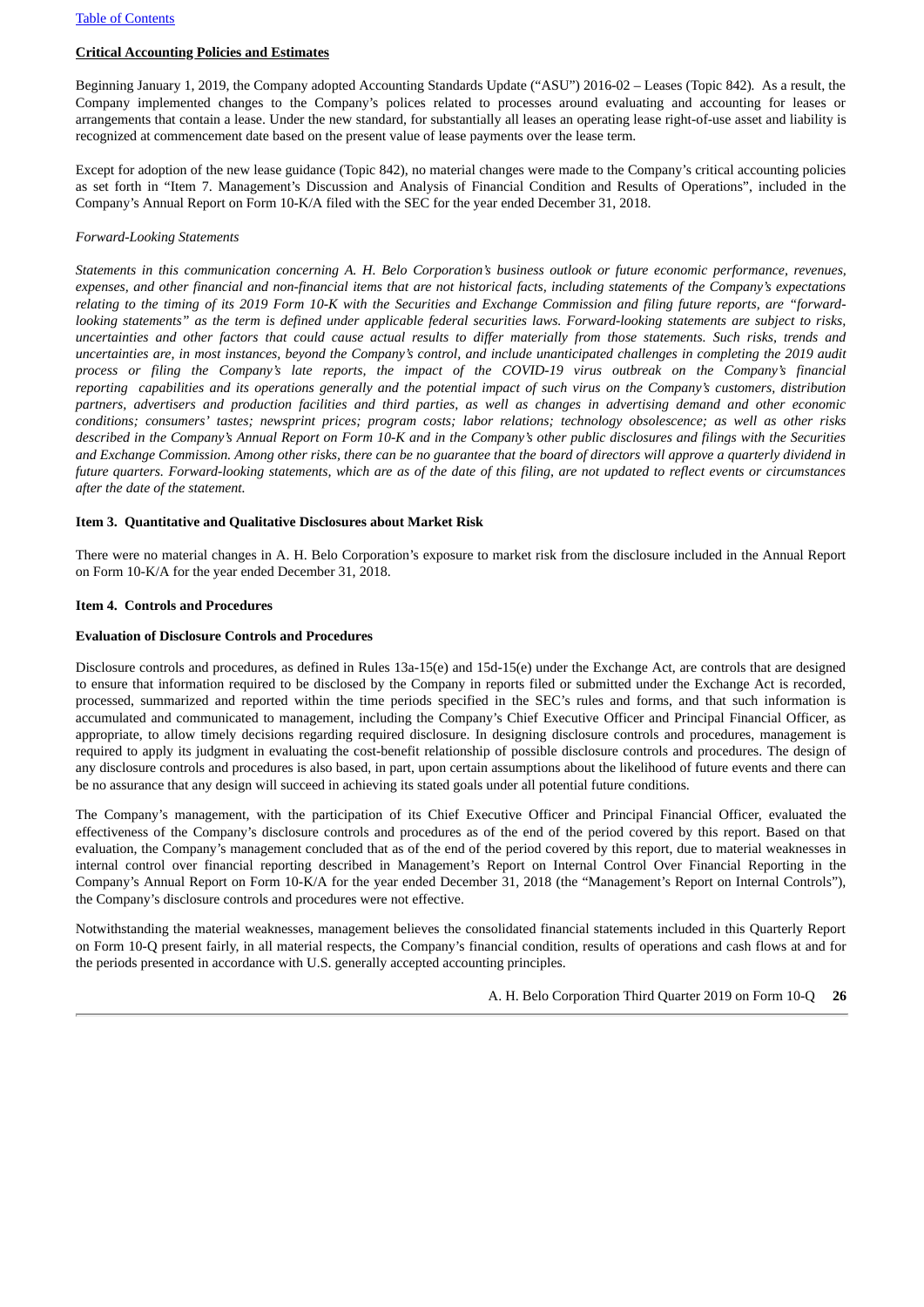#### **Management's Report on Internal Control Over Financial Reporting**

The Company's management, with oversight from the Audit Committee of the Board of Directors of the Company, is actively engaged in remediation efforts to address the material weaknesses identified in the Management's Report on Internal Controls. Management has taken a number of actions to remediate the 2018 material weaknesses including the following:

- Improve monitoring and risk assessment activities to address these control deficiencies.
- Increase the level of review and analysis of work performed by management and third-party tax professionals in the preparation of the Company's provision for income taxes.
- Enhance the controls over impairment testing for both goodwill and the long-lived assets to ensure the controls are designed and operating effectively to include properly identifying triggering events along with enhancing controls around the reviews of assumptions used in impairment tests.
- Improve the risk assessment and design of monitoring activities over change-management and the review of user access to the Company's IT systems and strengthen the review of activities conducted by users with elevated access.
- Institute change-management controls over reports generated by the Company's IT systems, which are used in the execution of key controls.
- · Implement additional process-level controls over revenue recognition of new contracts.
- Develop and deliver further Internal Controls training to individuals associated with these control deficiencies and enhance training provided to all personnel who have financial reporting or internal control responsibilities in these areas. The training will include a review of individual roles and responsibilities related to internal controls, proper oversight and reemphasize the importance of completing the control procedures.

These improvements are targeted at strengthening the Company's internal control over financial reporting and remediating the 2018 material weaknesses. The Company remains committed to an effective internal control environment and management believes that these actions and the improvements management expects to achieve as a result, will effectively remediate the 2018 material weaknesses. However, the material weaknesses in the Company's internal control over financial reporting will not be considered remediated until the controls operate for a sufficient period of time and management has concluded, through testing that these controls operate effectively. As of the date of filing this Form 10-Q, management is in the process of testing and evaluating these additional controls to determine whether they are operating effectively.

#### **Changes in Internal Control Over Financial Reporting**

Beginning January 1, 2019, the Company adopted ASU 2016-02 – Leases (Topic 842). The Company implemented new lease management software and changes to processes related to lease accounting and the control activities within them. The changes are primarily related to processes around evaluating and accounting for leases or arrangements that contain a lease. Under the new standard, for substantially all leases an operating lease right-of-use asset and liability is recognized at commencement date based on the present value of lease payments over the lease term.

Except as related to the adoption of the new lease guidance (Topic 842) and the mitigation activities associated with the material weaknesses described above, there have been no changes in the Company's internal control over financial reporting identified in connection with the evaluation required by Rules 13a-15(d) and 15d-15(d) of the Exchange Act that occurred during the third fiscal quarter ended September 30, 2019, that have materially affected, or are reasonably likely to materially affect, the Company's internal control over financial reporting.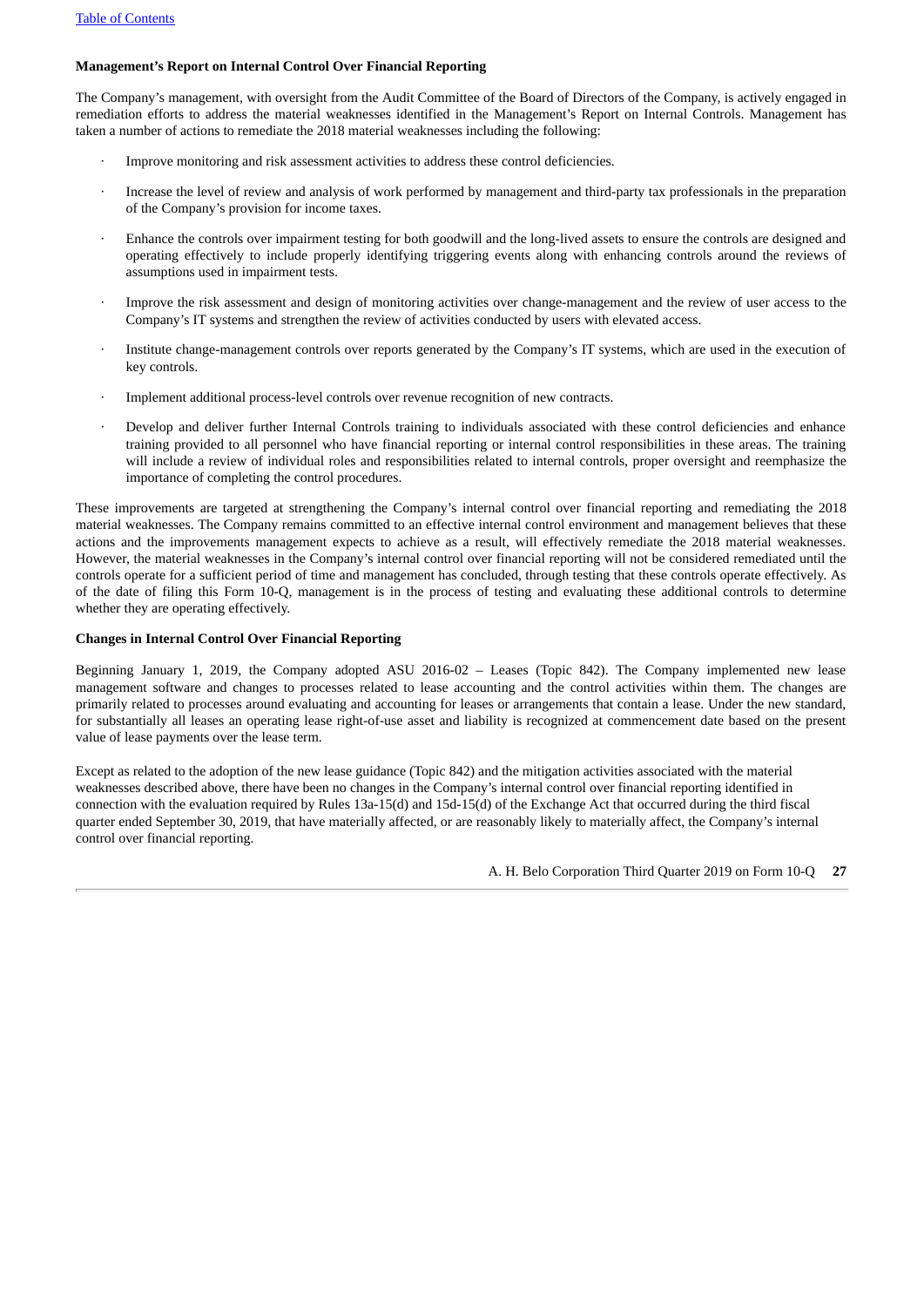### <span id="page-27-0"></span>**PART II**

### <span id="page-27-1"></span>**Item 1. Legal Proceedings**

A number of legal proceedings are pending against A. H. Belo. In the opinion of management, liabilities, if any, arising from these legal proceedings would not have a material adverse effect on A. H. Belo's results of operations, liquidity or financial condition.

#### <span id="page-27-2"></span>**Item 1A. Risk Factors**

Except as updated below, there were no material changes from the risk factors disclosed under the heading "Risk Factors" in Item 1A in the Annual Report on Form 10-K/A for the year ended December 31, 2018.

#### Recent COVID-19 and other pandemic outbreaks could negatively impact A. H. Belo's businesses and results of operations.

The Company may face risks related to the recent outbreak of the Coronavirus Disease 2019 ("COVID-19" or "virus"), which has been declared a "pandemic" by the World Health Organization. The full impact of COVID-19 is unknown and rapidly evolving. The outbreak and any preventative or protective actions that the Company or its customers may take in respect of this virus may result in a period of disruption, including the Company's financial reporting capabilities, its operations generally and could potentially impact the Company's customers, distribution partners, advertisers, production facilities, and third parties. Any resulting financial impact cannot be reasonably estimated at this time, but may materially affect the business and the Company's financial condition and results of operations. The extent to which the COVID-19 impacts the Company's results will depend on future developments, which are highly uncertain and cannot be predicted, including new information which may emerge concerning the severity of COVID-19 and the actions to contain the virus or treat its impact, among others.

#### <span id="page-27-3"></span>**Item 2. Unregistered Sales of Equity Securities and Use of Proceeds**

There were no unregistered sales of the Company's equity securities during the period covered by this report.

#### **Issuer Purchases of Equity Securities**

The Company repurchased shares of its common stock pursuant to a publicly announced share repurchase program authorized by the Company's board of directors. During 2019, the Company repurchased 183,458 shares of its Series A common stock at a total cost of \$719. All purchases were made through open market transactions and were recorded as treasury stock. The agreement to repurchase the Company's stock expired in the fourth quarter of 2019 and was not renewed.

The following table contains information for shares repurchased during the third quarter of 2019. None of the shares in this table were repurchased directly from any of the Company's officers or directors.

| Period           | <b>Total Number</b><br>of Shares<br>Purchased | <b>Average Price</b><br><b>Paid per Share</b> | <b>Total Number of</b><br><b>Shares Purchased as</b><br><b>Part of Publicly</b><br><b>Announced Plans</b><br>or Programs | <b>Maximum Number of</b><br><b>Shares that May Yet</b><br><b>Be Purchased Under</b><br>the Plans or Programs |
|------------------|-----------------------------------------------|-----------------------------------------------|--------------------------------------------------------------------------------------------------------------------------|--------------------------------------------------------------------------------------------------------------|
| <b>July 2019</b> | 37.647                                        | 3.71                                          | 1,866,630                                                                                                                | 2,133,370                                                                                                    |
| August 2019      |                                               |                                               | 1,866,630                                                                                                                | 2,133,370                                                                                                    |
| September 2019   | 14,198                                        | 3.72                                          | 1,880,828                                                                                                                | 2,119,172                                                                                                    |

#### <span id="page-27-4"></span>**Item 3. Defaults Upon Senior Securities**

None.

<span id="page-27-5"></span>**Item 4. Mine Safety Disclosures**

None.

#### <span id="page-27-6"></span>**Item 5. Other Information**

None.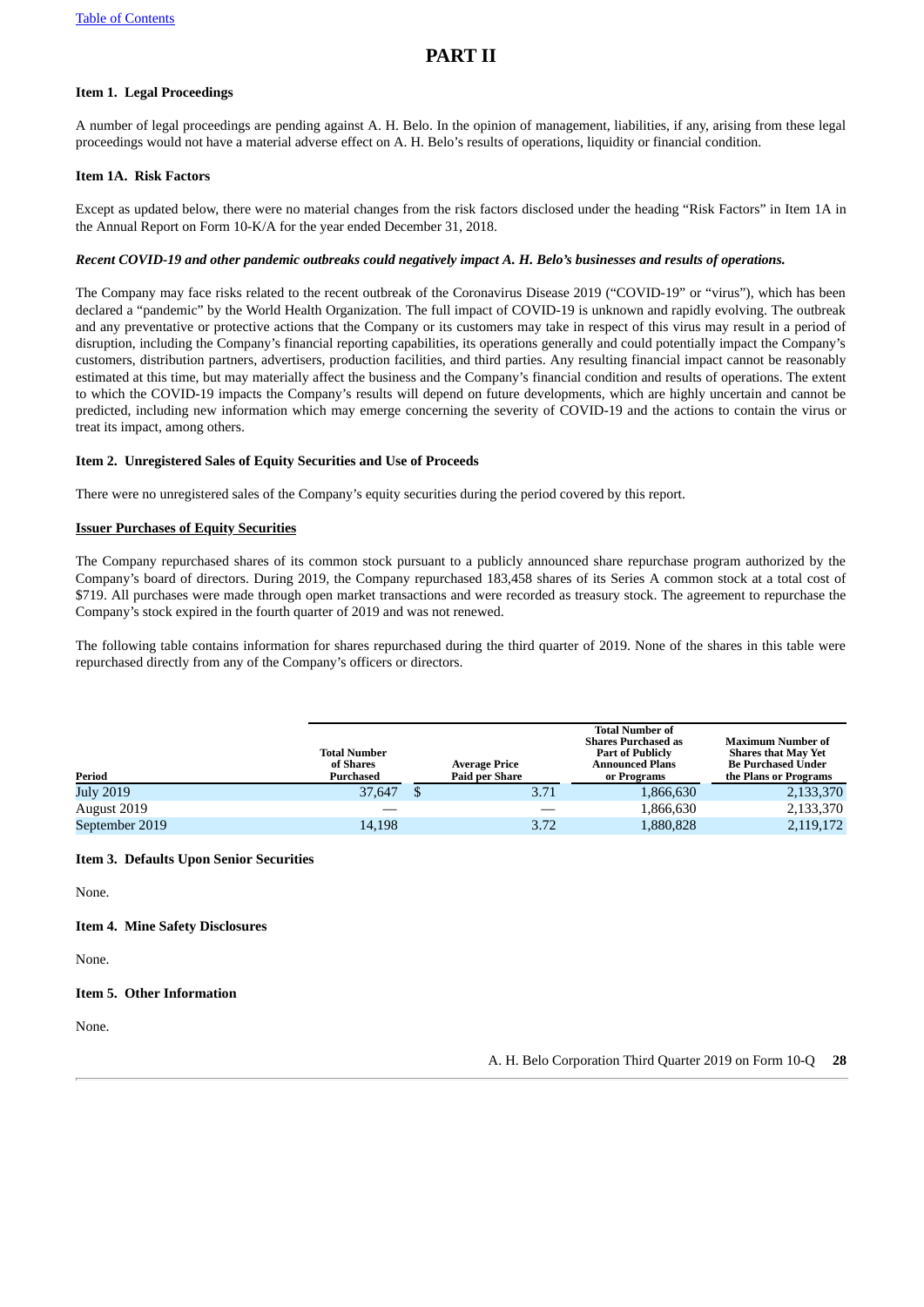#### <span id="page-28-0"></span>**Item 6. Exhibits**

Exhibits marked with an asterisk (\*) are incorporated by reference to documents previously filed by the Company with the SEC, as indicated. In accordance with Regulation S-T, the XBRL-related information marked with a double asterisk (\*\*) in Exhibit No. 101 to this Quarterly Report on Form 10-Q is deemed filed. All other documents are filed with this report. Exhibits marked with a tilde (~) are management contracts, compensatory plan contracts or arrangements filed pursuant to Item 601(b)(10)(iii)(A) of Regulation S-K.

| <b>Exhibit</b><br><b>Number</b> |        | <b>Description</b>                                                                                                                                                                                                                                                                                                                                                                                                                                                                                                                                |
|---------------------------------|--------|---------------------------------------------------------------------------------------------------------------------------------------------------------------------------------------------------------------------------------------------------------------------------------------------------------------------------------------------------------------------------------------------------------------------------------------------------------------------------------------------------------------------------------------------------|
| 2.1                             | $\ast$ | Agreement and Plan of Merger dated April 23, 2018 by and between A. H. Belo Corporation and A. H. Belo Texas, Inc.<br>(Exhibit 2.1 to the Company's Current Report on Form 8-K filed with the Securities and Exchange Commission on April 23,<br>2018 (Securities and Exchange Commission File No. 001-33741) (the "April 23, 2018 Form 8-K"))                                                                                                                                                                                                    |
| 3.1                             | $\ast$ | Certificate of Formation of A. H. Belo Corporation (successor to A. H. Belo Texas, Inc.)(Exhibit 3.1 to the April 23, 2018<br>Form $8-K$ )                                                                                                                                                                                                                                                                                                                                                                                                        |
| 3.2                             | $\ast$ | Certificate of Merger (Delaware) of A. H. Belo Corporation with and into A. H. Belo Texas, Inc. (Exhibit 3.3 to the<br>Company's Current Report on Form 8-K filed with the Securities and Exchange Commission on July 2, 2018 (Securities and<br>Exchange Commission File No. 001-33741) (the "July 2, 2018 Form 8-K"))                                                                                                                                                                                                                           |
| 3.3                             | $\ast$ | Certificate of Merger (Texas) of A. H. Belo Corporation with and into A. H. Belo Texas, Inc. (Exhibit 3.4 to the July 2, 2018<br>Form $8-K$ )                                                                                                                                                                                                                                                                                                                                                                                                     |
| 3.4                             | $\ast$ | Bylaws of A. H. Belo Corporation (successor to A. H. Belo Texas, Inc.) (Exhibit 3.2 to the April 23, 2018 Form 8-K)                                                                                                                                                                                                                                                                                                                                                                                                                               |
|                                 |        | *Amendment No. 1 to the Amended and Restated Bylaws of A. H. Belo Corporation (Exhibit 3.1 to the Company's<br>(1)<br>Current Report on Form 8-K filed with the Securities and Exchange Commission on April 6, 2020 (Securities and<br>Exchange Commission File No. 001-33741) (the "April 6, 2020 Form 8-K"))                                                                                                                                                                                                                                    |
| $4.1(a)$ *                      |        | Certain rights of the holders of the Company's Common Stock set forth in Exhibits 3.1-3.4 above                                                                                                                                                                                                                                                                                                                                                                                                                                                   |
| $4.1(b)$ *                      |        | Description of Capital Stock (Exhibit 4.1 to the July 2, 2018 Form 8-K)                                                                                                                                                                                                                                                                                                                                                                                                                                                                           |
| 4.2                             | $\ast$ | Specimen Form of Certificate representing shares of the Company's Series A Common Stock (Exhibit 4.2 to the July 2, 2018<br>Form $8-K$ )                                                                                                                                                                                                                                                                                                                                                                                                          |
| 4.3                             | $\ast$ | Specimen Form of Certificate representing shares of the Company's Series B Common Stock (Exhibit 4.3 to the July 2, 2018<br>Form $8-K$ )                                                                                                                                                                                                                                                                                                                                                                                                          |
| 10.1                            | $\ast$ | <b>Material Contracts</b>                                                                                                                                                                                                                                                                                                                                                                                                                                                                                                                         |
|                                 |        | * Sublease Agreement for Old Dallas Library Building dated December 30, 2016 (Exhibit 10.1 to A. H. Belo<br>(1)<br>Corporation's Current Report on Form 8-K filed with the Securities and Exchange Commission on January 3, 2017<br>(Securities and Exchange Commission File No. 001-33741) (the "January 3, 2017 Form 8-K"))                                                                                                                                                                                                                     |
|                                 |        | * Guaranty of Lease dated December 30, 2016 (Exhibit 10.2 to the January 3, 2017 Form 8-K)<br>(2)                                                                                                                                                                                                                                                                                                                                                                                                                                                 |
|                                 |        | * Paper Supply Agreement effective as of August 5, 2019, by and between The Dallas Morning News, Inc. and<br>(3)<br>Gannett Supply Corporation (Exhibit 10.1 to A. H. Belo Corporation's Current Report on Form 8-K filed with the<br>Securities and Exchange Commission on May 6, 2019 (Securities and Exchange Commission File No. 001-33741))                                                                                                                                                                                                  |
|                                 |        | * Purchase and Sale Agreement effective as of May 17, 2019, by and between The Dallas Morning News, Inc. and<br>(4)<br>Charter DMN Holdings, LP, together with related Promissory Note dated May 17, 2019, in the original principal<br>amount of \$22.4 million made by Charter DMN Holdings, LP, payable to The Dallas Morning News, Inc. (Exhibit<br>10.1 to A. H. Belo Corporation's Current Report on Form 8-K filed with the Securities and Exchange Commission<br>on May 17, 2019 (Securities and Exchange Commission File No. 001-33741)) |
|                                 |        | * (a) Modification Agreement effective April 1, 2020 to Promissory Note dated May 17, 2020 (Exhibit 10.1 to the<br>April 6, 2020 Form 8-K)                                                                                                                                                                                                                                                                                                                                                                                                        |
|                                 |        | * (b) Promissory Note (Interest and Property Tax Reconciliation) effective April 1, 2020 (Exhibit 10.2 to the April 6,<br>2020 Form 8-K)                                                                                                                                                                                                                                                                                                                                                                                                          |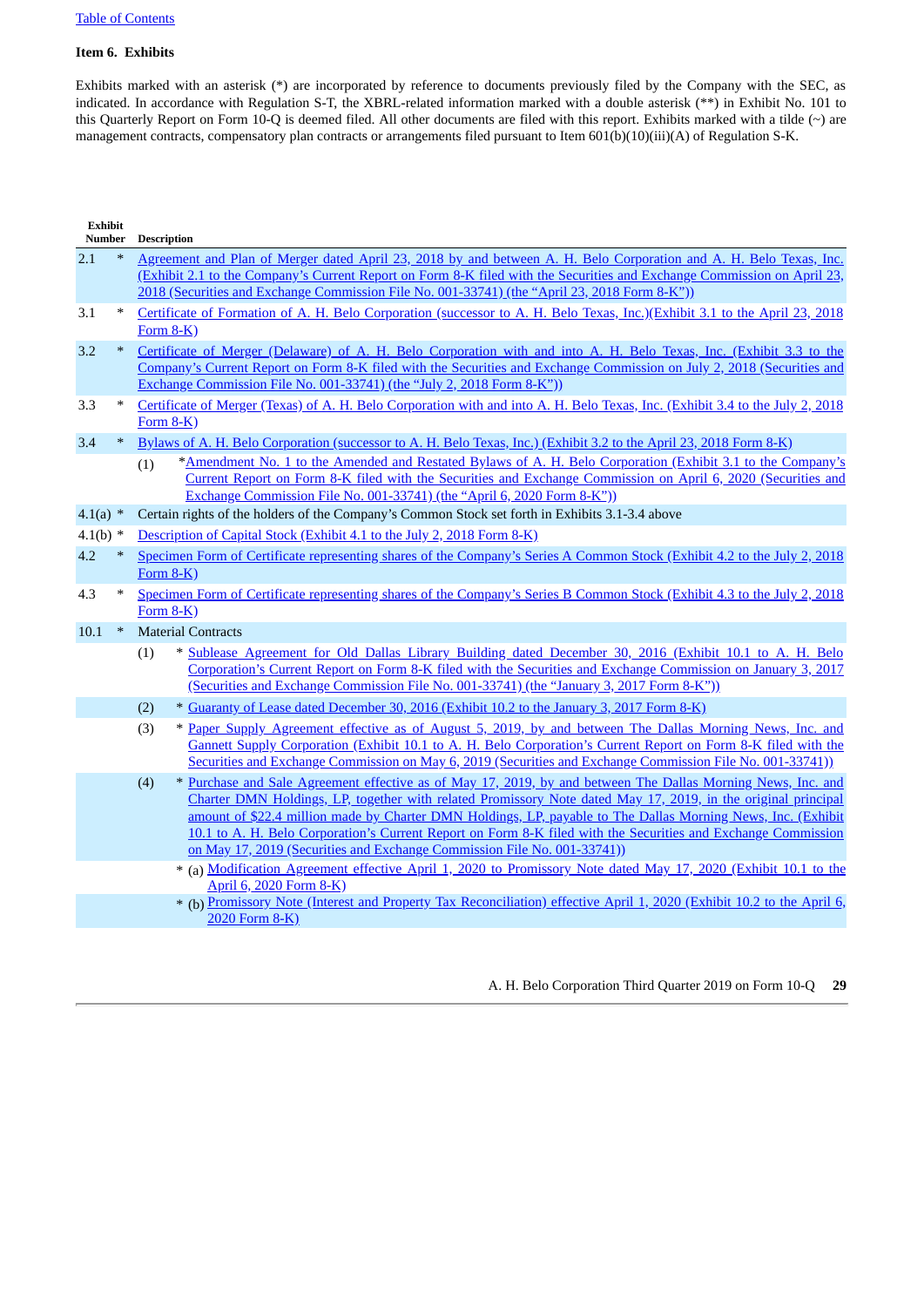| <b>Exhibit</b><br>Number | <b>Description</b> |        |                                                                                                                                                                                                                                                                                                                                                  |
|--------------------------|--------------------|--------|--------------------------------------------------------------------------------------------------------------------------------------------------------------------------------------------------------------------------------------------------------------------------------------------------------------------------------------------------|
| $10.2$ *                 |                    |        | Compensatory plans and arrangements:                                                                                                                                                                                                                                                                                                             |
|                          |                    |        | $\sim$ (1) * A. H. Belo Savings Plan as Amended and Restated Effective January 1, 2015 (Exhibit 10.2(1) to the Company's<br>Annual Report on Form 10-K filed with the Securities and Exchange Commission on March 6, 2015 (Securities and<br><b>Exchange Commission File No. 001-33741)</b>                                                      |
|                          |                    | $\ast$ | First Amendment to the A. H. Belo Savings Plan effective January 1, 2016 (Exhibit 10.2(1)(a) to the Company's<br>(a)<br>Quarterly Report on Form 10-Q filed with the Securities and Exchange Commission on November 1, 2016<br>(Securities and Exchange Commission File No. 001-33741))                                                          |
|                          |                    | $\ast$ | (b) Second Amendment to the A. H. Belo Savings Plan effective September 8, 2016 (Exhibit 10.2(1)(b) to the<br>Company's Quarterly Report on Form 10-Q filed with the Securities and Exchange Commission on<br>November 1, 2016 (Securities and Exchange Commission File No. 001-33741))                                                          |
|                          |                    |        | Third Amendment to the A. H. Belo Savings Plan dated September 7, 2017 (Exhibit 10.3 to the Company's<br>(c)<br>Current Report on Form 8-K filed with the Securities and Exchange Commission on September 8, 2017<br>(Securities and Exchange Commission File No. 001-33741)(the "September 8, 2017 Form 8-K")).                                 |
|                          |                    |        | Fourth Amendment to the A. H. Belo Savings Plan (Exhibit 10.2 to the July 2, 2018 Form 8-K)<br>(d)                                                                                                                                                                                                                                               |
|                          |                    | $\ast$ | Fifth Amendment to the A. H. Belo Savings Plan dated November 27, 2018 (Exhibit 10.2(1)(E) to the<br>(e)<br>Company's Quarterly Report on Form 10-Q filed with the Securities and Exchange Commission on April 29,<br>2019 (Securities and Exchange Commission File No. 001-33741)(the "1ª Quarter 2019 Form 10-Q")).                            |
|                          |                    | $\ast$ | Sixth Amendment to the A. H. Belo Savings Plan dated April 1, 2019 (Exhibit 10.2(1)(F) to the 1 <sup>st</sup> Quarter 2019<br>(f)<br>Form $10-Q$ )<br>(g) Seventh Amendment to the A. H. Belo Savings Plan dated December 1, 2019                                                                                                                |
|                          | $\sim$ (2)         | $\ast$ | A. H. Belo 2017 Incentive Compensation Plan (Exhibit I to A. H. Belo Corporation's Schedule 14A Proxy<br>Statement filed with the Securities and Exchange Commission on March 28, 2017)                                                                                                                                                          |
|                          |                    | $\ast$ | (a) First Amendment to the A. H. Belo 2017 Incentive Compensation Plan (Exhibit 10.1 to the July 2, 2018 Form<br>$8-K$ )                                                                                                                                                                                                                         |
|                          |                    |        | (b) Form of A. H. Belo 2017 Incentive Compensation Plan Evidence of Grant (for Non-Employee Directors)<br>(Exhibit 10.1 to A. H. Belo Corporation's Current Report on Form 8-K filed with the Securities and Exchange<br>Commission on May 12, 2017 (Securities and Exchange Commission File No. 001-33741) (the "May 12, 2017<br>Form $8-K$ ")) |
|                          |                    | $\ast$ | Form of A. H. Belo 2017 Incentive Compensation Plan Evidence of Grant (for Employee Awards) (Exhibit 10.2<br>(c)<br>to the May 12, 2017 Form 8-K)                                                                                                                                                                                                |
|                          | $\sim$ (3)         |        | Form of A. H. Belo Cash Long-Term Incentive Compensation Evidence of Grant (for Employee Awards) (Exhibit<br>10.1 to the Company's Annual Report on Form 10-K filed with the Securities and Exchange Commission on March<br>14, 2019 (Securities and Exchange Commission File No. 001-33741))                                                    |
|                          | $\sim$ (4)         |        | A. H. Belo Corporation Change In Control Severance Plan (Exhibit 10.7 to the February 12, 2008 Form 8-K)                                                                                                                                                                                                                                         |
|                          |                    | $\ast$ | (a) Amendment to the A. H. Belo Change in Control Severance Plan dated March 31, 2009 (Exhibit 10.3 to the<br>April 2, 2009 Form 8-K)                                                                                                                                                                                                            |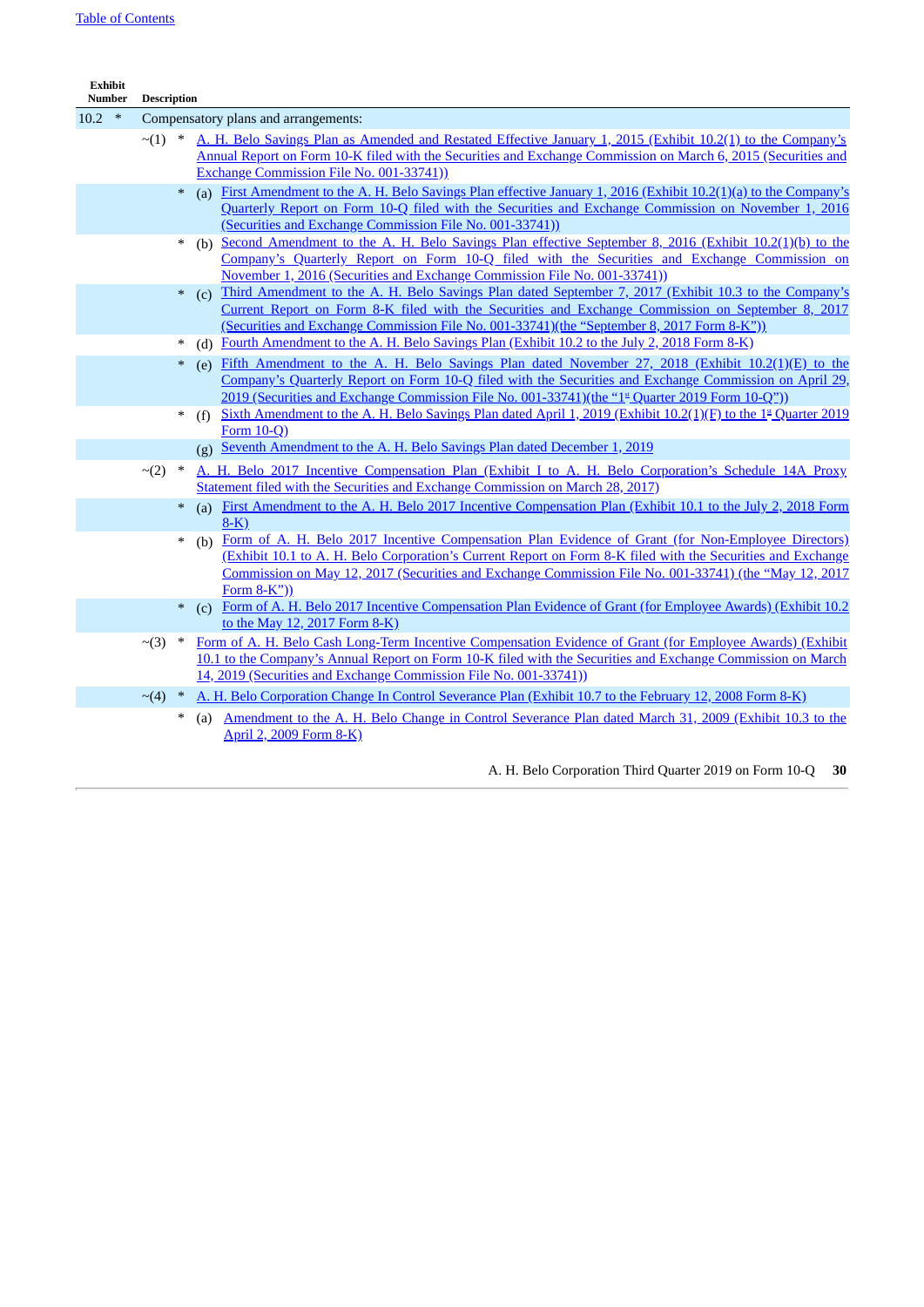| <b>Exhibit</b><br><b>Number</b> |               | <b>Description</b>                                                                                                                                                                                                                                                                                                       |
|---------------------------------|---------------|--------------------------------------------------------------------------------------------------------------------------------------------------------------------------------------------------------------------------------------------------------------------------------------------------------------------------|
|                                 | $\sim$<br>(5) | * Robert W. Decherd Compensation Arrangements dated June 19, 2013 (Exhibit 10.1 to the Company's Current Report<br>on Form 8-K filed with the Securities and Exchange Commission on June 19, 2013)                                                                                                                       |
|                                 | $\sim$<br>(6) | * Timothy M. Storer Amended and Restated Employment Agreement dated December 10, 2018 (Exhibit 10.2 to the<br>Company's Current Report on Form 8-K filed with the Securities and Exchange Commission on December 11, 2018<br>(Securities and Exchange Commission File No. 001-33741) (the "December 11, 2018 Form 8-K")) |
|                                 |               | * (a) Timothy M. Storer Severance Letter effective July 17, 2019 (Exhibit 10.1 to the Company's Current Report on Form<br>8-K filed with the Securities and Exchange Commission on July 29, 2019 (Securities and Exchange Commission<br>File No. 001-33741))                                                             |
|                                 | $\sim$<br>(7) | * James M. Moroney III Employment Agreement dated April 18, 2018 (Exhibit 10.1 to the Company's April 18, 2018<br>Form $8-K$ )                                                                                                                                                                                           |
| $10.3$ *                        |               | Agreements relating to the separation of A, H, Belo from its former parent company:                                                                                                                                                                                                                                      |
|                                 | (1)           | * Pension Plan Transfer Agreement by and between Belo Corp. and A. H. Belo Corporation dated as of October 6, 2010<br>(Exhibit 10.1 to the Company's current Report on Form 8-K filed with the Securities and Exchange Commission on<br>October 8, 2010 (Securities and Exchange Commission File No. 001-33741))         |
|                                 |               | (2) * Agreement among the Company, Belo Corp., and The Pension Benefit Guaranty Corporation, effective March 9, 2011<br>(Exhibit 10.3(6) to the Company's Annual Report on Form 10-K filed with the Securities and Exchange Commission<br>on March 11, 2011 (Securities and Exchange Commission File No. 001-33741))     |
| 31.1                            |               | Certification of Chief Executive Officer pursuant to Section 302 of the Sarbanes-Oxley Act of 2002                                                                                                                                                                                                                       |
| 31.2                            |               | Certification of principal financial officer pursuant to Section 302 of the Sarbanes-Oxley Act of 2002                                                                                                                                                                                                                   |
| 32                              |               | Certifications of Chief Executive Officer and principal financial officer pursuant to 18 U.S.C. Section 1350, as adopted<br>pursuant to Section 906 of the Sarbanes-Oxley Act of 2002                                                                                                                                    |
| 101.INS                         |               | <b>XBRL Instance Document</b><br>$***$                                                                                                                                                                                                                                                                                   |
| 101.SCH                         |               | <b>XBRL Taxonomy Extension Scheme</b><br>**                                                                                                                                                                                                                                                                              |
| 101.CAL                         |               | <b>XBRL Taxonomy Extension Calculation Linkbase Document</b><br>$***$                                                                                                                                                                                                                                                    |
| 101.DEF                         |               | XBRL Taxonomy Extension Definition Linkbase Document<br>$***$                                                                                                                                                                                                                                                            |
| 101.LAB                         |               | <b>XBRL Taxonomy Extension Label Linkbase Document</b><br>$***$                                                                                                                                                                                                                                                          |
| 101.PRE                         |               | XBRL Taxonomy Extension Presentation Linkbase Document<br>**                                                                                                                                                                                                                                                             |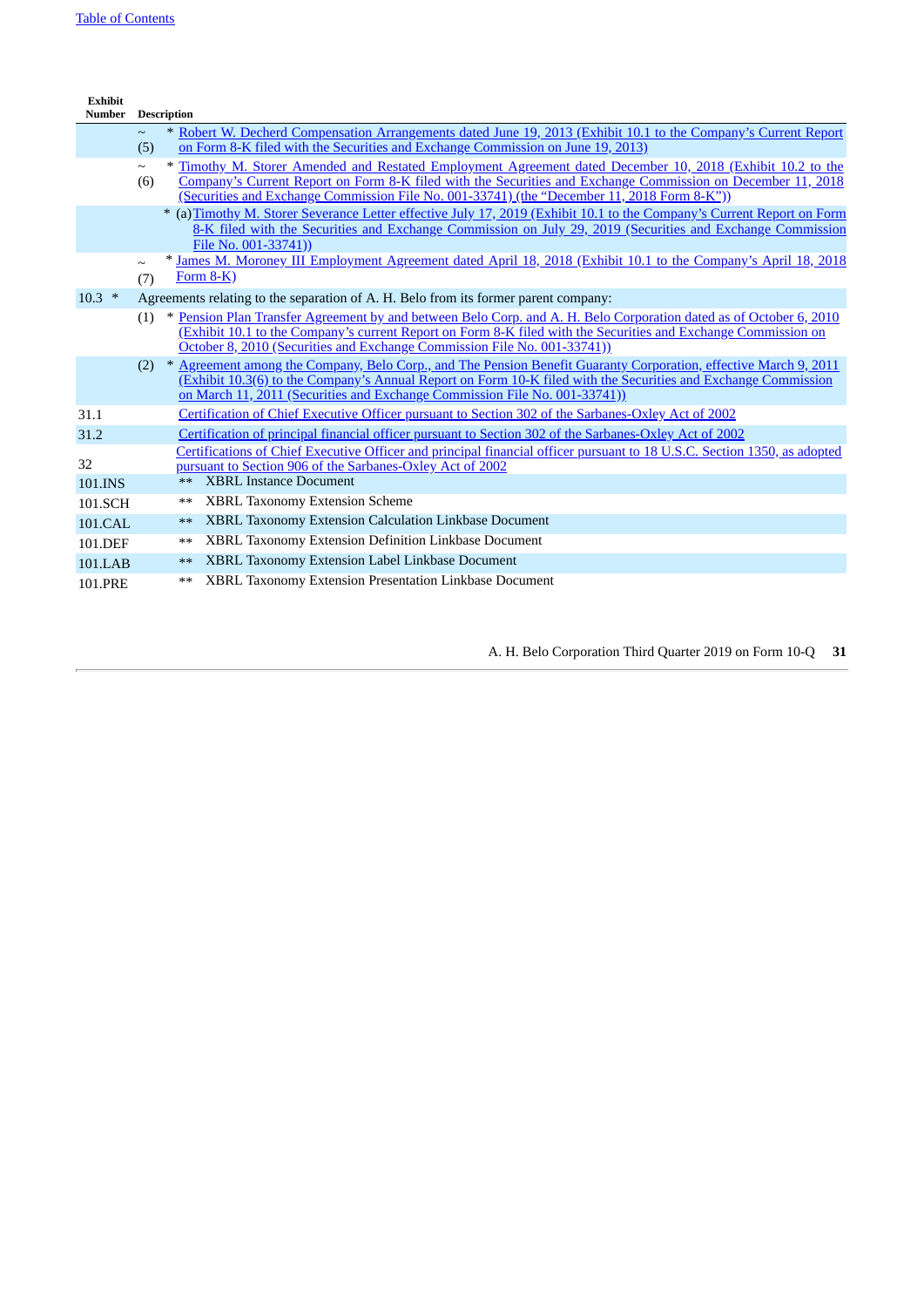#### <span id="page-31-0"></span>**SIGNATURES**

Pursuant to the requirements of Section 13 or 15(d) of the Securities Exchange Act of 1934, the Company has duly caused this report to be signed on its behalf by the undersigned, thereunto duly authorized.

#### **A. H. BELO CORPORATION**

By: /s/ Katy Murray

Katy Murray Executive Vice President/Chief Financial Officer (Principal Financial Officer)

Dated: April 13, 2020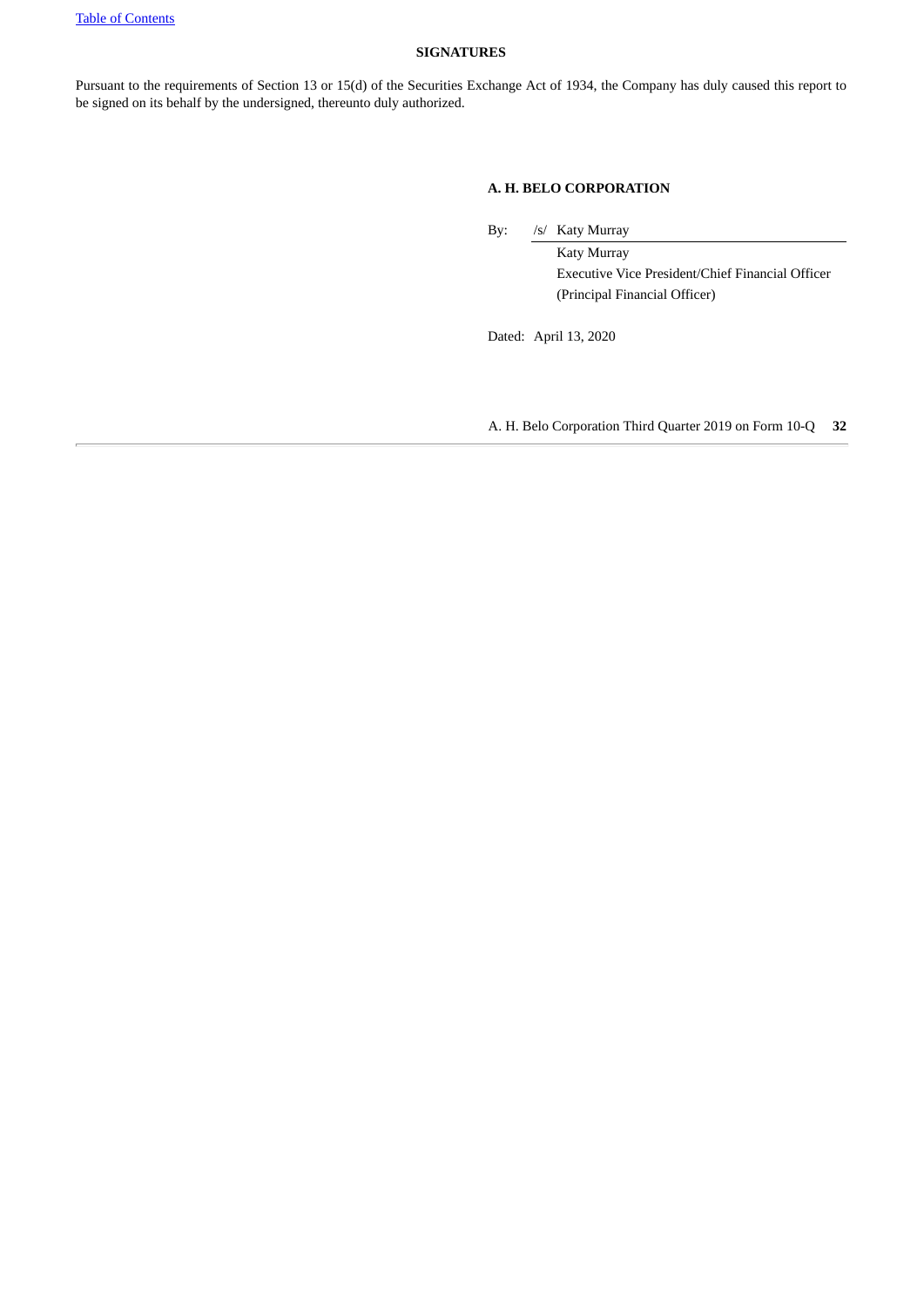<span id="page-32-0"></span>

| <b>Exhibit</b><br><b>Number</b> |       | <b>Description</b>                                                                                           |
|---------------------------------|-------|--------------------------------------------------------------------------------------------------------------|
| 31.1                            |       | Certification of Chief Executive Officer pursuant to Section 302 of the Sarbanes-Oxley Act of 2002           |
| 31.2                            |       | Certification of Chief Financial Officer pursuant to Section 302 of the Sarbanes-Oxley Act of 2002           |
| 32                              |       | Certifications of Chief Executive Officer and Chief Financial Officer pursuant to 18 U.S.C. Section 1350, as |
|                                 |       | adopted pursuant to Section 906 of the Sarbanes-Oxley Act of 2002                                            |
| 101.INS                         | **    | <b>XBRL Instance Document</b>                                                                                |
| 101.SCH                         | $***$ | <b>XBRL Taxonomy Extension Schema</b>                                                                        |
| 101.CAL                         | $***$ | XBRL Taxonomy Extension Calculation Linkbase Document                                                        |
| 101.DEF                         | $***$ | XBRL Taxonomy Extension Definition Linkbase Document                                                         |
| 101.LAB                         | $***$ | XBRL Taxonomy Extension Label Linkbase Document                                                              |
| 101.PRE                         | $***$ | XBRL Taxonomy Extension Presentation Linkbase Document                                                       |

In accordance with Regulation S-T, the XBRL-related information marked with a double asterisk (\*\*) in Exhibit No. 101 to this Quarterly Report on Form 10-Q is deemed filed.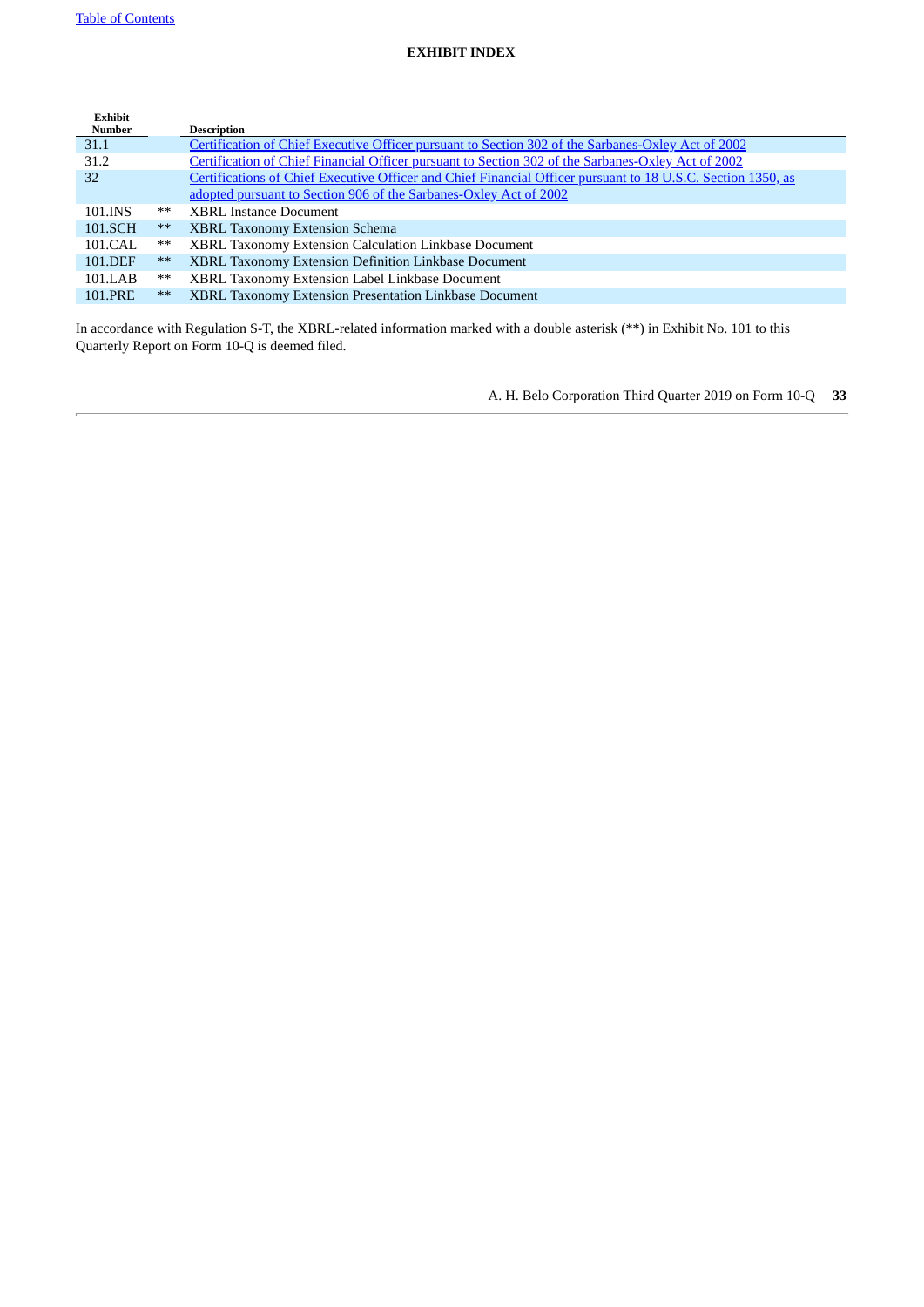#### **SEVENTH AMENDMENT TO THE A. H. BELO SAVINGS PLAN**

<span id="page-33-0"></span>A. H. Belo Corporation, a Texas corporation (the "**Company**"), delegated to its Benefits Administrative Committee (the "**Committee**") the authority to amend the A. H. Belo Savings Plan, as amended and restated January l, 2015 (the "**Plan**") and has amended the Plan previously six times. The Company's authority to amend the Plan is contained in Article 15 of the Plan, and the Company delegated its authority to the Committee via its Charter. Pursuant to its authority, the Committee hereby amends the Plan effective as of **December 1, 2019**, by adopting this Seventh Amendment to the Plan (this "**Amendment**") as provided herein.

l. Section 1.15 is deleted in its entirety and amended and replaced with the following effective on and after **December 1, 2019**:

"l.15 **Compensation** means the base pay, overtime pay, shift differential pay, premium pay, bonuses and commissions paid to an Employee by the Participating Employers for services performed for the Participating Employers, excluding (i) any awards (other than annual incentive compensation awards), whether paid in cash, Company Stock or any other medium, under the A. H. Belo 2017 Incentive Compensation Plan, the A. H. Belo 2008 Incentive Compensation Plan, the Belo 2004 Executive Compensation Plan, or any other long term incentive compensation plan; (ii) any payment made after the later of (A) 2 1 /2 months after the Employee's termination of employment or (B) the end of the Plan Year that includes the Employee's date of termination of employment; (iii) any payment made in connection with or after the Employee's termination of employment that would not have been made if the Employee had continued in employment, such as severance pay or any other amount that would not qualify as compensation under Section 1.415(c)-2(e)(3) of the Treasury Regulations; and (iv) any other form of remuneration. In addition, Compensation includes any contributions made by the Participating Employers on behalf of an Employee pursuant to a deferral election under any employee benefit plan containing a cash or deferred arrangement under Code section 401 (k) and any amounts that would have been received as cash but for an election to receive benefits under a cafeteria plan meeting the requirements of Code section 125. Effective January 1, 2009, Compensation will include differential wage payments (within the meaning of Code section  $414(u)(12)$ ) that are paid to a Participant by a Participating Employer. The annual Compensation of an Employee taken into account for any purpose will not exceed \$265,000 for any Plan Year beginning after December 31, 2014, as adjusted for cost-of-living increases in accordance with Code section 401(a)(17). The annual Compensation of an Employee who is covered by a collective bargaining agreement will also be subject to any applicable limit on the amount of such Compensation that may be taken into account for the purpose of the Plan. Notwithstanding the foregoing, effective **December 1, 2019**, solely for the purpose of calculating and funding a Participant's Deferral Contribution, Compensation shall include any award of Long Term Incentive Compensation."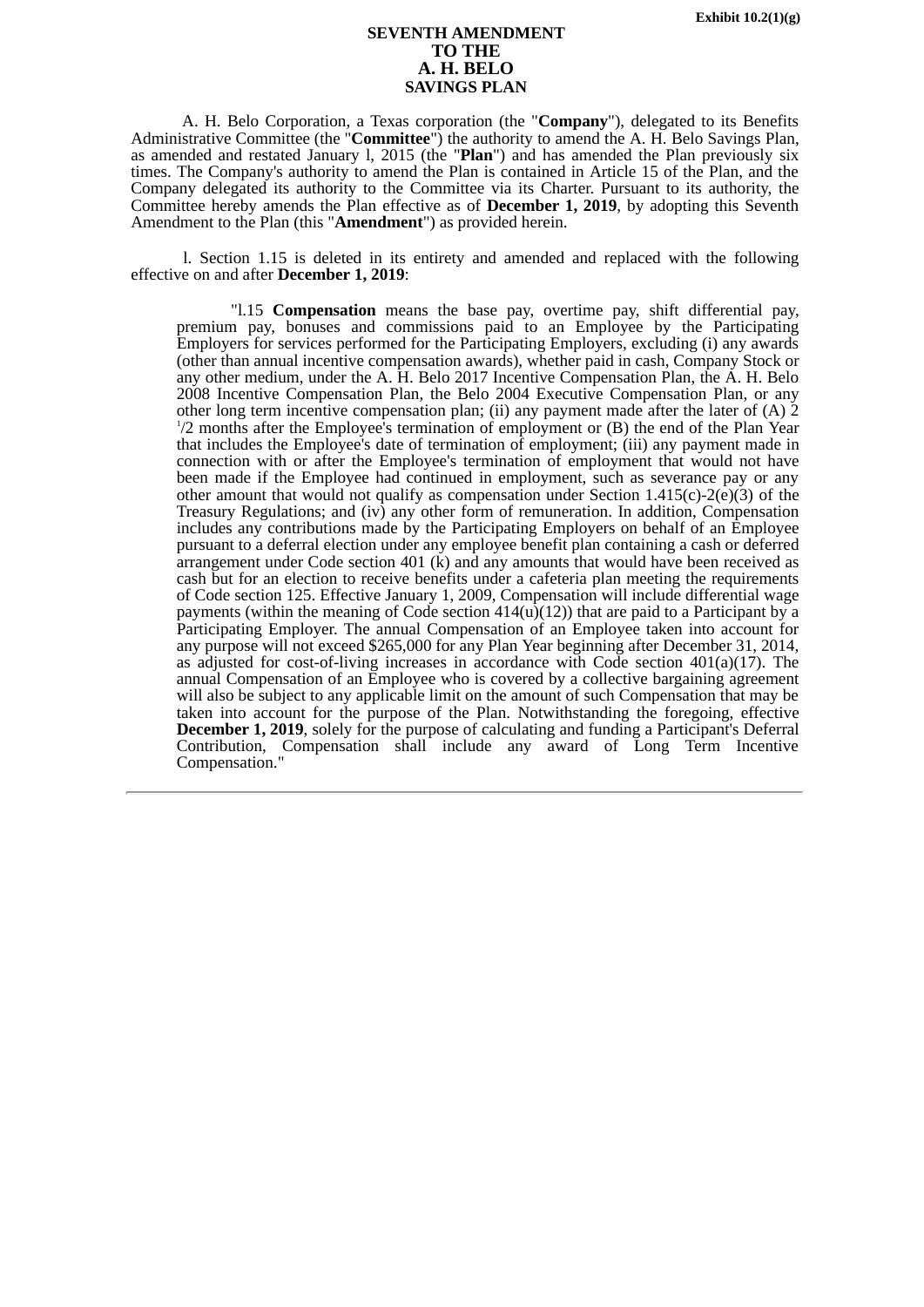2. Section  $7.1(c)$  is deleted in its entirety and amended and replaced with the following effective on and after **December 1, 2019:**

"(c) **Participant's Consent to Certain Payments.** If the amount of a Participant's vested Account balance exceeds \$1,000, the Committee will not distribute the Participant's vested Account balance to him prior to the date distributions are required to begin under Article 12 following his attainment of age 70<sup>1</sup>/2, unless he elects to receive a distribution at any earlier date following termination of employment. For purposes of the preceding sentence, the value of a Participant's vested Account balances will include that portion that is attributable to is Rollover Account. A distribution may be made less than 30 days after the Participant has been furnished an explanation of his distribution options provided that (i) the Committee clearly informs the Participant that he has the right to consider whether to accept a distribution and whether to consent to a particular form of distribution for at least 30 days after he has been provided the relevant information, (ii) the Participant affirmatively elects to waive the 30-day notice period and receive a distribution, and (iii) with respect to a distribution to which Code section 417 applies, the Participant is permitted to revoke the election and make a new election at any time prior to the later of the date of distribution or the expiration of the seven-day period after the explanation of distribution options is provided to the Participant. Notwithstanding the foregoing effective on and after **December 1, 2019**, if the amount of a Participant's vested Account balance, calculated in accordance with this Section 7.1(c), exceeds \$1,000 but is less than or equal to \$5,000, upon the Participant's failure to affirmatively elect a particular form of distribution for at least 30 days after he has been provided the relevant information, the Committee shall cause the Participant's vested Account balance to be paid in a direct rollover to an individual retirement account designated by the Committee."

No other provision of the Plan is amended by this Amendment.

Approved by the Committee and executed by a duly authorized Committee representative on behalf of the Committee at its meeting on the  $19<sup>th</sup>$  day of November, 2019.

#### A. H. BELO CORPORATION

| By: | /s/ Julie Hoagland          |
|-----|-----------------------------|
|     | Name: Julie Hoagland        |
|     | Title: Chief People Officer |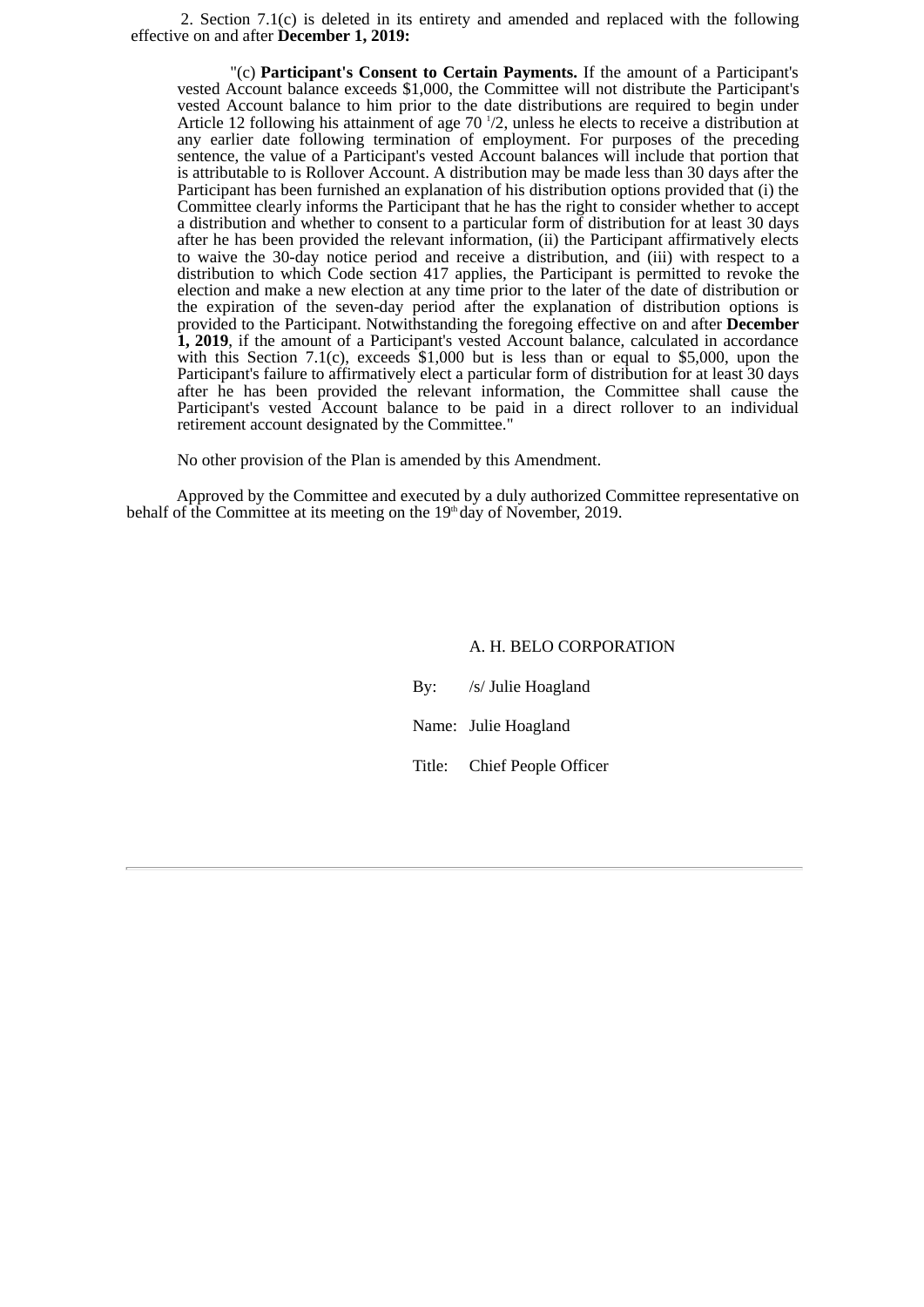#### **A. H. BELO CORPORATION**

#### **RESOLUTIONS OF THE BENEFITS ADMINISTRATION COMMITTEE**

#### **November 19, 2019**

#### **Resolutions Regarding the Seventh Amendment to the A. H. Belo Savings Plan**

WHEREAS, A. H. Belo Corporation (the "**Company**") maintains the A. H. Belo Savings Plan, as amended and restated January 1, 2015 (the "**Plan**") and has amended the Plan previously six times;

WHEREAS, Article 15 of the Plan provides that the Company may amend the Plan from time to time;

WHEREAS, the Company has delegated its authority to amend the Plan to the Benefits Administration Committee of the Company (the "**Committee**") via its Charter;

WHEREAS, the Company desires to amend the Plan to expand the definition of "Compensation" for purposes of calculating and funding the employee deferral contributions to include any award of Long Term Incentive Compensation (the "**Compensation Definition**");

WHEREAS, the Company desires to amend the Plan to provide for automatic rollover of vested account balances of more than \$1,000 but equal to or less than \$5,000 for participants who have terminated employment with the Company and have failed to timely affirmatively elect how their vested account balances should be distributed (the "**Automatic Rollover**"); and

WHEREAS, the Committee has deliberated and believes it is in the best interests of the Plan's participants to approve the limited change to the Compensation Definition with respect to the compensation used to calculate and fund employee deferral contributions and the Automatic Rollover pursuant to the Seventh Amendment to the Plan, attached hereto as **Exhibit-A** (the "**Seventh Amendment**").

NOW, THEREFORE BE IT RESOLVED, that the Committee hereby approves the adoption of the Seventh Amendment effective on and after **December 1, 2019**;

RESOLVED FURTHER, that the appropriate members of the Committee be, and each of them hereby is, authorized, empowered and directed, in the name and on behalf of the Committee or the Plan, to execute and deliver any agreements, documents, instruments or certificates necessary, appropriate or desirable, and to take all such further actions, and to incur and pay all such fees and expenses, as such member or members deem necessary, appropriate or desirable in order to effectuate the purposes of the foregoing resolution;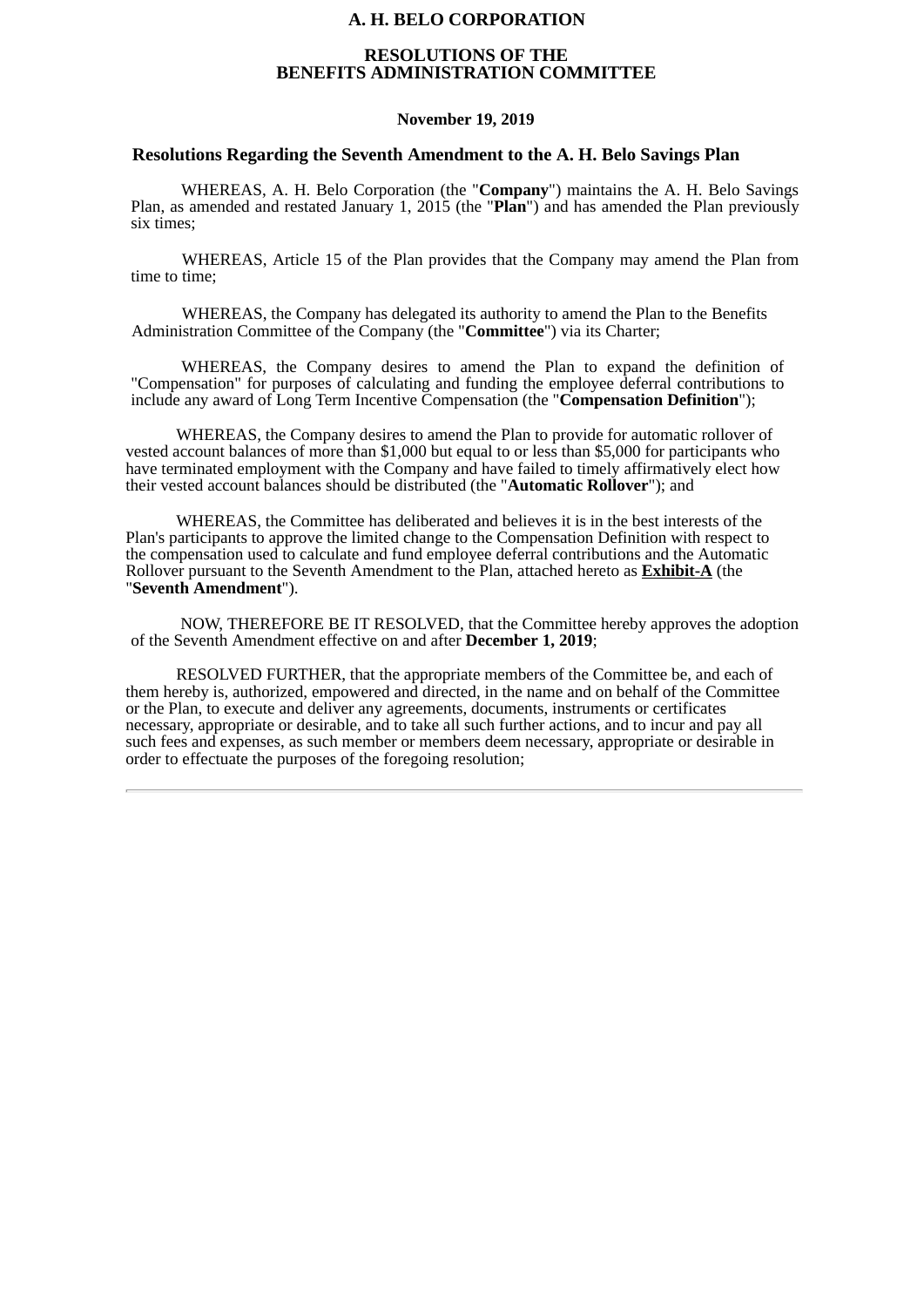RESOLVED FURTHER, that any actions taken by any member of the Committee prior to the adoption of the foregoing resolution are, to the extent consistent with such resolution, hereby ratified, confirmed, authorized and approved in all respects as actions by and in the name and on behalf of the Committee; and

RESOLVED FURTHER, that the taking of any action or the preparation, execution or delivery of any document by any member of the Committee to effectuate the purposes of the foregoing resolution shall be conclusive evidence that such action or document was determined to be necessary, appropriate or desirable.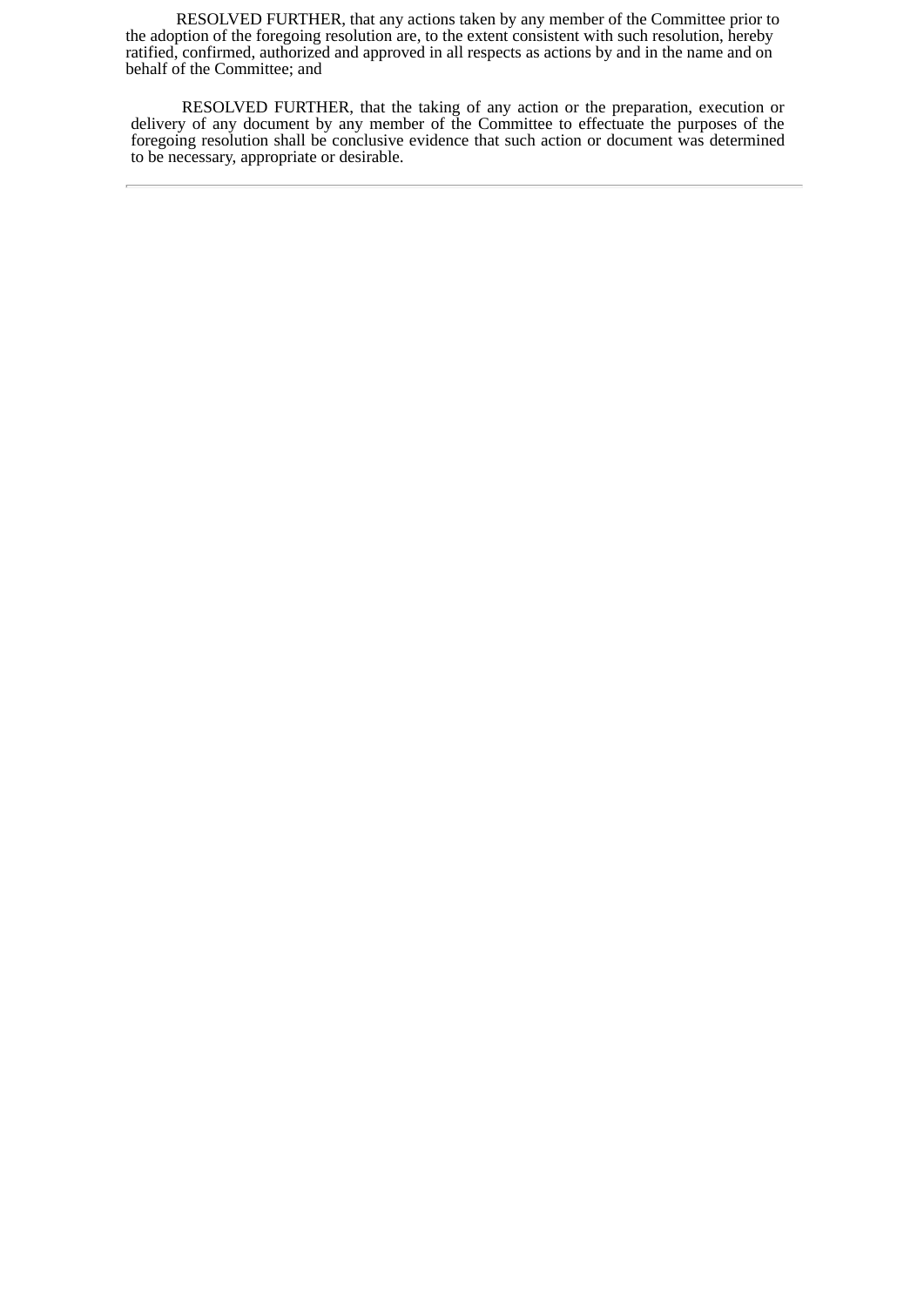## **EXHIBIT A**

### **SEVENTH AMENDMENT**

[See attached.]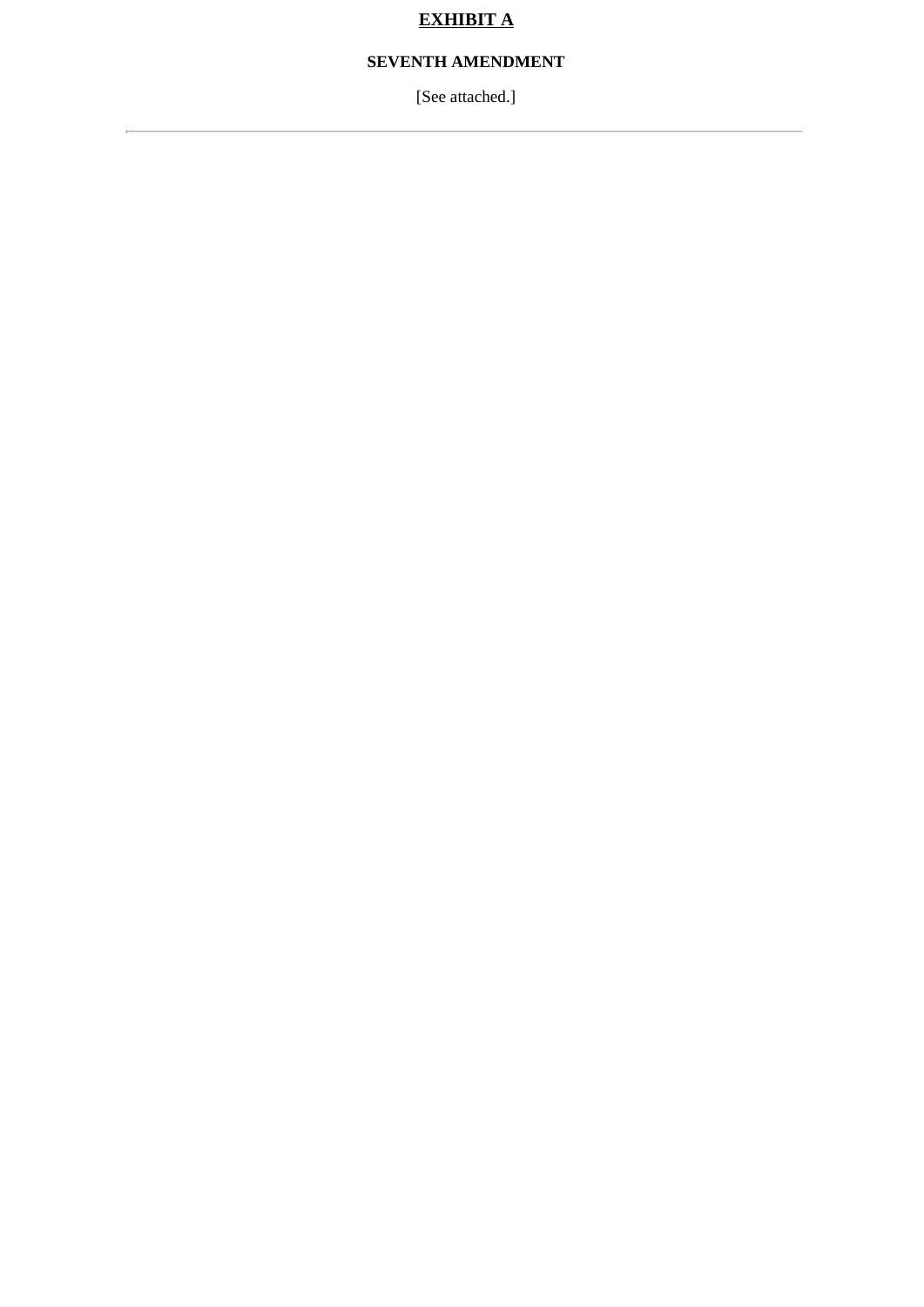#### **SUMMARY OF SEVENTH AMENDMENT TO THE A. H. BELO SAVINGS PLAN**

This summary provides the Benefits Administration Committee (the "**Committee**") of A. H. Belo Corporation (the "**Company**") with an overview of the proposed Seventh Amendment to the A. H. Belo Savings Plan (the "**Amendment**"). The Amendment is intended to become effective as of **December 1, 2019**.

For the purposes of calculating and funding the employee deferral contributions only, the Amendment expands the definition of compensation under the Plan to include any award of Long Term Incentive Compensation. This expansion will allow employees to contribute an additional amount of their income from the Long Term Incentive Compensation, if so desired, without requiring the Company to increase its contributions.

In addition, the Amendment provides that participants who (i) have terminated employment with the Company, (ii) have a vested account balance of over \$1,000.00 and up to \$5,000.00, and (iii) have failed to affirmatively elect how their full vested account balance should be distributed within 30 days of being provided the relevant tax notice and distribution election information will have their full vested account balances automatically rolled over to an individual retirement account. This change will reduce the number of participants with small account balances who remain in the Plan but are not actively managing their Plan account.

In the event that the Committee approves the Amendment, the Committee should be aware that its selection of a default individual retirement account is a fiduciary decision.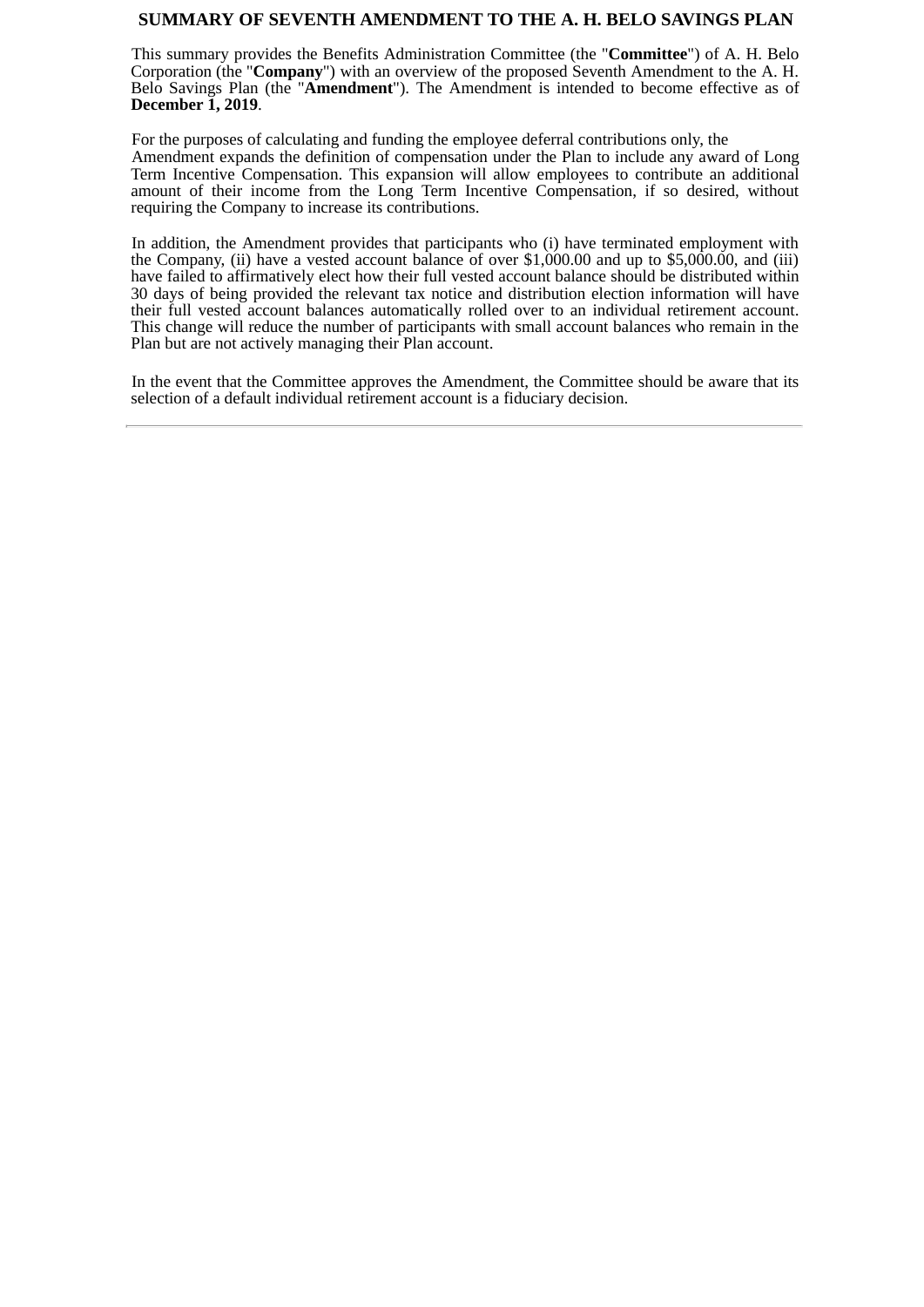#### **SECTION 302 CERTIFICATION**

<span id="page-39-0"></span>I, Robert W. Decherd, Chairman of the Board, President and Chief Executive Officer of A. H. Belo Corporation, certify that:

- 1. I have reviewed this quarterly report on Form 10-Q of A. H. Belo Corporation;
- 2. Based on my knowledge, this report does not contain any untrue statement of a material fact or omit to state a material fact necessary to make the statements made, in light of the circumstances under which such statements were made, not misleading with respect to the period covered by this report;
- 3. Based on my knowledge, the financial statements, and other financial information included in this report, fairly present in all material respects the financial condition, results of operations and cash flows of the registrant as of, and for, the periods presented in this report;
- 4. The registrant's other certifying officer(s) and I are responsible for establishing and maintaining disclosure controls and procedures (as defined in Exchange Act Rules 13a-15(e) and 15d-15(e)) and internal control over financial reporting (as defined in Exchange Act Rules 13a-15(f) and 15d-15(f)) for the registrant and have:
	- a) designed such disclosure controls and procedures, or caused such disclosure controls and procedures to be designed under our supervision, to ensure that material information relating to the registrant, including its consolidated subsidiaries, is made known to us by others within those entities, particularly during the period in which this report is being prepared;
	- b) designed such internal control over financial reporting, or caused such internal control over financial reporting to be designed under our supervision, to provide reasonable assurance regarding the reliability of financial reporting and the preparation of financial statements for external purposes in accordance with generally accepted accounting principles;
	- c) evaluated the effectiveness of the registrant's disclosure controls and procedures and presented in this report our conclusions about the effectiveness of the disclosure controls and procedures, as of the end of the period covered by this report based on such evaluation; and
	- d) disclosed in this report any change in the registrant's internal control over financial reporting that occurred during the registrant's most recent fiscal quarter (the registrant's fourth fiscal quarter in the case of an annual report) that has materially affected, or is reasonably likely to materially affect, the registrant's internal control over financial reporting; and
- 5. The registrant's other certifying officer(s) and I have disclosed, based on our most recent evaluation of internal control over financial reporting, to the registrant's auditors and the audit committee of the registrant's board of directors (or persons performing the equivalent functions):
	- a) all significant deficiencies and material weaknesses in the design or operation of internal control over financial reporting which are reasonably likely to adversely affect the registrant's ability to record, process, summarize and report financial information; and
	- b) any fraud, whether or not material, that involves management or other employees who have a significant role in the registrant's internal control over financial reporting.

By: /s/ Robert W. Decherd

Robert W. Decherd Chairman of the Board, President and Chief Executive Officer

Date: April 13, 2020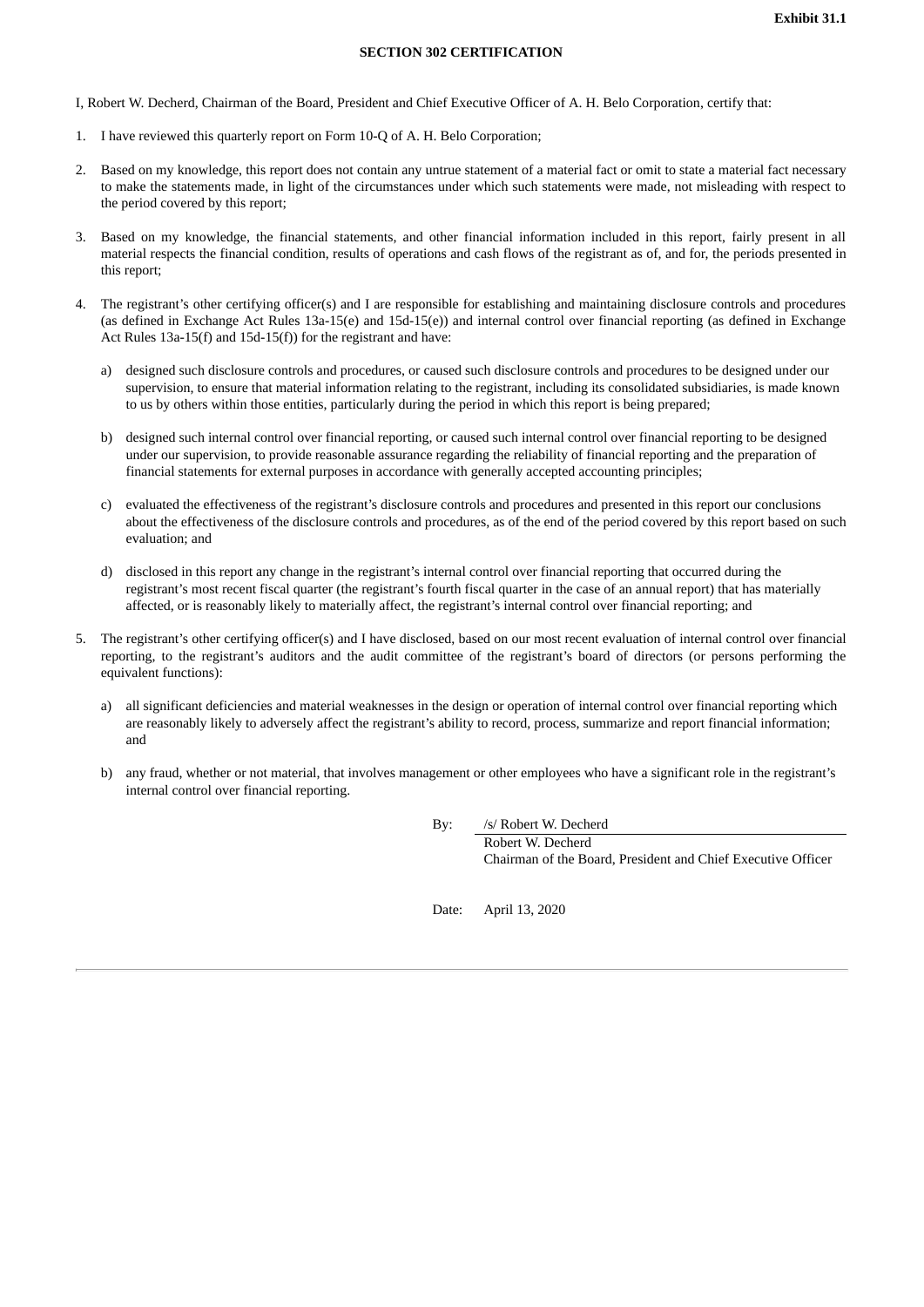#### **SECTION 302 CERTIFICATION**

<span id="page-40-0"></span>I, Katy Murray, Executive Vice President/Chief Financial Officer of A. H. Belo Corporation, certify that:

- 1. I have reviewed this quarterly report on Form 10-Q of A. H. Belo Corporation;
- 2. Based on my knowledge, this report does not contain any untrue statement of a material fact or omit to state a material fact necessary to make the statements made, in light of the circumstances under which such statements were made, not misleading with respect to the period covered by this report;
- 3. Based on my knowledge, the financial statements, and other financial information included in this report, fairly present in all material respects the financial condition, results of operations and cash flows of the registrant as of, and for, the periods presented in this report;
- 4. The registrant's other certifying officer(s) and I are responsible for establishing and maintaining disclosure controls and procedures (as defined in Exchange Act Rules 13a-15(e) and 15d-15(e)) and internal control over financial reporting (as defined in Exchange Act Rules 13a-15(f) and 15d-15(f)) for the registrant and have:
	- a) designed such disclosure controls and procedures, or caused such disclosure controls and procedures to be designed under our supervision, to ensure that material information relating to the registrant, including its consolidated subsidiaries, is made known to us by others within those entities, particularly during the period in which this report is being prepared;
	- b) designed such internal control over financial reporting, or caused such internal control over financial reporting to be designed under our supervision, to provide reasonable assurance regarding the reliability of financial reporting and the preparation of financial statements for external purposes in accordance with generally accepted accounting principles;
	- c) evaluated the effectiveness of the registrant's disclosure controls and procedures and presented in this report our conclusions about the effectiveness of the disclosure controls and procedures, as of the end of the period covered by this report based on such evaluation; and
	- d) disclosed in this report any change in the registrant's internal control over financial reporting that occurred during the registrant's most recent fiscal quarter (the registrant's fourth fiscal quarter in the case of an annual report) that has materially affected, or is reasonably likely to materially affect, the registrant's internal control over financial reporting; and
- 5. The registrant's other certifying officer(s) and I have disclosed, based on our most recent evaluation of internal control over financial reporting, to the registrant's auditors and the audit committee of the registrant's board of directors (or persons performing the equivalent functions):
	- a) all significant deficiencies and material weaknesses in the design or operation of internal control over financial reporting which are reasonably likely to adversely affect the registrant's ability to record, process, summarize and report financial information; and
	- b) any fraud, whether or not material, that involves management or other employees who have a significant role in the registrant's internal control over financial reporting.

By: /s/ Katy Murray

Katy Murray Executive Vice President/Chief Financial Officer

Date: April 13, 2020